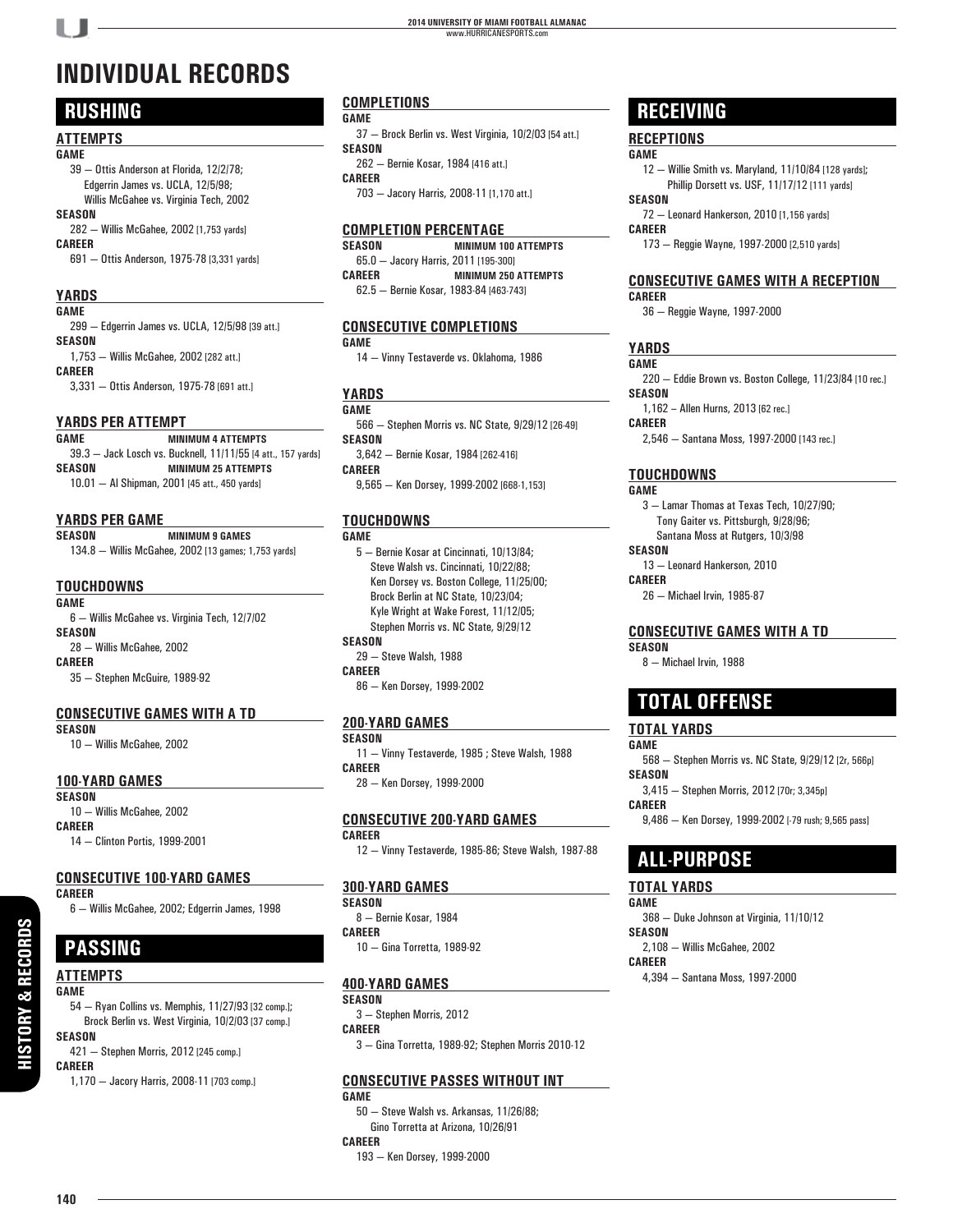# **INDIVIDUAL RECORDS**

## **SCORING**

#### **TOTAL TOUCHDOWNS**

**GAME**

6 — Willis McGahee vs. Virginia Tech, 12/7/02 [6 rush] **SEASON**

28 — Willis McGahee, 2002

**CAREER**

35 — Stephen McGuire, 1989-92; Edgerrin James, 1996-98

#### **FIELD GOALS MADE**

**GAME**

5 — Jon Peattie vs. West Virginia, 10/2/03 **SEASON** 22 — Jon Peattie, 2003 **CAREER**

73 — Carlos Huerta, 1988-91

#### **FIELD GOAL PERCENTAGE**

#### **SEASON**

92.9 — Dane Prewitt, 1994 [13-14]

#### **CONSECUTIVE FIELD GOALS MADE**

**CAREER**

13 — Dane Prewitt, 1994

#### **PAT KICKS MADE**

#### **GAME**

11 — Matt Goudis vs. Savannah State, 9/21/13 [11 att.] **SEASON**  $X - XXX$  [9 att.]

**CAREER**

#### 178 — Carlos Huerta, 1988-91

## **DEFENSE**

#### **TOTAL TACKLES SEASON**

164 — Ed Weisacosky (E), 1965 **CAREER** 532 — Dan Morgan (LB), 1997-2000

### **SOLO TACKLES**

**SEASON** 

**End:** 112 **—** Ed Weisacosky, 1965 **Tackle:** 98 **—** Rubin Carter, 1973 **Middle Guard:** 100 **—** Jim Burt, 1979 **Linebacker:** 104 **—** James O'Mahoney, 1962  **Middle Linebacker:** 95 **—** Ray Lewis, 1995 **Cornerback:** 73 **—** Tom Beier, 1966 **Safety:** 76 **—** Brandon Meriweather, 2005 **CAREER End:** 227 **—** Ted Hendricks, 1966-68 **Tackle:** 210 **—** Ted Hendricks, 1966-68 **Middle Guard:** 177 **—** Ted Hendricks, 1966-68 **Linebacker:** 309 **—** Ted Hendricks, 1966-68 **Cornerback:** 127 **—** Ted Hendricks, 1966-68 **Safety:** 182 **—** Ted Hendricks, 1966-68

#### **ASSISTED TACKLES**

**SEASON** 

**End:** 57 **—** Bill Hawkins, 1987 **Tackle:** 53 **—** Greg Mark, 1987 **Middle Guard:** 50 **—** Jerry Reynolds, 1961 **Linebacker:** 80 **—** Rod Carter, 1987  **Middle Linebacker:** 68 **—** George Mira Jr., 1987 **Cornerback:** 45 **—** Tolbert Bain, 1987 **Safety:** 83 **—** Greg Threat, 2004 **CAREER**

**End:** 139 **—** Daniel Stubbs, 1984-87 **Tackle:** 98 **—** Derwin Jones, 1984-87 **Middle Guard:** 86 **—** Jim Burt, 1977-80 **Linebacker:** 223 **—** Dan Morgan, 1997-2000 **Cornerback:** 80 **—** Tolbert Bain, 1984-87 **Safety:** 152 **—** Fred Marion, 1978-81

#### **INTERCEPTIONS**

#### **GAME**

3 — by 11 players; most recently by Kenny Phillips at Duke, 10/21/06 **SEASON**

10 — Bennie Blades, 1986 [128 yards]; Sean Taylor, 2003 [184 yards]

**CAREER**

21 — Edward Reed, 1998-2001 [389 yards]

#### **INTERCEPTION RETURN YARDS**

**SEASON** 201 — Edward Reed, 2001 [9 INT] **CAREER** 389 — Edward Reed, 1998-2001 [21 INT]

#### **CONSECUTIVE GAMES WITH INT**

**CAREER**

5 — Bennie Blades, 1986-87; Dexter Siegler, 1992-93

#### **INTERCEPTION RETURNS FOR TD**

#### **GAME** 2 — Ken Corbin vs. Florida, 12/9/67 **CAREER** 4 — Edward Reed, 1998-2001

#### **FUMBLE RECOVERIES**

**GAME** 4 — Jim Burt at Vanderbilt, 11/15/80

**SEASON**

- 5 LeeRoy Lewis, 1965; Ted Hendricks, 1968;
- Mike Barnes, 1972

**CAREER**

12 — Ted Hendricks, 1966-68

## **PUNTING**

#### **PUNTING AVERAGE**

**GAME** 55.3 — Harry Ghaul vs. Miami (Ohio), 11/8/46 [6 att.]

**SEASON** 47.1 — Pat O'Donnell, 2013 [53 att.]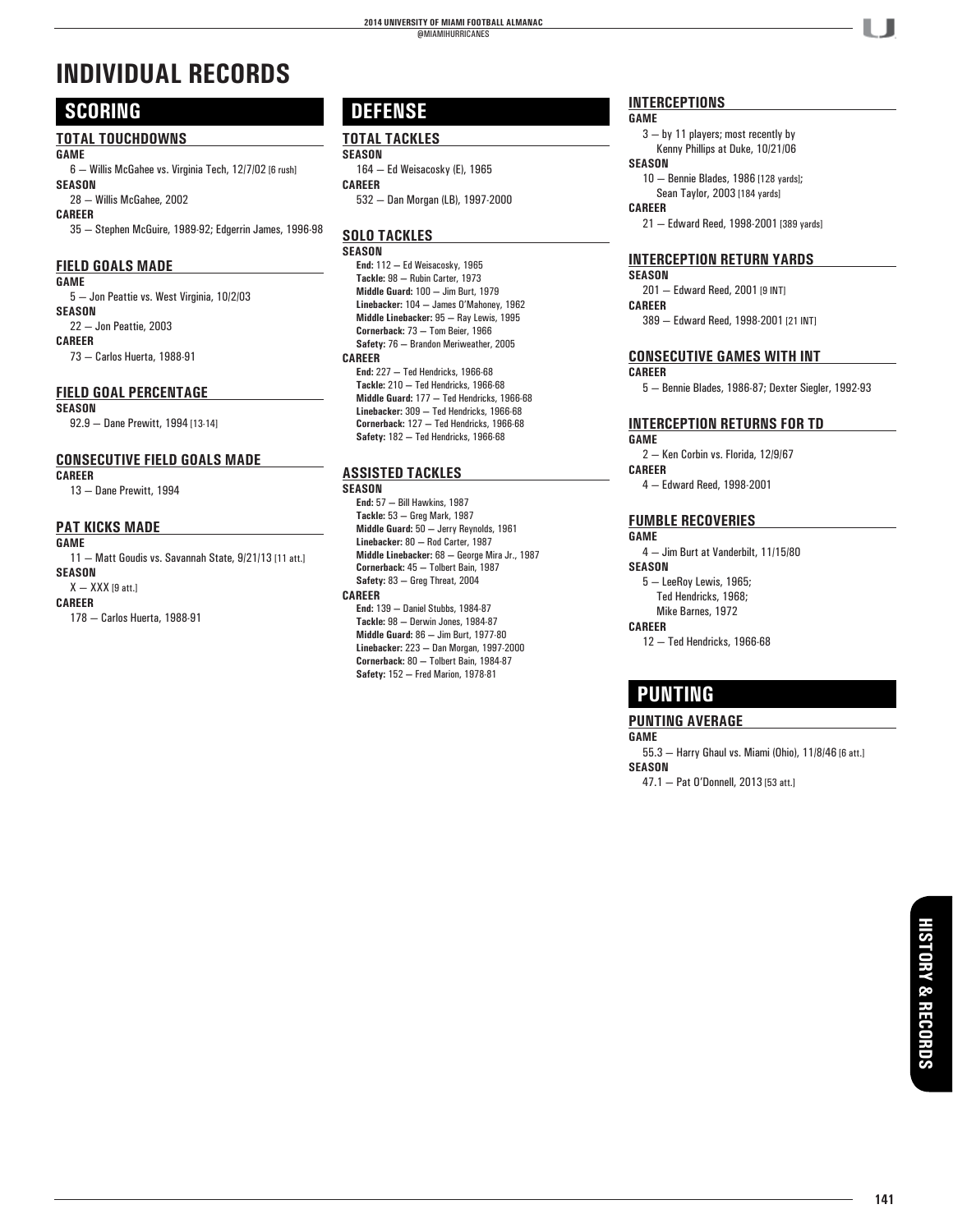# **OPPONENT RECORDS**

## **RUSHING**

**Attempts:** 39 by Craig Heyward, Pittsburgh, 11/8/86 (254 yards) **Rushing Yards:** 297 by Curtis Kuykendall, Auburn, 11/24/44 (33) **Longest Run:** 83 by Carl Genito, Kentucky, 11/26/48 **Rushing Average:** 18.3 by Liston Bochette, Rollins, 9/30/49 (146 yds, 8 att)

## **PASSING**

| Attempts:                 | 72 (72-42-3) by Luke McCown, Louisiana Tech, 10/28/00           |
|---------------------------|-----------------------------------------------------------------|
| <b>Completions:</b>       | 42 by Luke McCown, Louisiana, 10/28/00                          |
| Passing Yards:            | 513 by Cade McNown, UCLA, 12/5/98 (26 of 35)                    |
| <b>Longest Pass Play:</b> | 96 by Sam Hollenbach to Darrius Heyward-Bey, Maryland, 11/11/06 |
| Touchdowns:               | 5 by Cade McNown, UCLA, 1998; Sam Bradford, Oklahoma, 9/8/07    |
|                           |                                                                 |

## **RECEIVING**

**Receptions:** 16 by Fred Gilbert, Houston, 9/12/91

## **TOTAL OFFENSE**

**Total Offense:** 517 yards by Doug Flutie, Boston College, 11/23/84 (45 rush, 472 pass)

## **SCORING**

| <b>Extra Points:</b> | 9 by Nate Trout, Syracuse, 11/28/98              |
|----------------------|--------------------------------------------------|
| <b>Field Goals:</b>  | 5 by Craig Hentrick, Notre Dame, 10/20/90;       |
|                      | 5 by Gary Cismesia, Florida State, 10/20/07      |
| Lonaest FG:          | 58 yards by Kendall Trainor, Arkansas, 11/26/88; |
|                      | 58 yards by Mason Crosby, Colorado, 9/24/05      |

## **PUNTING**

**Punt Average:** 59.0 by Sean Liss, Florida State, 10/12/96 (2) **Longest Punt:** 88 yards by John Fritsch, Maryland, 10/12/56

## **KICKOFF/PUNT RETURNS**

**Longest Punt Return:** 96 yards by Hal Griffin, Florida, 10/19/46 **Longest Kick Return:** 100 yards by Kevin Johnson, Syracuse, 11/28/98; Keith Ross (10) & Dexter Carter (90), Florida State, 11/1/86; Mike Esposito, Boston College, 10/12/73; Gary Martin, Alabama, 12/7/63; Bob Polidor, Villanova, 11/1/46

## **INTERCEPTIONS**

**Longest Punt Return:** 96 yards by Hal Griffin, Florida, 10/19/46

**Interceptions:** 3 by Kendrick Burney, North Carolina, 11/14/09; Kevin Walker, East Carolina, 10/5/85; Jack Eastwood, West Virginia, 11/2/73 **Interception Return:** 170 yards by Kendrick Burney, North Carolina, 11/14/09

## **MISCELLANEOUS TEAM**

| <b>Punt Return Average</b>                   | 14.6  | 1949       |
|----------------------------------------------|-------|------------|
|                                              |       |            |
| <b>Lowest Punt Return Average</b>            | 0.2   | 1989       |
| <b>Kickoff Returns</b>                       | 70    | 1989       |
| <b>Kickoff Return Yards</b>                  | 1.415 | 1990       |
| <b>Fewest Kickoff Return Yards</b>           | 261   | 1944       |
| <b>Kickoff Return Average</b>                | 27.2  | 1996       |
| <b>Lowest Kickoff Return Average</b>         | 11.7  | 1941       |
| <b>Pass Interceptions Made</b>               | 32    | 1944       |
| <b>Fewest Pass Interceptions Made</b>        | 5     | 1950, 2000 |
| <b>Pass Interception Return Yards</b>        | 410   | 2010       |
| <b>Fewest Pass Interception Return Yards</b> | 9     | 1954       |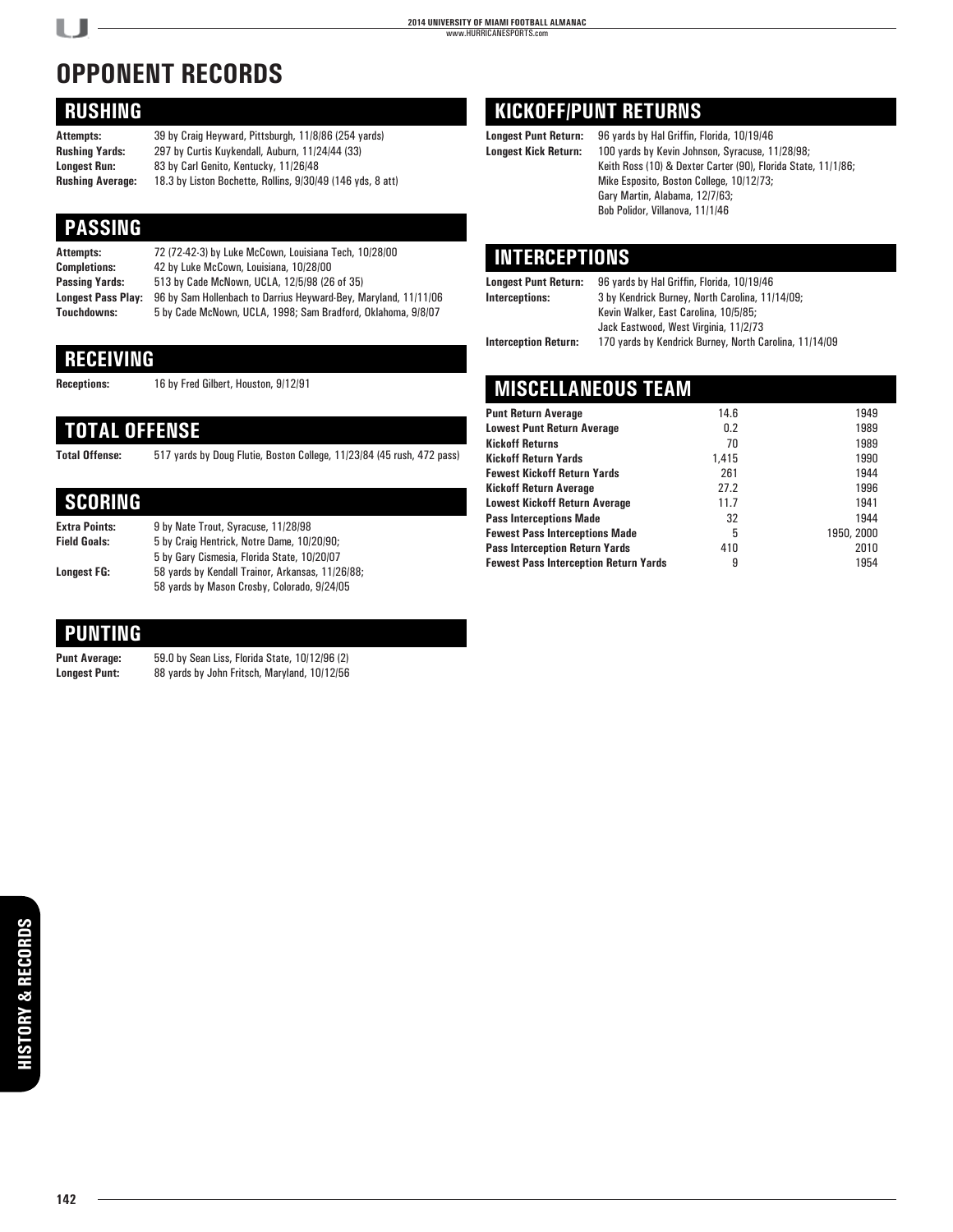# **BOWL RECORDS, TEAM**

## **RUSHING**

#### **ATTEMPTS**

**MOST**

**Miami:** 50 — vs. Alabama, 1990 Sugar Bowl; vs. Clemson, 1952 Orange Bowl **Opponent:** 60 — Alabama, 1993 Sugar Bowl

#### **FEWEST**

**Miami:** 18— vs. Alabama, 1993 Sugar Bowl **Opponent:** 29 — Alabama, 1990 Sugar Bowl

#### **YARDS**

**MOST**

**Miami:** 269 — vs. NC State, 1998 Micron PC Bowl **Opponent:** 297 — NC State, 1998 Micron PC Bowl

#### **FEWEST**

**Miami:** 14 — vs. Louisville, 2013 Russell Athletic Bowl **Opponent:** 36 — Virginia Tech, 1966 Liberty Bowl

#### **FIRST DOWNS**

**MOST Miami:** 14 — vs. Nebraska, 1992 Orange Bowl; vs. NC State, 1998 Micron PC Bowl **Opponent:** 25 — Florida, 2001 Sugar Bowl

#### **FEWEST**

**Miami:** 1 — vs. LSU, 2005 Peach Bowl **Opponent:** 3 — Alabama, 1990 Sugar Bowl

#### **TOUCHDOWNS**

**MOST Miami:** 5 — NC State, 1998 Micron PC Bowl **Opponent:** 4 — Colorado, 1967 Bluebonnet Bowl; Ohio State, 2003 Fiesta Bowl

#### **FEWEST**

**Miami:** 0 — 10 bowls (last time vs. Cal, 2008 Emerald Bowl) **Opponent:** 0 — 6 bowls (last time by Nevada, 2006 MPC Computers Bowl)

## **PASSING**

#### **ATTEMPTS MOST**

**Miami:** 56 — vs. Alabama, 1993 Sugar Bowl **Opponent:** 51 — Florida, 2001 Sugar Bowl

#### **FEWEST**

**Miami:** 2 — vs. Clemson, 1952 Gator Bowl **Opponent:** 13 — by Oklahoma, 1988 Orange Bowl; Alabama, 1993 Sugar Bowl

#### **COMPLETIONS MOST**

**Miami:** 31 — vs. UCLA, 1985 Fiesta Bowl **Opponent:** 35 — Louisville, 2013 Russell Athletic Bowl

#### **FEWEST**

**Miami:** 0 — vs. Holy Cross, 1946 Orange Bowl **Opponent:** 4 — by Alabama, 1993 Sugar Bowl

#### **YARDS**

**MOST**

**Miami:** 369 — vs. Ohio State, 2003 Fiesta Bowl **Opponent:** 447 — Louisville, 2013 Russell Athletic Bowl

**FEWEST**

**Miami:** 0 — vs. Holy Cross, 1946 Orange Bowl **Opponent:** 18 — by Alabama, 1993 Sugar Bowl

#### **FIRST DOWNS**

**MOST**

**Miami:** 15 — vs. Nebraska, 1984 Orange Bowl **Opponent:** 23 — Louisville, 2013 Russell Athletic Bowl

#### **FEWEST**

**Miami:** 0 — vs. Holy Cross, 1946 Orange Bowl **Opponent:** 1 — by Texas, 1991 Cotton Bowl; Alabama, 1993 Sugar Bowl

#### **TOUCHDOWNS**

**MOST Miami:** 4 — vs. Texas, 1991 Cotton Bowl

**Opponent:** 3 — by Alabama, 1990 Sugar Bowl; 3 – Louisville, 2013 Russell Athletic Bowl

#### **FEWEST**

**Miami:** 0 — 9 times (last time vs. Louisville, 2013 Russell Athletic Bowl)

**Opponent:** 0 — 12 times (last time by Ohio State, 2003 Fiesta Bowl)

### **INTERCEPTIONS**

**MOST**

**Miami:** 5 — vs. NC State, 1998 Micron PC Bowl **Opponent:** 5 — by Bucknell, 1935 Orange Bowl; Penn State, 1987 Fiesta Bowl

#### **FEWEST**

**Miami:** 0 — 5 times (last time vs. Louisville, 2013 Russell Athletic Bowl)

**Opponent:** 0 — 6 times (last time by Louisville, 2013 Russell Athletic Bowl)

## **TOTAL OFFENSE/DEFENSE**

#### **TOTAL PLAYS**

**MOST**

**Miami:** 93 – vs. Penn State, 1987 Fiesta Bowl **Opponent:** 86 – by Georgia Tech, 2000 Gator Bowl

#### **FEWEST**

**Miami:** 46 – vs. Holy Cross, 1946 Orange Bowl; vs. LSU, 2005 Peach Bowl

**Opponent:** 51 – by Florida State, 2004 Orange Bowl; Cal, 2008 Emerald Bowl

#### **YARDS MOST**

**Miami:** 594 – vs. NC State, 1998 Micron PC Bowl **Opponent:** 554 – Louisville, 2013 Russell Athletic Bowl

#### **FEWEST**

**Miami:** 153 – vs. LSU, 2005 Peach Bowl **Opponent:** 125 – by Nebraska, 1989 Orange Bowl

#### **TOTAL FIRST DOWNS**

**MOST Miami:** 34 – vs. Nebraska, 1962 Gotham Bowl **Opponent:** 31 – by NC State, 1998 Micron PC Bowl

#### **FEWEST**

**Miami:** 5 – vs. Clemson, 1952 Gator Bowl **Opponent:** 7 – by Virginia Tech, 1966 Liberty Bowl

#### **FIRST DOWNS BY PENALTY**

**Miami:** 5 – vs. Tennessee, 1986 Sugar Bowl **Opponent:** 6 – by Texas, 1991 Cotton Bowl

#### **FUMBLES LOST**

**Miami:** 3 – vs. Ohio State, 2003 Fiesta Bowl **Opponent:** 2 – 8 times (last time by Nebraska, 2002 Rose Bowl)

#### **FUMBLES RECOVERED**

**Miami:** 2 – 7 times (last time vs. Nebraska, 2002 Rose Bowl) **Opponent:** 2 – 6 times (last time by NC State, 1998 Micron PC Bowl)

#### **LARGEST MARGIN OF VICTORY**

**Miami:** 43 – vs. Texas, 1991 Cotton Bowl (46-3) **Opponent:** 37 – by LSU, 2005 Peach Bowl (40-3)

#### **PENALTIES**

**MOST Miami:** 16 – vs. Texas, 1991 Cotton Bowl **Opponent:** 11 – by Tennessee, 1986 Sugar Bowl

**FEWEST**

**Miami:** 1 – vs. Nebraska, 1962 Gotham Bowl **Opponent:** 0 – by Clemson, 1952 Gator Bowl

#### **PENALTY YARDS**

**MOST Miami:** 202 – vs. Texas, 1991 Cotton Bowl **Opponent:** 125 – by Tennessee, 1986 Sugar Bowl

**FEWEST**

**Miami:** 5 – vs. Nebraska, 1962 Gotham Bowl **Opponent:** 0 – by Clemson, 1952 Gator Bowl

## **SPECIAL TEAMS**

#### **PUNTS MOST**

**Miami:** 10 – vs. Holy Cross, 1946 Orange Bowl; vs. Arizona, 1994 Fiesta Bowl **Opponent:** 11 – by Virginia Tech, 1966 Liberty Bowl

#### **FEWEST**

**Miami:** 1 – vs. Nebraska, 1962 Gotham Bowl **Opponent:** 1 – by LSU, 2005 Peach Bowl; Louisville, 2013 Russell Athletic Bowl

#### **PUNTING YARDS**

**MOST Miami:** 401 – vs. Clemson, 1951 Orange Bowl **Opponent:** 391 – by Penn State, 1987 Fiesta Bowl

**FEWEST**

**Miami:** 35 – vs. Nebraska, 1962 Gotham Bowl **Opponent:** 20 – by Nebraska, 1995 Orange Bowl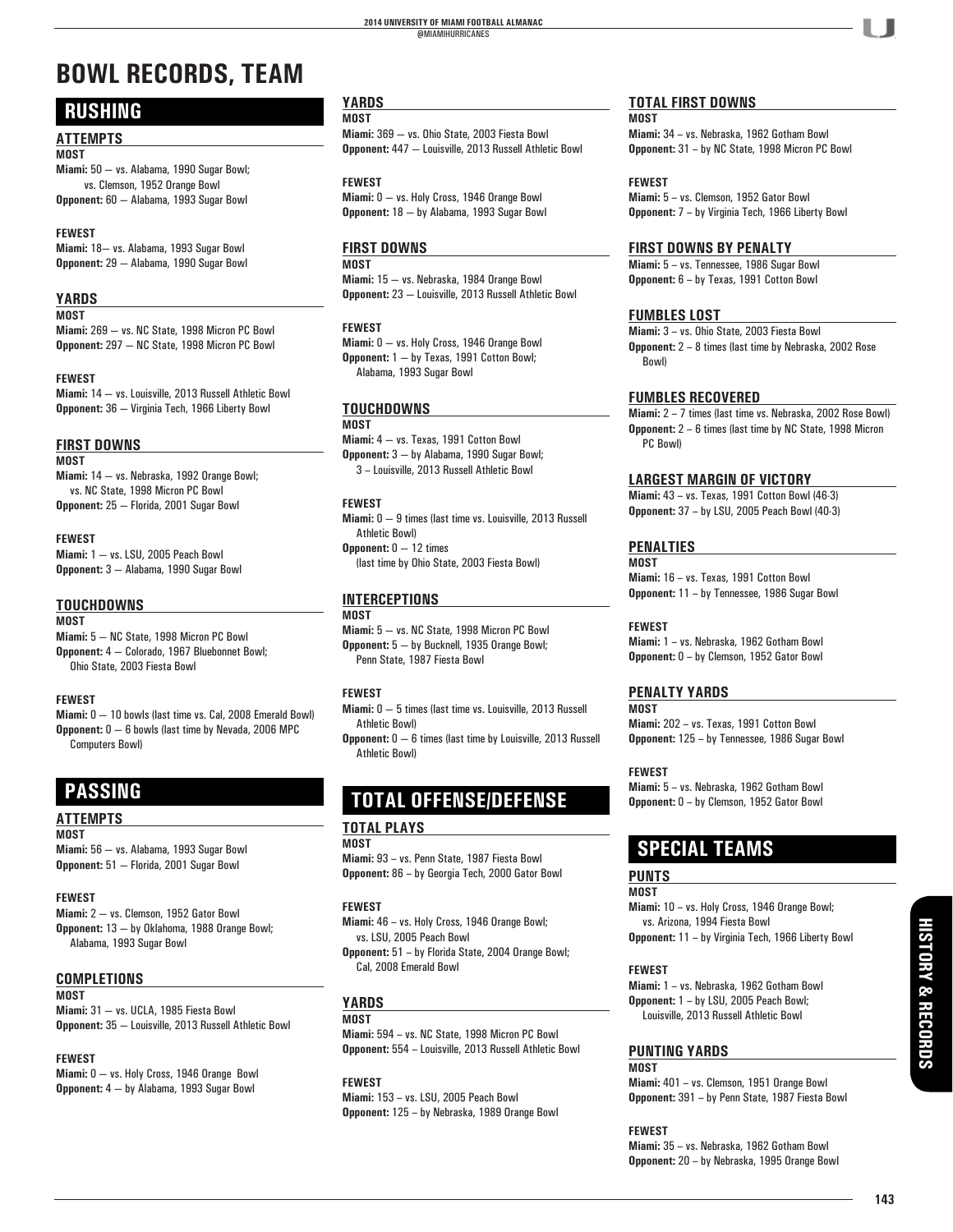# **BOWL RECORDS, TEAM**

#### **PUNT RETURN YARDS**

**MOST**

**Miami:** 95 – vs. Alabama, 1993 Sugar Bowl **Opponent:** 85 – by Nebraska, 1995 Orange Bowl

#### **FEWEST**

**Miami:** -6 – vs. Nebraska, 1995 Orange Bowl **Opponent:** 0 – by Nebraska, 1962 Gotham Bowl; by Nebraska, 1989 Orange Bowl; by Nebraska, 1992 Orange Bowl; by Florida, 2001 Sugar Bowl; Louisville, 2013 Russell Athletic Bowl

#### **KICKOFF RETURNS**

#### **MOST**

**Miami:** 9 – vs. Louisville, 2013 Russell Athletic Bowl **Opponent:** 8 – by NC State, 1998 Micron PC Bowl

#### **FEWEST**

**Miami:** 1 – vs. Ohio State, 2003 Fiesta Bowl **Opponent:** 0 – by LSU, 2005 Peach Bowl

#### **KICKOFF RETURN YARDS**

#### **MOST**

**Miami:** 223 – vs. Louisville, 2013 Russell Athletic Bowl **Opponent:** 222 – by Nebraska, 1962 Gotham Bowl

#### **FEWEST**

**Miami:** 9 – vs. Clemson, 1952 Gator Bowl **Opponent:** 0 – by LSU, 2005 Peach Bowl

#### **FIELD GOALS ATTEMPTED**

**Miami:** 4 – vs. Oklahoma, 1992 Orange Bowl; vs. Florida, 2001 Sugar Bowl; vs. Florida State, 2004 Orange Bowl **Opponent:** 5 – by LSU, 2005 Peach Bowl

#### **FIELD GOALS MADE**

**Miami:** 3 – vs. UCLA, 1985 Fiesta Bowl; vs. Nebraska, 1989 Orange Bowl; vs. Oklahoma, 1992 Orange Bowl; vs. Florida, 2001 Sugar Bowl; vs. Florida State, 2004 Orange Bowl **Opponent:** 4 – by LSU, 2005 Peach Bowl; by Nevada, 2006 MPC Computers Bowl

#### **KICKS BLOCKED**

**Miami:** 2 – vs. Arizona, 1994 Fiesta Bowl; vs. Virginia, 1996 Carquest Bowl; vs. Georgia Tech, 2000 Gator Bowl **Opponent:** 1 – three times (last time by NC State, 1998 Micron PC Bowl)

## **SCORING**

#### **POINTS**

#### **MOST**

**Miami:** 46 – vs. Texas, 1991 Cotton Bowl; vs. NC State, 1998 Micron PC Bowl **Opponent:** 40 – by LSU, 2005 Peach Bowl

#### **FEWEST**

- **Miami:** 0 vs. Bucknell, 1935 Orange Bowl; vs. Arizona, 1994 Fiesta Bowl
- **Opponent:** 0 by Manhattan, 1933 Palm Festival; by Clemson, 1952 Gator Bowl; by Nebraska, 1992 Orange Bowl

#### **TOUCHDOWNS**

**Miami:** 6 – vs. NC State, 1998 Micron PC Bowl **Opponent:** 5 – by Duquesne, 1934 Palm Festival; by Nebraska, 1962 Gotham Bowl; by Tennessee, 1986 Sugar Bowl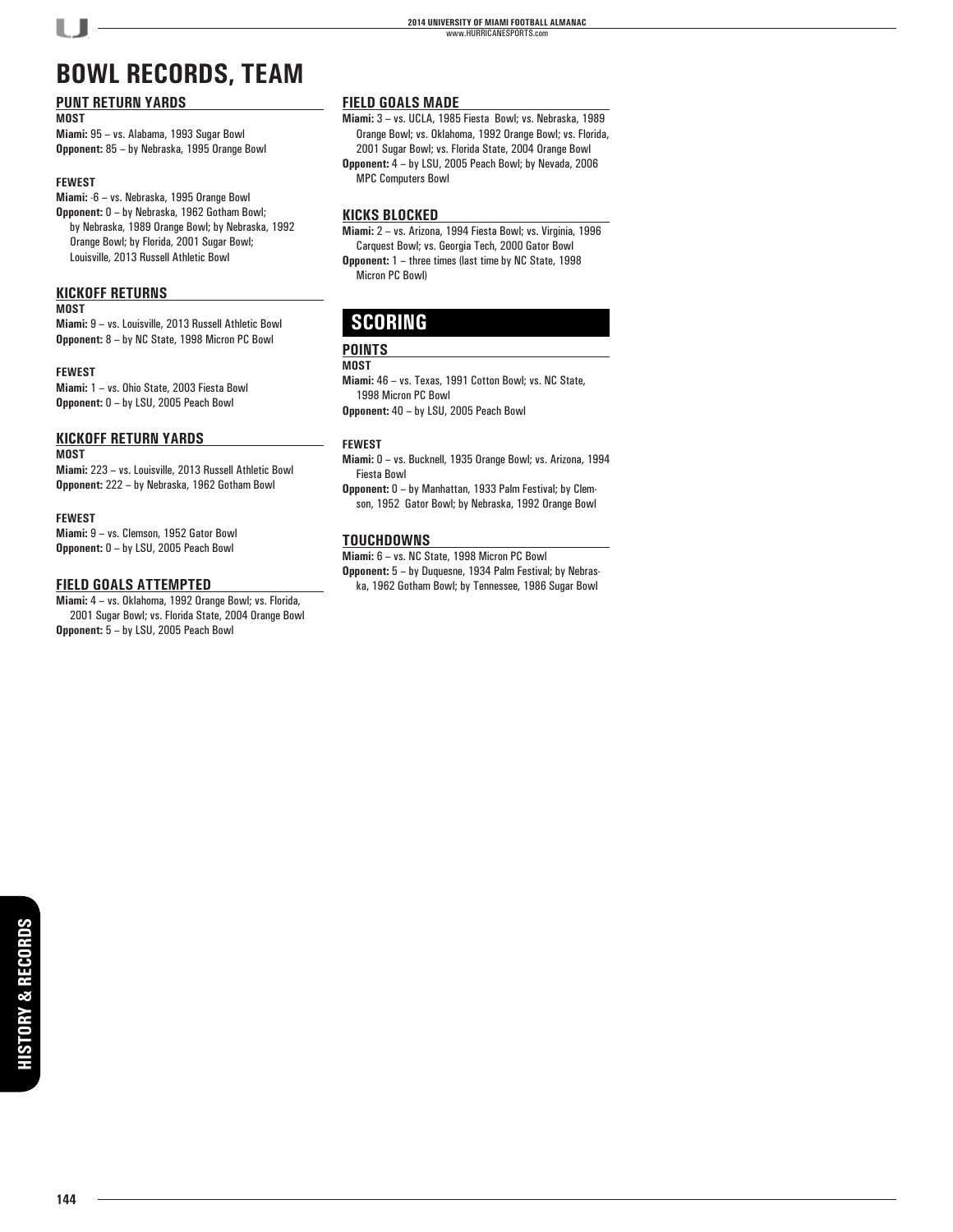# **BOWL RECORDS, INDIVIDUAL**

### **RUSHING**

#### **ATTEMPTS**

**Miami:** 30 – Larry Jones vs. Nebraska, 1992 Orange Bowl **Opponent:** 31 – by Fred Cone, Clemson, 1951 Orange Bowl

#### **YARDS**

**Miami:** 156 – Edgerrin James vs. NC State, 1998 Micron PC Bowl **Opponent:** 186 – Jahvid Best, Cal, 2008 Emerald Bowl

#### **TOUCHDOWNS**

**Miami:** 2 – by four players;

 last time by Edgerrin James and James Jackson vs. NC State, 1998 Micron PC Bowl

**Opponent:** 2 – by nine players;

last time by Jahvid Best, Cal, 2008 Emerald Bowl

#### **LONGEST RUN FROM SCRIMMAGE**

**Miami:** 73 – Clinton Portis vs. Georgia Tech, 2000 Gator Bowl **Opponent:** 72 – by Gaston Green, UCLA, 1985 Fiesta Bowl

#### **LONGEST TD RUN FROM SCRIMMAGE**

**Miami:** 73 – Clinton Portis vs. Georgia Tech, 2000 Gator Bowl **Opponent:** 72 – by Gaston Green, UCLA, 1985 Fiesta Bowl

## **PASSING**

#### **ATTEMPTS**

**Miami:** 56 – Gino Torretta vs. Alabama, 1993 Sugar Bowl **Opponent:** 45 – by Teddy Bridgewater, Louisville, 2013 Russell Athletic Bowl

#### **COMPLETIONS**

**Miami:** 31 – Bernie Kosar vs. UCLA, 1985 Fiesta Bowl **Opponent:** 35 – by Teddy Bridgewater, Louisville, 2013 Russell Athletic Bowl

#### **YARDS**

**Miami:** 362 – Ken Dorsey vs. Nebraska, 2002 Rose Bowl **Opponent:** 447 – by Teddy Bridgewater, Louisville, 2013 Russell Athletic Bowl

#### **TOUCHDOWNS**

**Miami:** 4 – Craig Erickson vs. Texas, 1991 Cotton Bowl **Opponent:** 3 – by Gary Hollingsworth, Alabama, 1990 Sugar Bowl; Teddy Bridgewater, Louisville, 2013 Russell Athletic Bowl

#### **INTERCEPTIONS**

**Miami:** 5 – Vinny Testaverde vs. Penn State, 1987 Fiesta Bowl

**Opponent:** 3 – by Peter Gardere, Texas, 1991 Cotton Bowl; by Jamie Barnette, NC State, 1998 Micron PC Bowl

#### **LONGEST PASS**

- **Miami:** 80 Scott Covington to Santana Moss vs. NC State, 1998 Micron PC Bowl
- **Opponent:** 74 by Nate Longshore to Verran Tucker, Cal, 2008 Emerald Bowl

#### **LONGEST TOUCHDOWN PASS**

- **Miami:** 80 Scott Covington to Santana Moss vs. NC State, 1998 Micron PC Bowl
- **Opponent:** 33 by Steve Bono to Mike Young, UCLA, 1985 Fiesta Bowl

## **OFFENSE**

#### **TOTAL OFFENSE**

**Miami:** 362 – Ken Dorsey vs. Nebraska, 2002 Rose Bowl **Opponent:** 471 – by Teddy Bridgewater, Louisville, 2013 Russell Athletic Bowl

#### **ALL-PURPOSE YARDS**

**Miami:** 282 – Kevin Williams vs. Alabama, 1993 Sugar Bowl (-8 rush, 49 rec., 95 punt, 146 kick)

**Opponent:** 239 – by Gaston Green, UCLA, 1985 Fiesta Bowl (144 rush, 47 rec., 48 kick)

# **RECEIVING**

#### **RECEPTIONS**

**Miami:** 11 – Kellen Winslow vs. Ohio State, 2003 Fiesta Bowl **Opponent:** 9 – DeVante Parker, Louisville, 2013 Russell Athletic Bowl

#### **YARDS**

**Miami:** 199 Andre Johnson vs. Nebraska, 2002 Rose Bowl **Opponent:** 142 – DeVante Parker, Louisville, 2013 Russell Athletic Bowl

#### **TOUCHDOWNS**

**Miami:** 2 – Glenn Dennison vs. Nebraska, 1984 Orange Bowl; Leonard Conley vs. Nebraska, 1989 Orange Bowl; Wesley Carroll vs. Texas, 1991 Cotton Bowl; Andre Johnson vs. Nebraska, 2002 Rose Bowl

**Opponent:** 2 – by Troy Dickey, Arizona, 1994 Fiesta Bowl

## **DEFENSE**

#### **INTERCEPTIONS**

**Miami:** 4 – Jim Dooley vs. Clemson, 1952 Gator Bowl **Opponent:** 2 – 5 times;

last by Ronde Barber, Virginia, 1996 Carquest Bowl

#### **LONGEST INTERCEPTION RETURN**

**Miami:** 89 – Al Hudson vs. Holy Cross, 1946 Orange Bowl **Opponent:** 68 – by Chris White, Tennessee, 1986 Sugar Bowl

#### **LONGEST FUMBLE RETURN**

**Miami:** 79 – Tremain Mack vs. Virginia, 1996 Carquest Bowl **Opponent:** 31 – Tom Bouie, Arizona, 1994 Fiesta Bowl

## **SPECIAL TEAMS**

#### **PUNTS**

**Miami:** 10 – Mike Crissy vs. Arizona, 1994 Fiesta Bowl **Opponent:** 9 – by John Bruno, Penn State, 1987 Fiesta Bowl

#### **HIGHEST PUNTING AVERAGE**

**Miami:** 46.0 – Jeff Feagles vs. Penn State, 1987 Fiesta Bowl (4 punts, 184 yards)

**Opponent:** 47.7 – by Andy Groom, Ohio State, 2003 Fiesta Bowl (6 punts, 286 yards)

#### **LONGEST PUNT**

**Miami:** 60 – Pat O'Donnell vs. Louisville, 2013 Russell Athletic Bowl

**Opponent:** 63 by Andy Groom, Ohio State, 2003 Fiesta Bowl

#### **PUNT RETURN YARDS**

**Miami:** 95 – Kevin Williams vs. Alabama, 1993 Sugar Bowl **Opponent:** 85 – by DeJuan Groce, Nebraska, 2002 Rose Bowl

#### **LONGEST PUNT RETURN**

**Miami:** 78 – Kevin Williams vs. Alabama, 1993 Sugar Bowl **Opponent:** 85 – by DeJuan Groce, Nebraska, 2002 Rose Bowl

#### **KICKOFF RETURNS**

**Miami:** 7 – Kevin Williams vs. Alabama, 1993 Sugar Bowl; Stacy Coley vs. Louisville, 2013 Russell Athletic Bowl

**Opponent:** 5 – by Richard Bell, Nebraska, 1989 Orange Bowl; by Damon Benning, Nebraska, 1995 Orange Bowl; by Kelly Cambell, Georgia Tech, 2000 Gator Bowl; by Josh Davis, Nebraska, 2002 Rose Bowl

#### **KICKOFF RETURN YARDS**

**Miami:** 172 – Stacy Coley vs. Louisville, 2013 Russell Athletic Bowl **Opponent:** 119 by Josh Davis, Nebraska, 2002 Rose Bowl

#### **LONGEST KICKOFF RETURN**

**Miami:** 45 – Kevin Williams vs. Texas, 1991 Cotton Bowl **Opponent:** 92 – by Willie Ress, Nebraska, 1962 Gotham Bowl

### **SCORING**

#### **POINTS**

**Miami:** 14 – Nick Ryder vs. Nebraska, 1962 Gotham Bowl (2 rushing TD, 2-point catch) **Opponent:** 14 – by Thornton, Nebraska, 1962 Gotham Bowl (2 rushing TD, 2-point rush)

#### **TOUCHDOWNS**

**Miami:** 2 – by 10 players

 last time by Andre Johnson vs. Nebraska, 2002 Rose Bowl **Opponent:** 2 – by 15 players

last time by Jahvid Best, Cal, 2008 Emerald Bowl

#### **FIELD GOALS ATTEMPTED**

**Miami:** 4 – by Todd Sievers vs. Florida, 2001 Sugar Bowl; Jon Peattie vs. Florida State, 2004 Orange Bowl **Opponent:** 4 – by Chris Jackson, LSU, 2005 Peach Bowl;

Brett Jaekle, Nevada, 2006 MPC Computers Bowl

#### **FIELD GOALS MADE**

**Miami:** 3 – by Todd Sievers vs. Florida, 2001 Sugar Bowl; Jon Peattie vs. Florida State, 2004 Orange Bowl **Opponent:** 4 – by Brett Jaekle, Nevada, 2006 MPC Computers Bowl

#### **LONGEST FIELD GOAL**

**Miami:** 56 – Greg Cox vs. Oklahoma, 1988 Orange Bowl **Opponent:** 51 – by John Lee, UCLA, 1985 Fiesta Bowl

#### **PATs ATTEMPTED**

**Miami:** 5 – Carlos Huerta vs. Texas, 1991 Cotton Bowl; Andy Crosland vs. NC State, 1998 Micron PC Bowl; Todd Sievers vs. Nebraska, 2002 Rose Bowl **Opponent:** 5 – by Fuad Reveiz, Tennessee, 1986 Sugar Bowl

#### **PATs MADE**

**Miami:**  $4 - by several players;$ last by Todd Sievers vs. Nebraska, 2002 Rose Bowl

#### **POINTS BY A KICKER**

**Miami:** 13 – Todd Sievers vs. Florida, 2001 Sugar Bowl

**PLAYERS HISTORY & RECORDS**

**HISTORY & RECORDS**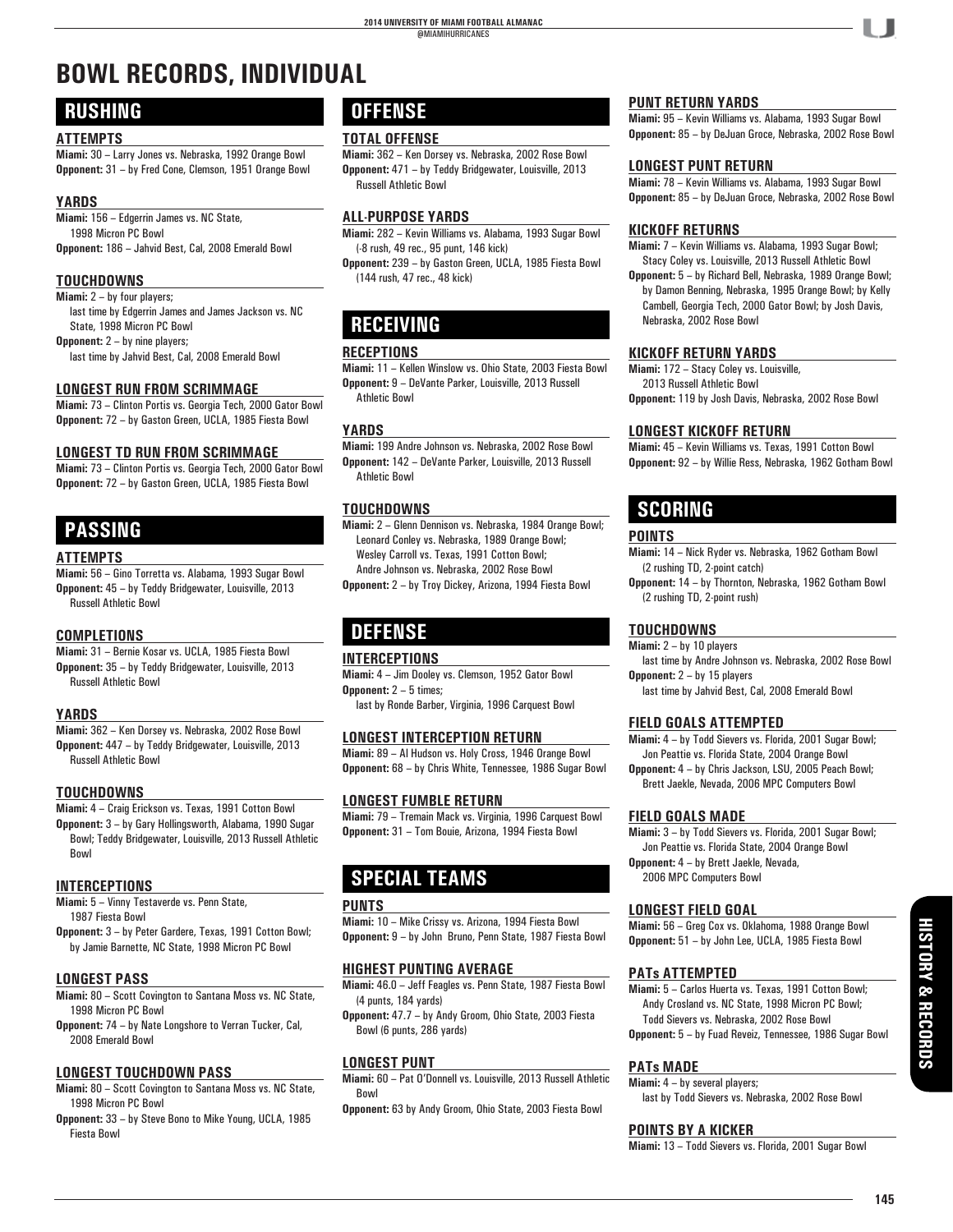## **RUSHING**

| <b>ATTEMPTS</b> |                         |                |            |      |       |  |  |
|-----------------|-------------------------|----------------|------------|------|-------|--|--|
|                 | <b>CAREER LEADERS</b>   |                |            |      |       |  |  |
|                 | <b>PLAYER</b>           | <b>SEASONS</b> | <b>YDS</b> | AVG  | ATT   |  |  |
| 1.              | <b>Ottis Anderson</b>   | 1975-78        | 3,331      | 4.82 | 691   |  |  |
| 2.              | JJames Jackson          | 1996-2000      | 2,953      | 5.46 | 541   |  |  |
| 3.              | Javarris James          | 2006-09        | 2,162      | 4.29 | 505   |  |  |
| 4.              | <b>Edgerrin James</b>   | 1996-98        | 2,960      | 6.24 | 474   |  |  |
| 5.              | <b>Graig Cooper</b>     | 2007-10        | 2,383      | 5.12 | 465   |  |  |
| 6.              | <b>Danyell Ferguson</b> | 1992, 1994-96  | 2,214      | 4.88 | 454   |  |  |
| 7.              | <b>Stephen McGuire</b>  | 1989-92        | 1,953      | 4.34 | 450   |  |  |
| 8.              | <b>Clinton Portis</b>   | 1999-2001      | 2,523      | 5.73 | 440   |  |  |
| 9.              | <b>Tyrone Moss</b>      | 2003-06        | 1,942      | 4.71 | 412   |  |  |
| 10.             | Javarris James          | 2006-08        | 1,670      | 4.08 | 402   |  |  |
|                 | <b>SEASON LEADERS</b>   |                |            |      |       |  |  |
|                 | <b>PLAYER</b>           | <b>SEASON</b>  | YDS        | AVG  | ATT   |  |  |
| 1.              | <b>Willis McGahee</b>   | 2002           | 1,753      | 6.22 | 282   |  |  |
| 2.              | <b>Edgerrin James</b>   | 1998           | 1,416      | 5.85 | 242   |  |  |
| 3.              | <b>Lamar Miller</b>     | 2011           | 1,272      | 5.60 | 227   |  |  |
| 4.              | <b>Ottis Anderson</b>   | 1978           | 1,266      | 5.65 | 224   |  |  |
| 5.              | <b>Clinton Portis</b>   | 2001           | 1,200      | 5.45 | 220   |  |  |
| 6.              | <b>Ottis Anderson</b>   | 1976           | 918        | 4.31 | 213   |  |  |
| 7.              | <b>Danyell Ferguson</b> | 1995           | 1,069      | 5.04 | 212   |  |  |
| 8.              | James Jackson           | 2000           | 1,006      | 5.01 | 201   |  |  |
| 9.              | <b>Frank Gore</b>       | 2004           | 945        | 4.80 | 197   |  |  |
| 10.             | <b>Chuck Foreman</b>    | 1971           | 951        | 4.98 | 191   |  |  |
|                 |                         |                |            |      |       |  |  |
| YARDS           |                         |                |            |      |       |  |  |
|                 | <b>CAREER LEADERS</b>   |                |            |      |       |  |  |
|                 | <b>PLAYER</b>           | <b>SEASONS</b> | ATT        | AVG  | YDS   |  |  |
| 1.              | <b>Ottis Anderson</b>   | 1975-78        | 691        | 4.82 | 3,331 |  |  |
| 2.              | <b>Edgerrin James</b>   | 1996-98        | 474        | 6.24 | 2,960 |  |  |
| 3.              | James Jackson           | 1996-2000      | 541        | 5.46 | 2,953 |  |  |
| 4.              | <b>Clinton Portis</b>   | 1999-2001      | 440        | 5.73 | 2,523 |  |  |
| 5.              | <b>Graig Cooper</b>     | 2007-10        | 465        | 5.12 | 2,383 |  |  |
| 6.              | Danyell Ferguson        | 1992, 1994-96  | 454        | 4.88 | 2,214 |  |  |
| 7.              | Javarris James          | 2006-09        | 505        | 4.29 | 2,162 |  |  |
| 8.              | <b>Willis McGahee</b>   | 2001-02        | 351        | 5.89 | 2,067 |  |  |
| 9.              | <b>Frank Gore</b>       | 2001-04        | 348        | 5.68 | 1,975 |  |  |
| 10.             | <b>Stephen McGuire</b>  | 1989-92        | 450        | 4.34 | 1,953 |  |  |
| 11.             | <b>Tyrone Moss</b>      | 2003-06        | 412        | 4.71 | 1,942 |  |  |
| 12.             | <b>Lamar Miller</b>     | 2010-11        | 335        | 5.73 | 1,918 |  |  |
| 13.             | Alonzo Highsmith        | 1989-92        | 387        | 4.95 | 1,914 |  |  |
| 14.             | <b>Leonard Conley</b>   | 1987-90        | 400        | 4.73 | 1,892 |  |  |
| 15.             | Duke Johnson            | 2012-present   | 284        | 6.57 | 1,867 |  |  |
| 16.             | Eddie Dunn              | 1936-38        | 334        | ხ.32 | 1,778 |  |  |
| 17.             | <b>Warren Williams</b>  | 1984-87        | 333        | 5.21 | 1,734 |  |  |
| 18.             | Don Bosseler            | 1953-56        | 385        | 4.26 | 1,642 |  |  |
| 19.             | <b>Chuck Foreman</b>    | 1970-72        | 345        | 4.73 | 1,631 |  |  |
| 20.             | <b>Frank Smith</b>      | 1948-51        | 309        | 5.10 | 1,576 |  |  |
| 21.             | <b>Tom Sullivan</b>     | 1969-71        | 387        | 3.98 | 1,541 |  |  |
| 22.             | Damien Berry            | 2009-10        | 283        | 5.35 | 1,515 |  |  |
| 23.             | Vincent Opalsky         | 1967-69        | 377        | 3.85 | 1,451 |  |  |
| 24.             | <b>Mike James</b>       | 2009-12        | 312        | 4.44 | 1,386 |  |  |
| 25.             | <b>Melvin Bratton</b>   | 1984-87        | 319        | 4.30 | 1,371 |  |  |
|                 | <b>SEASON LEADERS</b>   |                |            |      |       |  |  |
|                 | <b>PLAYER</b>           | SEASON         | ATT        | AVG  | YDS   |  |  |
| 1.              | <b>Willis McGahee</b>   | 2002           | 282        | 6.22 | 1,753 |  |  |
| 2.              | <b>Edgerrin James</b>   | 1998           | 242        | 5.85 | 1,416 |  |  |
| 3.              | <b>Lamar Miller</b>     | 2011           | 227        | 5.60 | 1,272 |  |  |
| 4.              | <b>Ottis Anderson</b>   | 1978           | 224        | 5.65 | 1,266 |  |  |
| 5.              | <b>Clinton Portis</b>   | 2001           | 220        | 5.45 | 1,200 |  |  |
| 6.              | <b>Edgerrin James</b>   | 1997           | 184        | 5.97 | 1,098 |  |  |
| 7.              | Danyell Ferguson        | 1995           | 212        | 5.04 | 1,069 |  |  |
| 8.              | James Jackson           | 2000           | 201        | 5.01 | 1,006 |  |  |
| 9.              | Jarrett Payton          | 2003           | 182        | 5.41 | 985   |  |  |
| 10.             | Duke Johnson            | 2012           | 139        | 6.81 | 947   |  |  |
|                 |                         |                |            |      |       |  |  |

|              | <b>YEARLY LEADERS</b>        |            |            |            |
|--------------|------------------------------|------------|------------|------------|
| <b>YEAR</b>  | <b>PLAYER</b>                | ATT        | <b>YDS</b> | AVG        |
| 1947         | Harry Ghaul                  | 53         | 310        | 5.9        |
| 1948         | <b>Frank Smith</b>           | 71         | 250        | 3.5        |
| 1949         | <b>Bob Campbell</b>          | 98         | 482        | 5.0        |
| 1950         | Jim Doolev                   | 98         | 532        | 7.0        |
| 1951         | <b>Harry Mallios</b>         | 138        | 494        | 4.2        |
| 1952         | <b>Pud Constantino</b>       | 81         | 400        | 4.9        |
| 1953         | <b>Gordon Malloy</b>         | 90         | 342        | 3.8        |
| 1954         | <b>Gordon Malloy</b>         | 87         | 492        | 5.7        |
| 1955         | Don Bosseler                 | 104        | 435        | 4.2        |
| 1956         | Don Bosseler                 | 161        | 723        | 4.5        |
| 1957         | John Varone                  | 79         | 460        | 5.8        |
| 1958         | <b>Frank Bouffard</b>        | 77         | 289        | 3.8        |
| 1959         | <b>Frank Bouffard</b>        | 105        | 387        | 3.7        |
| 1960         | <b>Eddie Johns</b>           | 123        | 521        | 4.2        |
| 1961         | James Vollenweider           | 112        | 538        | 4.8        |
| 1962         | Nick Ryder                   | 155        | 702        | 4.5        |
| 1963         | Pete Banaszak                | 97         | 461        | 4.8        |
| 1964         | <b>Russell Smith</b>         | 84         | 370        | 4.1        |
| 1965         | Pete Banaszak                | 111        | 473        | 4.7        |
| 1966         | Doug McGee                   | 100        | 377        | 3.8        |
| 1967         | John Acuff                   | 112        | 572        | 5.1        |
| 1968         | Vincent Opalsky              | 152        | 446        | 2.9        |
| 1969         | Vincent Opalsky              | 109        | 453        | 4.2        |
| 1970         | <b>Tom Sullivan</b>          | 156        | 461        | 2.7        |
| 1971         | <b>Chuck Foreman</b>         | 191        | 951        | 4.9        |
| 1972         | <b>Chuck Foreman</b>         | 107        | 484        | 4.5        |
| 1973         | <b>Woody Thompson</b>        | 189        | 802        | 4.3        |
| 1974         | <b>Woody Thompson</b>        | 78         | 343        | 4.4        |
| 1975         | <b>Ottis Anderson</b>        | 67         | 365        | 5.5        |
| 1976         | <b>Ottis Anderson</b>        | 213        | 918        | 4.3        |
| 1977         | <b>Ottis Anderson</b>        | 187        | 782        | 4.1        |
| 1978         | <b>Ottis Anderson</b>        | 224        | 1,266      | 5.7        |
| 1979         | <b>Chris Hobbs</b>           | 105        | 406        | 3.9        |
| 1980<br>1981 | Lorenzo Roan<br>Lorenzo Roan | 152<br>111 | 669        | 4.4        |
| 1982         | <b>Keith Griffin</b>         | 131        | 388<br>473 | 3.3<br>3.6 |
| 1983         | <b>Albert Bentley</b>        | 144        | 722        | 5.0        |
| 1984         | Alonzo Highsmith             | 146        | 906        | 6.2        |
| 1985         | <b>Warren Williams</b>       | 89         | 522        | 5.9        |
| 1986         | Alonzo Highsmith             | 105        | 442        | 4.2        |
| 1987         | <b>Warren Williams</b>       | 135        | 673        | 5.0        |
| 1988         | <b>Cleveland Gary</b>        | 117        | 480        | 4.1        |
| 1989         | <b>Leonard Conley</b>        | 134        | 529        | 3.9        |
| 1990         | <b>Stephen McGuire</b>       | 150        | 621        | 4.1        |
| 1991         | Stephen McGuire              | 123        | 608        | 4.9        |
| 1992         | <b>Donnell Bennett</b>       | 97         | 421        | 4.3        |
| 1993         | <b>James Stewart</b>         | 112        | 639        | 5.7        |
| 1994         | <b>James Stewart</b>         | 147        | 724        | 4.9        |
| 1995         | Danyell Ferguson             | 212        | 1,069      | 5.0        |
| 1996         | <b>Dyral McMillan</b>        | 111        | 565        | 5.1        |
| 1997         | <b>Edgerrin James</b>        | 184        | 1,098      | 6.0        |
| 1998         | <b>Edgerrin James</b>        | 242        | 1,416      | 5.9        |
| 1999         | <b>Clinton Portis</b>        | 143        | 839        | 5.9        |
| 2000         | James Jackson                | 201        | 1,006      | 5.0        |
| 2001         | <b>Clinton Portis</b>        | 220        | 1,200      | 5.5        |
| 2002         | <b>Willis McGahee</b>        | 282        | 1,753      | 6.2        |
| 2003         | Jarrett Payton               | 182        | 985        | 5.4        |
| 2004         | <b>Frank Gore</b>            | 197        | 945        | 4.8        |
| 2005         | <b>Tyrone Moss</b>           | 137        | 701        | 5.1        |
| 2006         | Javarris James               | 175        | 802        | 4.7        |
| 2007         | <b>Graig Cooper</b>          | 125        | 682        | 5.5        |
| 2008         | <b>Graig Cooper</b>          | 171        | 841        | 4.9        |
| 2009         | <b>Graig Cooper</b>          | 134        | 695        | 5.2        |
| 2010         | <b>Damien Berry</b>          | 190        | 899        | 4.7        |
| 2011         | Lamar Miller                 | 227        | 1,272      | 5.6        |
| 2012         | Duke Johnson                 | 139        | 947        | 6.8        |
| 2013         | Duke Johnson                 | 145        | 920        | 6.3        |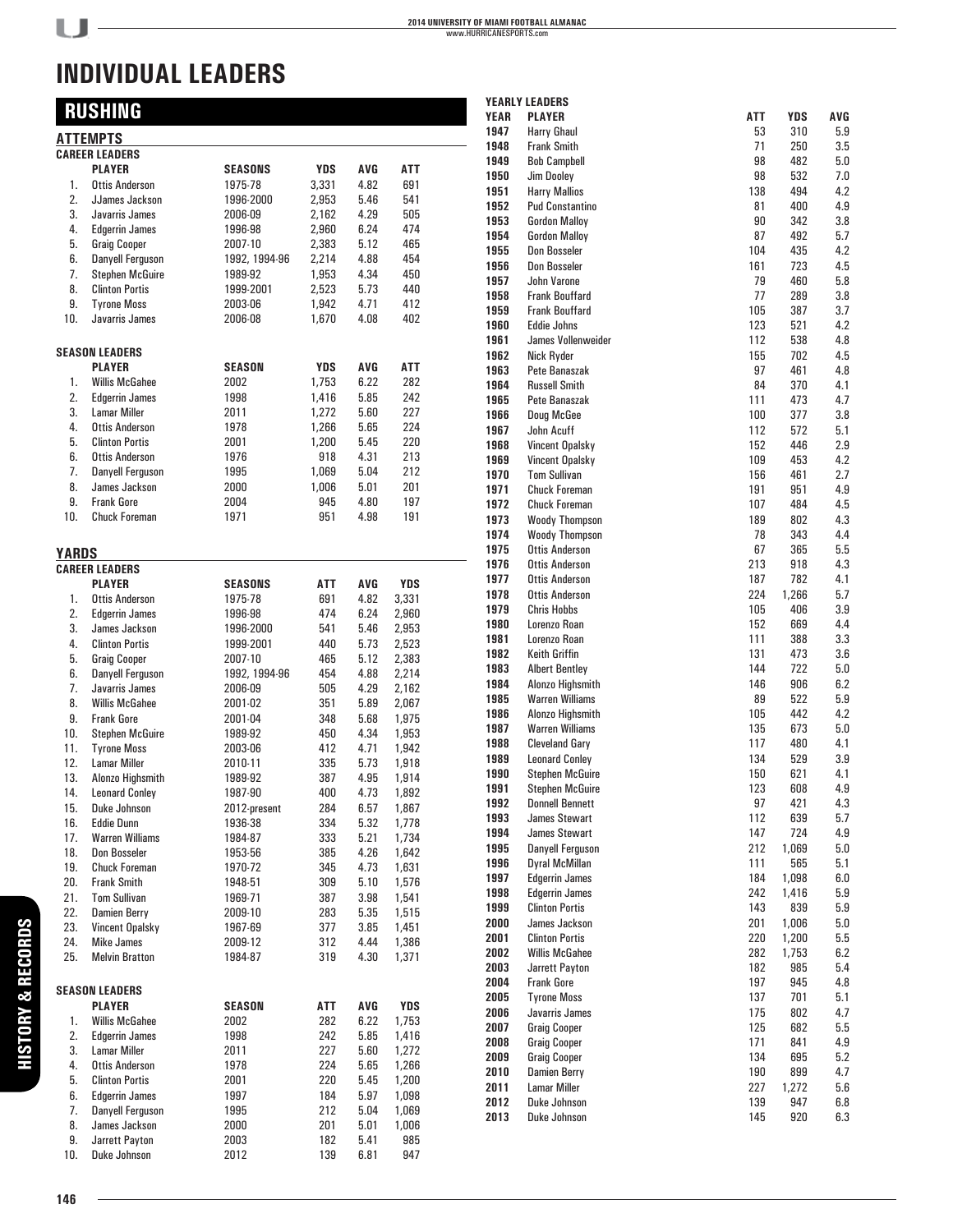| <b>YARDS PER CARRY</b> |                                             |               |            |            |       |  |  |  |
|------------------------|---------------------------------------------|---------------|------------|------------|-------|--|--|--|
|                        | <b>SEASON LEADERS (MINIMUM 25 ATTEMPTS)</b> |               |            |            |       |  |  |  |
|                        | <b>PLAYER</b>                               | <b>SEASON</b> | <b>ATT</b> | <b>YDS</b> | AVG   |  |  |  |
| 1.                     | Al Shipman                                  | 1994          | 45         | 454        | 10.09 |  |  |  |
| 2.                     | <b>Frank Gore</b>                           | 2001          | 62         | 565        | 9.10  |  |  |  |
| 3.                     | Jack Losch                                  | 1955          | 47         | 426        | 9.06  |  |  |  |
| 4.                     | James Jackson                               | 1997          | 81         | 596        | 7.35  |  |  |  |
| 5.                     | John Varone                                 | 1955          | 46         | 324        | 7.04  |  |  |  |
|                        | Najeh Davenport                             | 1998          | 55         | 388        | 7.04  |  |  |  |
| 7.                     | Larry Jones                                 | 1993          | 57         | 401        | 7.02  |  |  |  |
| 8.                     | Harry Ghaul                                 | 1948          | 25         | 175        | 7.00  |  |  |  |
|                        | Jim Dooley                                  | 1950          | 98         | 686        | 7.00  |  |  |  |
| 10.                    | Duke Johnson                                | 2012          | 139        | 947        | 6.81  |  |  |  |

#### **YARDS PER GAME**

| <b>SEASON LEADERS</b> |     |                       | <b>MINIMUM 9 GAMES</b> |    |            |       |  |
|-----------------------|-----|-----------------------|------------------------|----|------------|-------|--|
|                       |     | <b>PLAYER</b>         | <b>SEASON</b>          | G  | <b>YDS</b> | AVG   |  |
|                       | 1.  | <b>Willis McGahee</b> | 2002                   | 13 | 1,753      | 134.8 |  |
|                       | 2.  | <b>Edgerrin James</b> | 1998                   | 11 | 1,416      | 128.7 |  |
|                       | 3.  | Ottis Anderson        | 1978                   | 11 | 1.266      | 115.1 |  |
|                       | 4.  | <b>Edgerrin James</b> | 1997                   | 10 | 1,098      | 109.8 |  |
|                       | 5.  | <b>Clinton Portis</b> | 2001                   | 11 | 1.200      | 109.1 |  |
|                       | 6.  | <b>Lamar Miller</b>   | 2011                   | 12 | 1,272      | 106.0 |  |
|                       | 7.  | Danyell Ferguson      | 1995                   | 11 | 1.069      | 97.2  |  |
|                       | 8.  | James Jackson         | 2000                   | 11 | 1,006      | 91.5  |  |
|                       | 9.  | <b>Chuck Foreman</b>  | 1971                   | 11 | 951        | 86.5  |  |
|                       | 10. | <b>Clinton Portis</b> | 1999                   | 10 | 839        | 83.9  |  |
|                       |     |                       |                        |    |            |       |  |

# **TOUCHDOWNS**

|    | <b>CAREER LEADERS</b>   |                |    |
|----|-------------------------|----------------|----|
|    | <b>PLAYER</b>           | <b>SEASONS</b> | TD |
| 1. | <b>Stephen McGuire</b>  | 1989-92        | 35 |
| 2. | <b>Edgerrin James</b>   | 1996-98        | 32 |
| 3. | <b>Willis McGahee</b>   | 2001-02        | 31 |
| 4. | James Jackson           | 1997-2000      | 29 |
| 5. | <b>Melvin Bratton</b>   | 1984-87        | 26 |
|    | <b>Tyrone Moss</b>      | 2003-06        | 26 |
| 7. | <b>Eddie Dunn</b>       | 1936-38        | 25 |
| 8. | <b>Clinton Portis</b>   | 1999-2001      | 21 |
| 9. | <b>Danyell Ferguson</b> | 1992, 1994-96  | 18 |
|    | Alonzo Highsmith        | 1983-86        | 18 |
|    | Javarris James          | 2006-09        | 18 |
|    | <b>SEASON LEADERS</b>   |                |    |
|    | <b>PLAYER</b>           | <b>SEASON</b>  | TD |
| 1. | <b>Willis McGahee</b>   | 2002           | 28 |
| 2. | <b>Edgerrin James</b>   | 1998           | 17 |
| 3. | <b>Eddie Dunn</b>       | 1938           | 14 |
| 4. | Harry Ghaul             | 1945           | 13 |
|    | <b>Edgerrin James</b>   | 1997           | 13 |
| 6. | <b>James Stewart</b>    | 1994           | 12 |
|    | <b>Danyell Ferguson</b> | 1995           | 12 |
|    | <b>Tyrone Moss</b>      | 2005           | 12 |
| 9. | <b>Stephen McGuire</b>  | 1990           | 11 |
|    | James Jackson           | 1999           | 11 |
|    | James Jackson           | 2000           | 11 |

| <b>CAREER LEADERS</b> |                       |                |                |  |  |
|-----------------------|-----------------------|----------------|----------------|--|--|
|                       | <b>PLAYER</b>         | <b>SEASONS</b> | G              |  |  |
| 1.                    | <b>Clinton Portis</b> | 1999-2001      | 14             |  |  |
|                       | <b>Edgerrin James</b> | 1996-98        | 14             |  |  |
| 3.                    | <b>Ottis Anderson</b> | 1975-78        | 13             |  |  |
| 4.                    | James Jackson         | 1997-2000      | 11             |  |  |
| 5.                    | Willis McGahee        | 2001-02        | 10             |  |  |
| 6.                    | <b>Lamar Miller</b>   | 2010-11        | 9              |  |  |
|                       | 7. Frank Gore         | 2001-04        | 8              |  |  |
| 8.                    | <b>Tyrone Moss</b>    | 2003-06        | $\overline{7}$ |  |  |
|                       | Duke Johnson          | 2012-present   | $\overline{7}$ |  |  |
| 10.                   | <b>Damien Berry</b>   | 2009-10        | ĥ              |  |  |
|                       |                       |                |                |  |  |
|                       | <b>SEASON LEADERS</b> |                |                |  |  |
|                       | <b>PLAYER</b>         | <b>SEASON</b>  | G              |  |  |
| 1.                    | <b>Willis McGahee</b> | 2002           | 10             |  |  |
| 2.                    | <b>Ottis Anderson</b> | 1978           | 8              |  |  |
|                       | <b>Clinton Portis</b> | 2001           | 8              |  |  |
| 4.                    | <b>Edgerrin James</b> | 1998           | $\overline{7}$ |  |  |
|                       | <b>Lamar Miller</b>   | 2011           | $\overline{7}$ |  |  |
| 6.                    | Alonzo Highsmith      | 1984           | 5              |  |  |
|                       | <b>Edgerrin James</b> | 1997           | 5              |  |  |
|                       | <b>Clinton Portis</b> | 1999           | 5              |  |  |
| 9.                    | Chuck Foreman         | 1971           | 4              |  |  |
|                       | <b>Ottis Anderson</b> | 1976           | 4              |  |  |
|                       | Danyell Ferguson      | 1995           | 4              |  |  |
|                       | James Jackson         | 2000           | 4              |  |  |
|                       | Damien Berry          | 2010           | 4              |  |  |
|                       | Duke Johnson          | 2012           | 4              |  |  |

## **PASSING**

**100-YARD GAMES**

### **PASSING YARDS**

|     | <b>CAREER LEADERS</b> |                |            |      |            |       |
|-----|-----------------------|----------------|------------|------|------------|-------|
|     | <b>PLAYER</b>         | <b>SEASONS</b> | <b>ATT</b> | COMP | <b>PCT</b> | YDS   |
| 1.  | <b>Ken Dorsey</b>     | 1999-2002      | 1,153      | 668  | 57.9       | 9,565 |
| 2.  | Jacory Harris         | 2008-11        | 1,170      | 703  | 60.1       | 8,826 |
| 3.  | <b>Stephen Morris</b> | 2010-13        | 955        | 551  | 57.7       | 7,896 |
| 4.  | Gino Torretta         | 1989-92        | 991        | 555  | 56.0       | 7,690 |
| 5.  | Vinny Testaverde      | 1982, 1984-86  | 674        | 413  | 61.3       | 6,058 |
| 6.  | <b>Craig Erickson</b> | 1987-90        | 752        | 420  | 55.9       | 6,056 |
| 7.  | <b>Ryan Clement</b>   | 1994-97        | 747        | 443  | 59.3       | 6,004 |
| 8.  | Bernie Kosar          | 1983-84        | 743        | 463  | 62.3       | 5,971 |
| 9.  | Kyle Wright           | 2004-07        | 807        | 478  | 59.2       | 5,805 |
| 10. | <b>Steve Walsh</b>    | 1986-88        | 690        | 410  | 59.4       | 5.369 |

#### **PASSING YARDS**

|     | <b>SEASON LEADERS</b> |               |     |             |            |       |
|-----|-----------------------|---------------|-----|-------------|------------|-------|
|     | <b>PLAYER</b>         | <b>SEASON</b> | ATT | <b>COMP</b> | <b>PCT</b> | YDS   |
| 1.  | Bernie Kosar          | 1984          | 416 | 262         | 63.0       | 3,642 |
| 2.  | Ken Dorsey            | 2002          | 393 | 222         | 56.5       | 3,369 |
| 3.  | <b>Craig Erickson</b> | 1990          | 393 | 225         | 57.3       | 3.363 |
| 4.  | Jacory Harris         | 2009          | 406 | 242         | 59.6       | 3,352 |
| 5.  | <b>Stephen Morris</b> | 2012          | 421 | 245         | 58.2       | 3.345 |
| 6.  | Vinny Testaverde      | 1985          | 352 | 216         | 61.4       | 3.238 |
| 7.  | <b>Steve Walsh</b>    | 1988          | 390 | 233         | 59.7       | 3.115 |
| 8.  | Gino Torretta         | 1991          | 371 | 205         | 55.3       | 3.095 |
| 9.  | Gino Torretta         | 1992          | 402 | 228         | 56.7       | 3,060 |
| 10. | <b>Stephen Morris</b> | 2013          | 344 | 198         | 57.6       | 3.028 |
|     |                       |               |     |             |            |       |

· U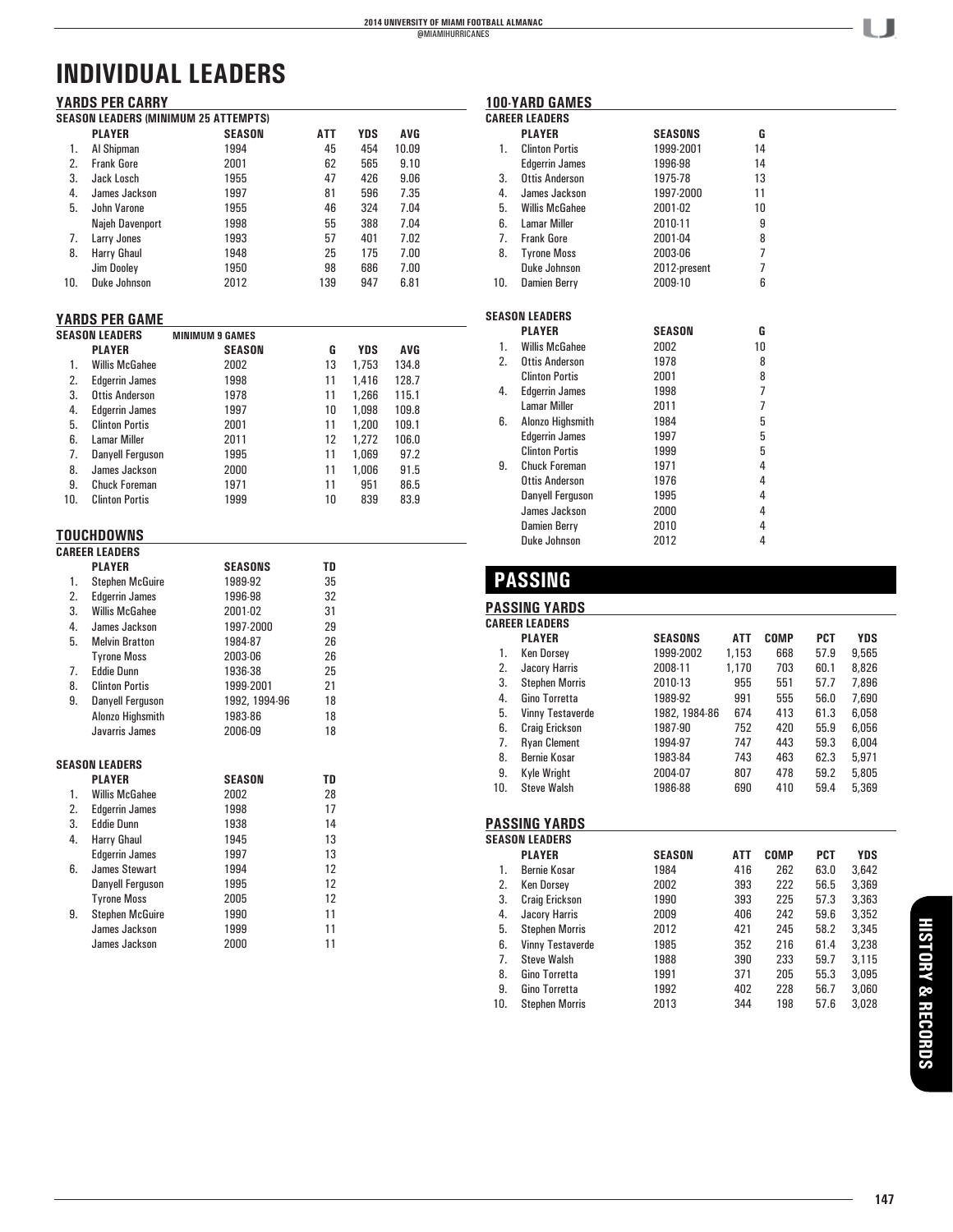$\overline{\phantom{a}}$ 

# **INDIVIDUAL LEADERS**

|             | <b>YEARLY LEADERS</b>   |     |      |                |       |
|-------------|-------------------------|-----|------|----------------|-------|
| <b>YEAR</b> | <b>PLAYER</b>           | ATT | COMP | INT            | YARDS |
| 1947        | <b>Hal Johnston</b>     | 38  | 19   | 6              | 239   |
| 1948        | Jack DelBello           | 101 | 45   | 9              | 455   |
| 1949        | <b>Jack Hackett</b>     | 76  | 28   | 8              | 302   |
| 1950        | <b>Jack Hackett</b>     | 107 | 52   | $\overline{2}$ | 612   |
| 1951        | <b>Jack Hackett</b>     | 71  | 34   | 3              | 544   |
| 1952        | Don James               | 144 | 82   | 9              | 913   |
| 1953        | Don James               | 75  | 39   | 6              | 450   |
| 1954        | Carl Garrigus           | 47  | 27   | $\overline{2}$ | 305   |
| 1955        | Sam Scarnecchia         | 49  | 31   | 3              | 485   |
| 1956        | Sam Scarnecchia         | 59  | 27   | 5              | 357   |
| 1957        | Fran Curci              | 85  | 41   | 6              | 476   |
| 1958        | <b>Bonnie Yarbrough</b> | 80  | 32   | 4              | 509   |
| 1959        | Fran Curci              | 195 | 100  | 14             | 1,068 |
| 1960        | <b>Eddie Johns</b>      | 91  | 54   | 5              | 657   |
| 1961        | George Mira             | 172 | 81   | 6              | 1,000 |
| 1962        | George Mira             | 306 | 146  | 18             | 1,893 |
| 1963        | George Mira             | 334 | 172  | 14             | 2,155 |
| 1964        | <b>Bob Biletnikoff</b>  | 159 | 85   | 7              | 920   |
| 1965        | <b>Bill Miller</b>      | 141 | 72   | 10             | 856   |
| 1966        | <b>Bill Miller</b>      | 155 | 84   | 11             | 1,114 |
| 1967        | David Olivo             | 140 | 62   | 13             | 729   |
| 1968        | David Olivo             | 248 | 137  | 15             | 1,727 |
| 1969        |                         | 243 | 121  | 15             |       |
| 1970        | <b>Kelly Cochrane</b>   |     |      |                | 1,673 |
|             | Kelly Cochrane          | 287 | 127  | 21             | 1,328 |
| 1971        | John Hornibrook         | 179 | 73   | 10             | 1,006 |
| 1972        | <b>Ed Carney</b>        | 209 | 94   | 15             | 1,399 |
| 1973        | <b>Ed Carney</b>        | 94  | 41   | 3              | 658   |
| 1974        | Kary. Baker             | 146 | 61   | 13             | 805   |
| 1975        | E.J. Baker              | 130 | 66   | 10             | 999   |
| 1976        | E.J. Baker              | 131 | 64   | 10             | 907   |
| 1977        | E.J. Baker              | 84  | 35   | 6              | 515   |
| 1978        | Kenny McMillian         | 108 | 53   | 7              | 611   |
| 1979        | Mike Rodrigue           | 201 | 94   | 16             | 1,197 |
| 1980        | Jim Kelly               | 206 | 109  | 7              | 1,519 |
| 1981        | Jim Kelly               | 285 | 168  | 14             | 2,403 |
| 1982        | <b>Mark Richt</b>       | 149 | 71   | 9              | 838   |
| 1983        | Bernie Kosar            | 327 | 201  | 13             | 2,329 |
| 1984        | Bernie Kosar            | 416 | 262  | 16             | 3,642 |
| 1985        | Vinny Testaverde        | 352 | 216  | 15             | 3,238 |
| 1986        | Vinny Testaverde        | 276 | 175  | 9              | 2,557 |
| 1987        | <b>Steve Walsh</b>      | 298 | 176  | 7              | 2,249 |
| 1988        | Steve Walsh             | 390 | 233  | 12             | 3,115 |
| 1989        | Craig Erickson          | 273 | 147  | 13             | 2,007 |
| 1990        | Craig Erickson          | 393 | 225  | 7              | 3,363 |
| 1991        | Gino Torretta           | 371 | 205  | 8              | 3,095 |
| 1992        | Gino Torretta           | 402 | 228  | 7              | 3,060 |
| 1993        | <b>Ryan Collins</b>     | 203 | 117  | 13             | 1,605 |
| 1994        | Frank Costa             | 313 | 168  | 15             | 2,443 |
| 1995        | <b>Ryan Clement</b>     | 201 | 119  | 10             | 1,638 |
| 1996        | <b>Ryan Clement</b>     | 272 | 164  | 8              | 2,257 |
| 1997        | <b>Ryan Clement</b>     | 267 | 157  | 11             | 2,089 |
| 1998        | <b>Scott Covington</b>  | 270 | 159  | 8              | 2,301 |
| 1999        | Kenny Kelly             | 259 | 141  | 14             | 1,913 |
| 2000        | Ken Dorsey              | 322 | 188  | 5              | 2,737 |
| 2001        | Ken Dorsey              | 318 | 184  | 9              | 2,652 |
| 2002        | <b>Ken Dorsey</b>       | 393 | 222  | 12             | 3,369 |
| 2003        | <b>Brock Berlin</b>     | 352 | 211  | 17             | 2,419 |
| 2004        | <b>Brock Berlin</b>     | 348 | 195  | 6              | 2,680 |
| 2005        | Kyle Wright             | 307 | 180  | 10             | 2,403 |
| 2006        | Kyle Wright             | 250 | 152  | 7              | 1,655 |
| 2007        | Kyle Wright             | 241 | 141  | 14             | 1,747 |
| 2008        | <b>Robert Marve</b>     | 213 | 116  | 13             | 1,293 |
| 2009        | <b>Jacory Harris</b>    | 406 | 242  | 17             | 3,352 |
| 2010        | <b>Jacory Harris</b>    | 270 | 148  | 15             | 1,793 |
| 2011        | <b>Jacory Harris</b>    | 300 | 195  | 9              | 2,486 |
| 2012        | <b>Stephen Morris</b>   | 421 | 245  | 7              | 3,345 |
| 2013        | <b>Stephen Morris</b>   | 344 | 198  | 12             | 3,028 |
|             |                         |     |      |                |       |

|           | <b>ATTEMPTS</b>                                       |                             |            |                |             |  |
|-----------|-------------------------------------------------------|-----------------------------|------------|----------------|-------------|--|
|           | <b>CAREER LEADERS</b>                                 |                             |            |                |             |  |
|           | <b>PLAYER</b>                                         | <b>SEASONS</b>              | COMP       | <b>YDS</b>     | ATT         |  |
| 1.        | Jacory Harris                                         | 2008-11                     | 703        | 8,826          | 1,170       |  |
| 2.        | <b>Ken Dorsey</b>                                     | 1999-2002                   | 668        | 9,565          | 1,153       |  |
| 3.        | Gino Torretta                                         | 1989-92                     | 555        | 7,690          | 991         |  |
| 4.        | <b>Stephen Morris</b>                                 | 2010-13                     | 551        | 7,896          | 955         |  |
| 5.        | <b>Kyle Wright</b>                                    | 2004-07                     | 478        | 5,805          | 807         |  |
| 6.        | <b>Craig Erickson</b>                                 | 1987-90                     | 420        | 6,056          | 752         |  |
| 7.        | <b>Ryan Clement</b>                                   | 1994-97                     | 443        | 6,004          | 747         |  |
| 8.        | George Mira                                           | 1961-63                     | 368        | 5,048          | 745         |  |
| 9.        | <b>Bernie Kosar</b>                                   | 1983-84                     | 463        | 5,971          | 743         |  |
| 10.       | <b>Brock Berlin</b>                                   | 2003-04                     | 406        | 5,099          | 700         |  |
|           | <b>SEASON LEADERS</b>                                 |                             |            |                |             |  |
|           | <b>PLAYER</b>                                         | <b>SEASON</b>               | COMP       | YDS            | ATT         |  |
| 1.        | <b>Stephen Morris</b>                                 | 2012                        | 245        | 3,345          | 421         |  |
| 2.        | <b>Bernie Kosar</b>                                   | 1984                        | 262        | 3,642          | 416         |  |
| 3.        | Jacory Harris                                         | 2009                        | 242        | 3,252          | 406         |  |
| 4.        | Gino Torretta                                         | 1992                        | 228        | 3,060          | 402         |  |
| 5.        | <b>Craig Erickson</b>                                 | 1990                        | 225        | 3,363          | 393         |  |
|           | <b>Ken Dorsey</b>                                     | 2002                        | 222        | 3,369          | 393         |  |
| 7.        | <b>Steve Walsh</b>                                    | 1988                        | 233        | 3,115          | 390         |  |
| 8.        | Gino Torretta                                         | 1991                        | 205        | 3,095          | 371         |  |
| 9.        | <b>Vinny Testaverde</b>                               | 1985                        | 216        | 3,238          | 352         |  |
|           | <b>Brock Berlin</b>                                   | 2003                        | 211        | 2,419          | 352         |  |
|           | <b>COMPLETIONS</b>                                    |                             |            |                |             |  |
|           | <b>CAREER LEADERS</b>                                 |                             |            |                |             |  |
|           | <b>PLAYER</b>                                         | <b>SEASONS</b>              | ATT        | <b>YDS</b>     | <b>COMP</b> |  |
| 1.        | Jacory Harris                                         | 2008-11                     | 1,170      | 8,826          | 703         |  |
| 2.        | <b>Ken Dorsey</b>                                     | 1999-2002                   | 1,153      | 9,565          | 668         |  |
| 3.        | Gino Torretta                                         | 1989-92                     | 991        | 7,690          | 555         |  |
| 4.        | <b>Stephen Morris</b>                                 | 2010-13                     | 955        | 7,896          | 551         |  |
| 5.        | <b>Kyle Wright</b>                                    | 2004-07                     | 807        | 5,805          | 478         |  |
| 6.        | <b>Bernie Kosar</b>                                   | 1983-84                     | 743        | 5,971          | 463         |  |
| 7.        | <b>Ryan Clement</b>                                   | 1994-97                     | 747        | 6,004          | 443         |  |
| 8.        | Craig Erickson                                        | 1987-90                     | 752        | 6,056          | 420         |  |
| 9.<br>10. | <b>Vinny Testaverde</b><br><b>Steve Walsh</b>         | 1982, 1984-86<br>1986-88    | 674<br>690 | 6,058<br>5,369 | 413<br>410  |  |
|           |                                                       |                             |            |                |             |  |
|           | <b>SEASON LEADERS</b><br><b>PLAYER</b>                | <b>SEASON</b>               | ATT        | <b>YDS</b>     | <b>COMP</b> |  |
| 1.        | Bernie Kosar                                          |                             |            |                |             |  |
| 2.        |                                                       | 1984<br>2012                | 416<br>421 | 3,642          | 262<br>245  |  |
| 3.        | <b>Stephen Morris</b>                                 | 2009                        | 406        | 3,345          | 242         |  |
|           | <b>Jacory Harris</b><br><b>Steve Walsh</b>            |                             | 390        | 3,352<br>3,115 |             |  |
| 4.<br>5.  | Gino Torretta                                         | 1988<br>1992                | 402        | 3,060          | 233<br>228  |  |
| 6.        | Craia Erickson                                        |                             | 393        | 3,363          | 225         |  |
| 7.        | <b>Ken Dorsey</b>                                     | 1990<br>2002                | 393        | 3,369          | 222         |  |
| 8.        | <b>Vinny Testaverde</b>                               | 1985                        | 352        | 3,238          |             |  |
| 9.        | <b>Brock Berlin</b>                                   | 2003                        | 352        | 2,419          | 216<br>211  |  |
| 10.       | Gino Torretta                                         | 1991                        | 371        | 3,095          | 205         |  |
|           |                                                       |                             |            |                |             |  |
|           | <b>COMPLETION PERCENTAGE</b><br><b>CAREER LEADERS</b> | <b>MINIMUM 250 ATTEMPTS</b> |            |                |             |  |
|           | <b>PLAYER</b>                                         | <b>SEASONS</b>              | COMP       | ATT            | PCT         |  |
| 1.        | <b>Bernie Kosar</b>                                   | 1983-84                     | 463        | 743            | 62.3        |  |
| 2.        | <b>Vinny Testaverde</b>                               | 1982, 1984-86               | 413        | 674            | 61.3        |  |
| 3.        | <b>Jacory Harris</b>                                  | 2008-11                     | 703        | 1170           | 60.1        |  |
| 4.        | <b>Steve Walsh</b>                                    | 1986-88                     | 410        | 690            | 59.4        |  |
| 5.        | <b>Ryan Clement</b>                                   | 1994-97                     | 443        | 747            | 59.3        |  |
| 6.        | <b>Kyle Wright</b>                                    | 2004-07                     | 478        | 807            | 59.2        |  |
| 7.        | <b>Brock Berlin</b>                                   | 2003-04                     | 406        | 700            | 58.0        |  |
| 8.        | <b>Ken Dorsey</b>                                     | 1999-2002                   | 668        | 1153           | 57.9        |  |
| 9.        | <b>Stephen Morris</b>                                 | 2010-13                     | 551        | 955            | 57.7        |  |
|           |                                                       |                             |            |                |             |  |

9. Stephen Morris 2010-13 551 955 57.7

10. Ryan Collins

**148**

**HISTORY & RECORDS**

**HISTORY & RECORDS**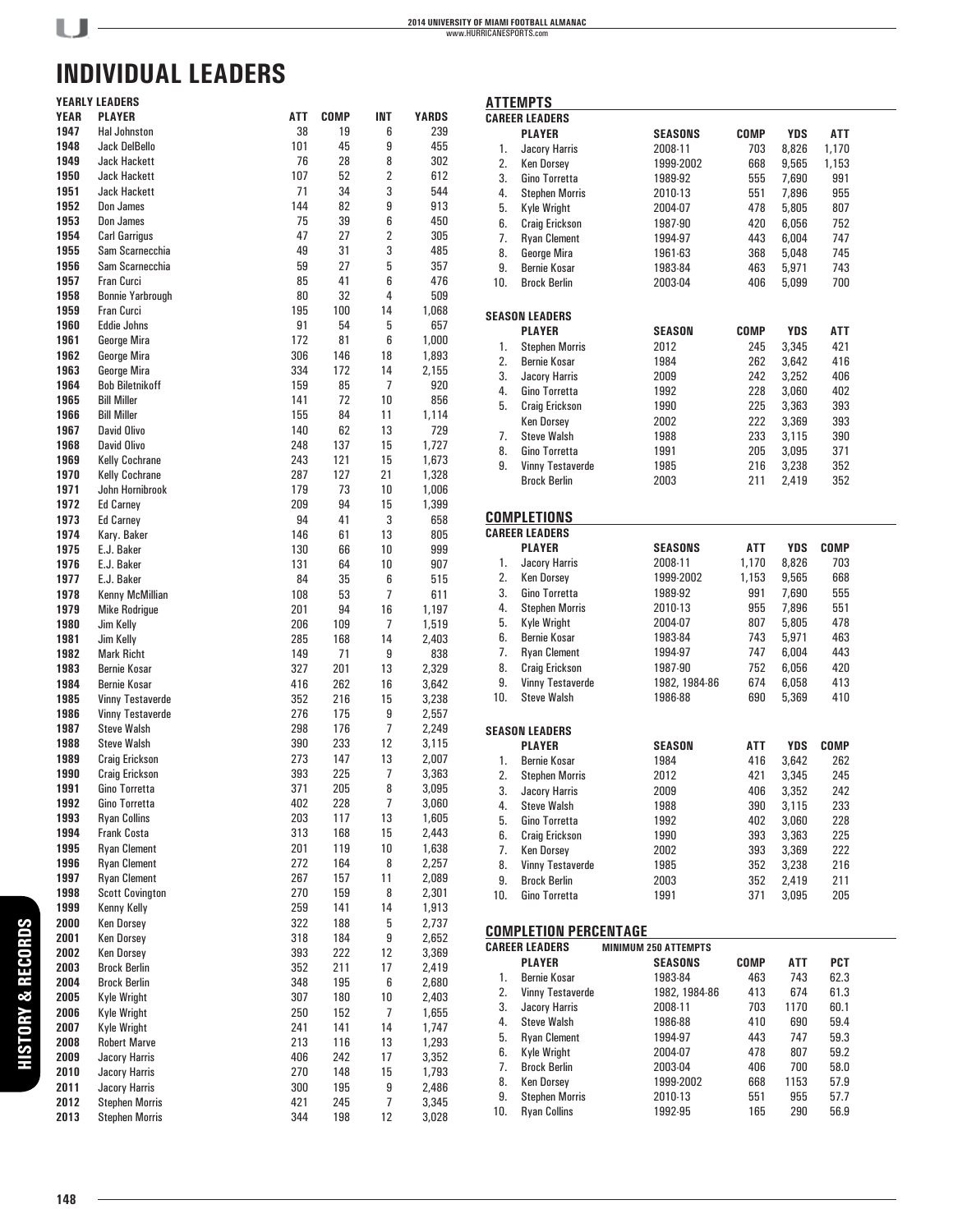|          | SEASON LEADERS<br><b>PLAYER</b>           | <b>MINIMUM 100 ATTEMPTS</b><br><b>SEASON</b> | COMP         | ATT            | PCT      |  |
|----------|-------------------------------------------|----------------------------------------------|--------------|----------------|----------|--|
| 1.       | Jacory Harris                             | 2011                                         | 195          | 300            | 65.0     |  |
| 2.       | <b>Vinny Testaverde</b>                   | 1986                                         | 175          | 276            | 63.4     |  |
| 3.       | Bernie Kosar                              | 1984                                         | 262          | 416            | 63.0     |  |
| 4.       | <b>Ken Dorsey</b>                         | 1999                                         | 74           | 120            | 61.7     |  |
| 5.       | <b>Bernie Kosar</b>                       | 1983                                         | 201          | 327            | 61.5     |  |
| 6.       | <b>Vinny Testaverde</b>                   | 1985                                         | 216          | 352            | 61.4     |  |
| 7.       | <b>Kyle Wright</b>                        | 2006                                         | 152          | 250            | 60.8     |  |
|          | Jacory Harris                             | 2008                                         | 118          | 194            | 60.8     |  |
| 9.       | <b>Ryan Clement</b>                       | 1996                                         | 164          | 272            | 60.3     |  |
| 10.      | <b>Brock Berlin</b>                       | 2003                                         | 211          | 352            | 59.9     |  |
|          |                                           |                                              |              |                |          |  |
|          | TOUCHDOWNS                                |                                              |              |                |          |  |
|          | <b>CAREER LEADERS</b>                     |                                              |              |                |          |  |
|          | <b>PLAYER</b>                             | <b>SEASONS</b>                               | TD           |                |          |  |
| 1.       | <b>Ken Dorsey</b>                         | 1999-2002                                    | 86           |                |          |  |
| 2.       | Jacory Harris                             | 2008-11                                      | 70           |                |          |  |
| 3.       | <b>Stephen Morris</b>                     | 2010-13                                      | 49           |                |          |  |
| 4.       | <b>Vinny Testaverde</b>                   | 1982, 1984-86                                | 48           |                |          |  |
|          | <b>Steve Walsh</b>                        | 1986-88                                      | 48           |                |          |  |
| 6.       | Gino Torretta                             | 1989-92                                      | 47           |                |          |  |
| 7.       | <b>Craig Erickson</b>                     | 1987-90                                      | 46           |                |          |  |
| 8.       | <b>Ryan Clement</b>                       | 1994-97                                      | 43           |                |          |  |
| 9.       | <b>Bernie Kosar</b>                       | 1983-84                                      | 40           |                |          |  |
| 10.      | <b>Kyle Wright</b>                        | 2004-07                                      | 38           |                |          |  |
|          |                                           |                                              |              |                |          |  |
|          | SEASON LEADERS                            |                                              |              |                |          |  |
|          | <b>PLAYER</b>                             | <b>SEASON</b>                                | TD           |                |          |  |
| 1.       | <b>Steve Walsh</b>                        | 1988                                         | 29           |                |          |  |
| 2.       | <b>Ken Dorsey</b>                         | 2002                                         | 28           |                |          |  |
| 3.       | <b>Vinny Testaverde</b>                   | 1986                                         | 26           |                |          |  |
| 4.       | <b>Bernie Kosar</b>                       | 1984                                         | 25           |                |          |  |
|          | <b>Ken Dorsey</b>                         | 2000                                         | 25           |                |          |  |
| 6.       | Jacory Harris                             | 2009                                         | 24           |                |          |  |
| 7.       | <b>Ken Dorsey</b>                         | 2001                                         | 23           |                |          |  |
| 8.       | <b>Craig Erickson</b>                     | 1990                                         | 22           |                |          |  |
|          | <b>Brock Berlin</b>                       | 2004                                         | 22           |                |          |  |
| 10.      | <b>Vinny Testaverde</b>                   | 1985                                         | 21           |                |          |  |
|          | <b>Stephen Morris</b>                     | 2012                                         | 21           |                |          |  |
|          | <b>Stephen Morris</b>                     | 2013                                         | 21           |                |          |  |
|          |                                           |                                              |              |                |          |  |
|          | <b>RECEIVING</b>                          |                                              |              |                |          |  |
|          |                                           |                                              |              |                |          |  |
|          | <b>RECEPTIONS</b>                         |                                              |              |                |          |  |
|          | <b>CAREER LEADERS</b>                     |                                              |              |                |          |  |
|          | <b>PLAYER</b>                             | SEASONS                                      | YDS          | AVG            | REC      |  |
| 1.       | Reggie Wayne                              | 1997-2000                                    | 2,510        | 14.51          | 173      |  |
| 2.       | <b>Lamar Thomas</b>                       | 1989-92                                      | 2,271        | 15.77          | 144      |  |
| 3.       | <b>Michael Irvin</b>                      | 1985-87                                      | 2,423        | 16.94          | 143      |  |
|          | Santana Moss                              | 1997-2000                                    | 2,546        | 17.80          | 143      |  |
| 5.       | <b>Leonard Hankerson</b>                  | 2007-10                                      | 2,160        | 16.12          | 134      |  |
| 6.       | <b>Travis Benjamin</b>                    | 2008-11                                      | 2,146        | 16.38          | 131      |  |
| 7.       | <b>Allen Hurns</b>                        | 2010-13                                      | 1,891        | 15.63          | 121      |  |
| 8.       | <b>Kellen Winslow</b>                     | 2001-03                                      | 1,365        | 11.47          | 119      |  |
| 9.       | <b>Willie Smith</b>                       | 1984-86                                      | 1,544        | 13.20          | 117      |  |
| 10.      | <b>Wesley Carroll</b>                     | 1989-90                                      | 1,722        | 15.11          | 114      |  |
|          |                                           |                                              |              |                |          |  |
|          | <b>SEASON LEADERS</b>                     |                                              |              |                |          |  |
|          | <b>PLAYER</b>                             | <b>SEASON</b>                                | YDS          | AVG            | REC      |  |
| 1.<br>2. | <b>Leonard Hankerson</b>                  | 2010                                         | 1,156        | 16.06          | 72       |  |
| 3.       | <b>Willie Smith</b><br><b>Allen Hurns</b> | 1984                                         | 852<br>1,162 | 12.91          | 66       |  |
| 4.       | <b>Wesley Carroll</b>                     | 2013<br>1990                                 | 952          | 18.74          | 62<br>61 |  |
| 5.       | <b>Kellen Winslow</b>                     | 2003                                         | 605          | 15.61<br>10.08 | 60       |  |
|          |                                           |                                              |              |                |          |  |

 6. Eddie Brown 1984 1,114 18.88 59 7. Phillip Dorsett 2012 842 14.52 58 8. Cleveland Gary 1988 655 11.49 57

 10. Santana Moss 1999 899 16.65 54 Dale Dawkins 1989 833 15.43 54

Kellen Winslow 2002 726<br>Santana Moss 1999 899

Glenn Dennison

|              | <b>RECEIVING YARDS</b>                     |                |                |            |              |  |
|--------------|--------------------------------------------|----------------|----------------|------------|--------------|--|
|              | <b>CAREER LEADERS</b>                      |                |                |            |              |  |
|              | <b>PLAYER</b>                              | <b>SEASONS</b> | REC            | AVG        | YDS          |  |
| 1.           | Santana Moss                               | 1997-2000      | 143            | 17.80      | 2,546        |  |
| 2.           | Reggie Wayne                               | 1997-2000      | 173            | 14.51      | 2,510        |  |
| 3.           | <b>Michael Irvin</b>                       | 1985-87        | 143            | 16.94      | 2,423        |  |
| 4.           | <b>Lamar Thomas</b>                        | 1989-92        | 144            | 15.77      | 2,271        |  |
| 5.           | <b>Leonard Hankerson</b>                   | 2007-10        | 134            | 16.12      | 2,160        |  |
| 6.           | <b>Travis Benjamin</b>                     | 2008-11        | 131            | 16.38      | 2,146        |  |
| 7.           | <b>Allen Hurns</b>                         | 2010-13        | 121            | 15.63      | 1,891        |  |
| 8.           | Andre Johnson                              | 2000-02        | 92             | 19.90      | 1,831        |  |
| 9.<br>10.    | <b>Eddie Brown</b>                         | 1983-84        | 89<br>114      | 19.71      | 1,754        |  |
|              | <b>Wesley Carroll</b>                      | 1989-90        |                | 15.11      | 1,722        |  |
|              |                                            |                |                |            |              |  |
|              | SEASON LEADERS<br><b>PLAYER</b>            | SEASON         | REC            | AVG        | YDS          |  |
| 1.           | <b>Allen Hurns</b>                         | 2013           | 62             | 18.74      | 1,162        |  |
| 2.           | <b>Leonard Hankerson</b>                   | 2010           | 72             | 16.10      | 1,156        |  |
| 3.           | <b>Eddie Brown</b>                         | 1984           | 59             | 18.88      | 1,114        |  |
| 4.           | Andre Johnson                              | 2002           | 52             | 21.00      | 1,092        |  |
| 5.           | <b>Wesley Carroll</b>                      | 1990           | 61             | 15.61      | 952          |  |
| 6.           | Santana Moss                               | 1999           | 54             | 16.60      | 899          |  |
| 7.           | <b>Michael Irvin</b>                       | 1986           | 53             | 16.38      | 868          |  |
| 8.           | <b>Willie Smith</b>                        | 1984           | 66             | 12.91      | 852          |  |
| 9.           | <b>Phillip Dorsett</b>                     | 2012           | 58             | 14.52      | 842          |  |
| 10.          | <b>Michael Irvin</b>                       | 1985           | 46             | 18.21      | 840          |  |
|              |                                            |                |                |            |              |  |
|              | YEARLY LEADERS                             |                |                |            |              |  |
| YEAR<br>1947 | <b>PLAYER, POS</b><br>Andy Novak, E        |                | REC<br>8       | YDS<br>146 | AVG<br>18.3  |  |
| 1948         | Al Hudson, B                               |                | 5              | 190        | 38.0         |  |
| 1949         | Ralph Fieler, E                            |                | 14             | 151        | 10.8         |  |
| 1950         | Tom Jelley, E                              |                | 24             | 399        | 16.6         |  |
| 1951         | Ed Lutes, E                                |                | 16             | 409        | 25.6         |  |
| 1952         | Frank McDonald, TE                         |                | 32             | 418        | 13.1         |  |
| 1953         | Frank McDonald, TE                         |                | 20             | 235        | 11.8         |  |
| 1954         | Frank McDonald, TE                         |                | 15             | 181        | 12.1         |  |
| 1955         | Jack Losch, B                              |                | $\overline{7}$ | 206        | 29.4         |  |
| 1956         | John Varone, B                             |                | 10             | 107        | 10.7         |  |
| 1957         | John Varone, B                             |                | 11             | 108        | 9.8          |  |
| 1958         | Doug Hildebrandt, E                        |                | 12             | 177        | 14.6         |  |
| 1959         | <b>Bill Miller, E</b>                      |                | 33             | 395        | 12.0         |  |
| 1960         | <b>Bill Miller, E</b>                      |                | 26             | 413        | 15.9         |  |
| 1961         | <b>Bill Miller, E</b><br>Nick Spinelli, FL |                | 44             | 648<br>506 | 14.7         |  |
| 1962<br>1963 | Nick Spinelli, FL                          |                | 33<br>41       | 501        | 15.3<br>12.2 |  |
| 1964         |                                            |                | 22             | 294        | 13.4         |  |
| 1965         | Tom Coughlin, SE<br>Jerry Daanen, WB       |                | 29             | 367        | 12.7         |  |
| 1966         | James Cox, SE                              |                | 41             | 627        | 15.3         |  |
| 1967         | James Cox, SE                              |                | 39             | 552        | 14.2         |  |
| 1968         | David Kalina, SE                           |                | 43             | 628        | 14.6         |  |
| 1969         | David Kalina, SE                           |                | 45             | 532        | 11.8         |  |
| 1970         | Joe Schmidt, SE                            |                | 37             | 549        | 14.8         |  |
| 1971         | Witt Beckman, SE                           |                | 21             | 288        | 13.7         |  |
| 1972         | Chuck Foreman, RB                          |                | 37             | 557        | 15.1         |  |
| 1973         | <b>Steve Marcantonio, SE</b>               |                | 35             | 568        | 16.2         |  |
| 1974         | Steve Marcantonio, SE                      |                | 22             | 337        | 15.3         |  |
| 1975         | Phil August, SE                            |                | 25             | 419        | 16.7         |  |
| 1976         | Larry Cain, WB                             |                | 18             | 444        | 24.7         |  |
| 1977         | <b>Steve Alvers, TE</b>                    |                | 14             | 249        | 17.8         |  |
| 1978<br>1979 | James Joiner, WR<br>Larry Brodsky, SE      |                | 15<br>30       | 235<br>495 | 15.7<br>16.5 |  |
| 1980         | Larry Brodsky, SE                          |                | 33             | 570        | 17.3         |  |
| 1981         | Larry Brodsky, SE                          |                | 37             | 631        | 17.3         |  |
| 1982         | Rocky Belk, FL                             |                | 35             | 646        | 18.4         |  |
| 1983         | Glenn Dennison, TE                         |                | 54             | 594        | 11.0         |  |
| 1984         | Eddie Brown, SE                            |                | 59             | 1,114      | 18.9         |  |
| 1985         | Michael Irvin, SE                          |                | 46             | 840        | 18.3         |  |
| 1986         | Michael Irvin, SE                          |                | 53             | 868        | 16.4         |  |
| 1987         | Michael Irvin, SE                          |                | 44             | 715        | 16.3         |  |
| 1988         | Andre Brown, SE                            |                | 47             | 746        | 15.9         |  |
| 1989         | Dale Dawkins, FL                           |                | 54             | 833        | 15.4         |  |

л П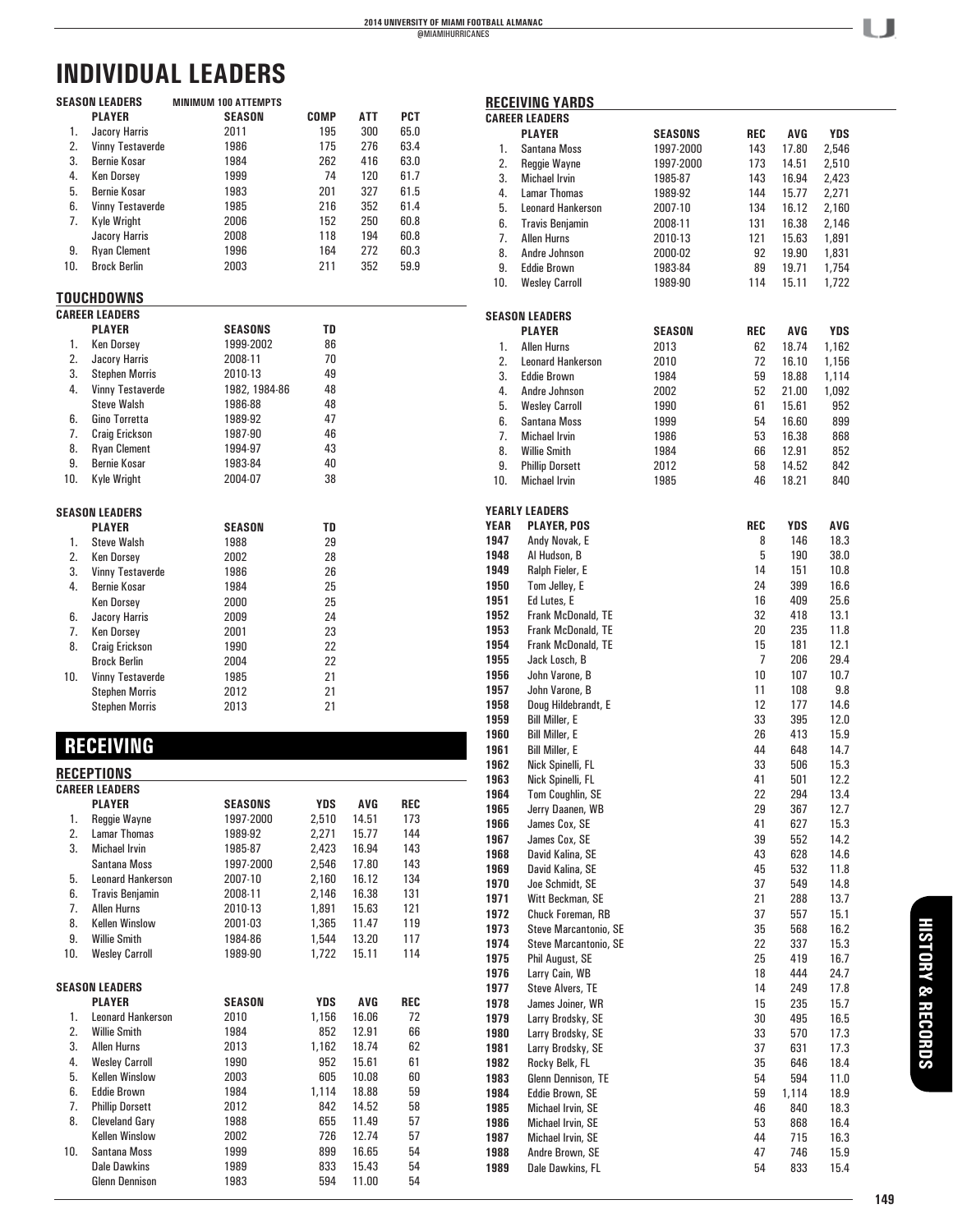| <b>YEAR</b> | <b>PLAYER, POS</b>         | REC | YDS   | AVG  |
|-------------|----------------------------|-----|-------|------|
| 1990        | <b>Wesley Carroll, SE</b>  | 61  | 952   | 15.6 |
| 1991        | Lamar Thomas, SE           | 39  | 623   | 16.0 |
| 1992        | Horace Copeland, SE        | 47  | 769   | 16.4 |
| 1993        | Chris T. Jones, FL         | 51  | 798   | 15.6 |
| 1994        | Chris T. Jones, FL         | 39  | 664   | 17.0 |
| 1995        | Jammi German, SE           | 41  | 730   | 17.8 |
| 1996        | Yatil Green, FL            | 44  | 746   | 17.0 |
| 1997        | Reggie Wayne, SE           | 48  | 640   | 13.3 |
| 1998        | Reggie Wayne, SE           | 42  | 629   | 15.0 |
| 1999        | Santana Moss, FL           | 54  | 899   | 16.6 |
| 2000        | Santana Moss, FL           | 45  | 748   | 16.6 |
| 2001        | Jeremy Shockey, TE         | 40  | 519   | 13.0 |
| 2002        | Kellen Winslow II, TE      | 57  | 726   | 12.7 |
| 2003        | Kellen Winslow II, TE      | 60  | 605   | 10.1 |
| 2004        | Roscoe Parrish, WR         | 43  | 693   | 16.1 |
| 2005        | Sinorice Moss, WR          | 37  | 614   | 16.6 |
| 2006        | Greg Olsen, TE             | 40  | 489   | 12.2 |
| 2007        | Darnell Jenkins, WR        | 31  | 619   | 20.0 |
| 2008        | Aldarius Johnson, WR       | 31  | 332   | 10.7 |
| 2009        | Leonard Hankerson, WR      | 45  | 801   | 17.8 |
| 2010        | Leonard Hankerson, WR      | 72  | 1,156 | 16.1 |
| 2011        | Tommy Streeter, WR         | 46  | 811   | 17.6 |
| 2012        | <b>Phillip Dorsett, WR</b> | 58  | 842   | 14.5 |
| 2013        | Allen Hurns, WR            | 62  | 1,162 | 18.7 |
|             |                            |     |       |      |

#### **TOUCHDOWNS**

|                | <b>CAREER LEADERS</b>    |               |    |  |
|----------------|--------------------------|---------------|----|--|
|                | <b>PLAYER</b>            | SEASONS       | TD |  |
| $1_{-}$        | Michael Irvin            | 1985-87       | 26 |  |
| 2.             | Lamar Thomas             | 1989-92       | 23 |  |
|                | 3. Leonard Hankerson     | 2007-10       | 22 |  |
| 4.             | Reggie Wayne             | 1997-2000     | 20 |  |
|                | Andre Johnson            | 2000-02       | 20 |  |
| 6.             | Santana Moss             | 1997-2000     | 19 |  |
| 7 <sup>1</sup> | <b>Brian Blades</b>      | 1984-87       | 15 |  |
| 8.             | <b>Eddie Brown</b>       | 1983-84       | 14 |  |
|                | <b>Allen Hurns</b>       | 2010-13       | 14 |  |
| 10.            | <b>Travis Benjamin</b>   | 2008-11       | 13 |  |
|                | <b>SEASON LEADERS</b>    |               |    |  |
|                | <b>PLAYER</b>            | <b>SEASON</b> | TD |  |
| 1.             | <b>Leonard Hankerson</b> | 2010          | 13 |  |
| 2.             | <b>Michael Irvin</b>     | 1986          | 11 |  |
| 3.             | <b>Lamar Thomas</b>      | 1992          | 10 |  |
|                | <b>Reggie Wayne</b>      | 2000          | 10 |  |
|                | Andre Johnson            | 2001          | 10 |  |
| 6.             | <b>Eddie Brown</b>       | 1984          | 9  |  |
|                | <b>Michael Irvin</b>     | 1985          | 9  |  |
|                | Andre Johnson            | 2002          | 9  |  |
| 9.             | Andre Brown              | 1988          | 8  |  |
|                | Santana Moss             | 1998          | 8  |  |
|                | <b>Kellen Winslow</b>    | 2002          | 8  |  |
|                | <b>Roscoe Parrish</b>    | 2004          | 8  |  |
|                | <b>Tommy Streeter</b>    | 2011          | 8  |  |

# **TOTAL OFFENSE**

|     | <b>TOTAL YARDS</b>      |                |             |             |       |  |  |  |
|-----|-------------------------|----------------|-------------|-------------|-------|--|--|--|
|     | <b>CAREER LEADERS</b>   |                |             |             |       |  |  |  |
|     | <b>PLAYER</b>           | <b>SEASONS</b> | <b>RUSH</b> | <b>PASS</b> | TOTAL |  |  |  |
| 1.  | <b>Ken Dorsey</b>       | 1999-2002      | $-79$       | 9,565       | 9,486 |  |  |  |
| 2.  | Jacory Harris           | 2008-11        | -3          | 8,826       | 8,823 |  |  |  |
| 3.  | <b>Stephen Morris</b>   | 2010-13        | 54          | 7.896       | 7,950 |  |  |  |
| 4.  | Gino Torretta           | 1989-92        | 32          | 7.690       | 7,722 |  |  |  |
| 5.  | Craig Erickson          | 1987-90        | $-35$       | 6.056       | 6.021 |  |  |  |
| 6.  | <b>Vinny Testaverde</b> | 1982, 1984-86  | $-320$      | 6,058       | 5,738 |  |  |  |
| 7.  | Kyle Wright             | 2004-07        | -99         | 5.805       | 5,706 |  |  |  |
| 8.  | <b>Ryan Clement</b>     | 1994-97        | $-345$      | 6.004       | 5,659 |  |  |  |
| 9.  | Bernie Kosar            | 1983-84        | $-386$      | 5.971       | 5,585 |  |  |  |
| 10. | Jim Kelly               | 1979-82        | 124         | 5.228       | 5,352 |  |  |  |

|     | <b>SEASON LEADERS</b>   |               |             |             |       |  |  |
|-----|-------------------------|---------------|-------------|-------------|-------|--|--|
|     | <b>PLAYER</b>           | <b>SEASON</b> | <b>RUSH</b> | <b>PASS</b> | TOTAL |  |  |
| 1.  | <b>Stephen Morris</b>   | 2012          | 70          | 3.345       | 3.415 |  |  |
| 2.  | Bernie Kosar            | 1984          | $-230$      | 3.642       | 3.412 |  |  |
| 3.  | <b>Craig Erickson</b>   | 1990          | $-26$       | 3.363       | 3.389 |  |  |
| 4.  | <b>Ken Dorsey</b>       | 2002          | $-39$       | 3.369       | 3,330 |  |  |
| 5.  | Gino Torretta           | 1991          | 60          | 3.095       | 3,155 |  |  |
| 6.  | Jacory Harris           | 2009          | $-219$      | 3.352       | 3.133 |  |  |
| 7.  | <b>Steve Walsh</b>      | 1988          | -33         | 3.115       | 3.082 |  |  |
| 8.  | <b>Vinny Testaverde</b> | 1985          | $-158$      | 3.238       | 3,080 |  |  |
| 9.  | Gino Torretta           | 1992          | $-24$       | 3.060       | 3,036 |  |  |
| 10. | <b>Stephen Morris</b>   | 2013          | $-88$       | 3,028       | 2,940 |  |  |
|     |                         |               |             |             |       |  |  |

# **ALL-PURPOSE**

#### **TOTAL YARDS**

|     | <b>CAREER LEADERS</b>  |                |                |            |            |              |
|-----|------------------------|----------------|----------------|------------|------------|--------------|
|     | <b>PLAYER</b>          | <b>SEASONS</b> | <b>RUSH</b>    | <b>REC</b> | <b>RET</b> | <b>TOTAL</b> |
| 1.  | Santana Moss           | 1997-2000      | 277            | 2,546      | 1,196      | 4,394        |
| 2.  | <b>Ottis Anderson</b>  | 1975-78        | 3,331          | 539        | 395        | 4,265        |
| 3.  | <b>Travis Benjamin</b> | 2008-11        | 126            | 2,148      | 1,602      | 3,876        |
| 4.  | <b>Graig Cooper</b>    | 2007-10        | 2,383          | 402        | 1,079      | 3,864        |
| 5.  | <b>Edgerrin James</b>  | 1996-98        | 960            | 595        | 35         | 3,590        |
| 6.  | <b>Eddie Dunn</b>      | 1936-38        | 1,778          | 32         | 1,666      | 3,476        |
| 7.  | Duke Johnson           | 2012-present   | 1,867          | 298        | 1,288      | 3,453        |
| 8.  | <b>Chuck Foreman</b>   | 1970-72        | 1,631          | 732        | 992        | 3,355        |
| 9.  | James Jackson          | 1996-2000      | 2,953          | 278        | 0          | 3,231        |
| 10. | <b>Tom Sullivan</b>    | 1969-71        | 1,541          | 332        | 1,132      | 3,005        |
|     |                        |                |                |            |            |              |
|     | SEASON LEADERS         |                |                |            |            |              |
|     | <b>PLAYER</b>          | <b>SEASON</b>  | <b>RUSH</b>    | <b>REC</b> | <b>RET</b> | <b>TOTAL</b> |
| 1.  | <b>Willis McGahee</b>  | 2002           | 1,753          | 355        | 0          | 2,108        |
| 2.  | Duke Johnson           | 2012           | 947            | 221        | 892        | 2,060        |
| 3.  | <b>Ottis Anderson</b>  | 1978           | 1,266          | 47         | 395        | 1,708        |
| 4.  | <b>Edgerrin James</b>  | 1998           | 1,416          | 255        | 0          | 1,671        |
| 5.  | Santana Moss           | 2000           | 201            | 748        | 655        | 1,604        |
| 6.  | <b>Chuck Foreman</b>   | 1972           | 484            | 557        | 514        | 1,555        |
| 7.  | <b>Lamar Miller</b>    | 2011           | 1,272          | 85         | 162        | 1,519        |
| 8.  | Santana Moss           | 1999           | $\overline{2}$ | 899        | 601        | 1,502        |
| 9.  | <b>Chuck Foreman</b>   | 1971           | 951            | 72         | 444        | 1,467        |
| 10. | <b>Stacy Coley</b>     | 2013           | 80             | 591        | 790        | 1,461        |
|     |                        |                |                |            |            |              |

## **SCORING**

### **POINTS SCORED**

|     | <b>CAREER LEADERS</b>  |                |            |  |
|-----|------------------------|----------------|------------|--|
|     | <b>PLAYER</b>          | <b>SEASONS</b> | <b>PTS</b> |  |
| 1.  | Carlos Huerta          | 1988-91        | 397        |  |
| 2.  | Jon Peattie            | 2003-06        | 337        |  |
| 3.  | <b>Todd Sievers</b>    | 1998, 2000-02  | 310        |  |
| 4.  | Greg Cox               | 1984-87        | 302        |  |
| 5.  | Andy Crosland          | 1996-99        | 292        |  |
| 6.  | <b>Dane Prewitt</b>    | 1992-95        | 272        |  |
| 7.  | <b>Matt Bosher</b>     | 2008-10        | 248        |  |
| 8.  | <b>Danny Miller</b>    | 1978-81        | 244        |  |
| 9.  | <b>Edgerrin James</b>  | 1996-98        | 212        |  |
| 10. | <b>Stephen McGuire</b> | 1989-92        | 210        |  |
| 10. | <b>Melvin Bratton</b>  | 1984-87        | 192        |  |
|     |                        |                |            |  |
|     | <b>SEASON LEADERS</b>  |                |            |  |
|     | <b>PLAYER</b>          | <b>SEASONS</b> | <b>PTS</b> |  |
| 1.  | <b>Willis McGahee</b>  | 2002           | 168        |  |
| 2.  | <b>Todd Sievers</b>    | 2001           | 119        |  |
| 3.  | <b>Edgerrin James</b>  | 1998           | 114        |  |
| 4.  | <b>Carlos Huerta</b>   | 1988           | 107        |  |
| 5.  | <b>Todd Sievers</b>    | 2002           | 105        |  |
| 6.  | Jon Peattie            | 2003           | 103        |  |
| 7.  | <b>Carlos Huerta</b>   | 1989           | 101        |  |
|     | Carlos Huerta          | 1990           | 101        |  |
| 9.  | Harry Ghaul            | 1945           | 100        |  |
| 10. | <b>Jake Wieclaw</b>    | 2012           | 99         |  |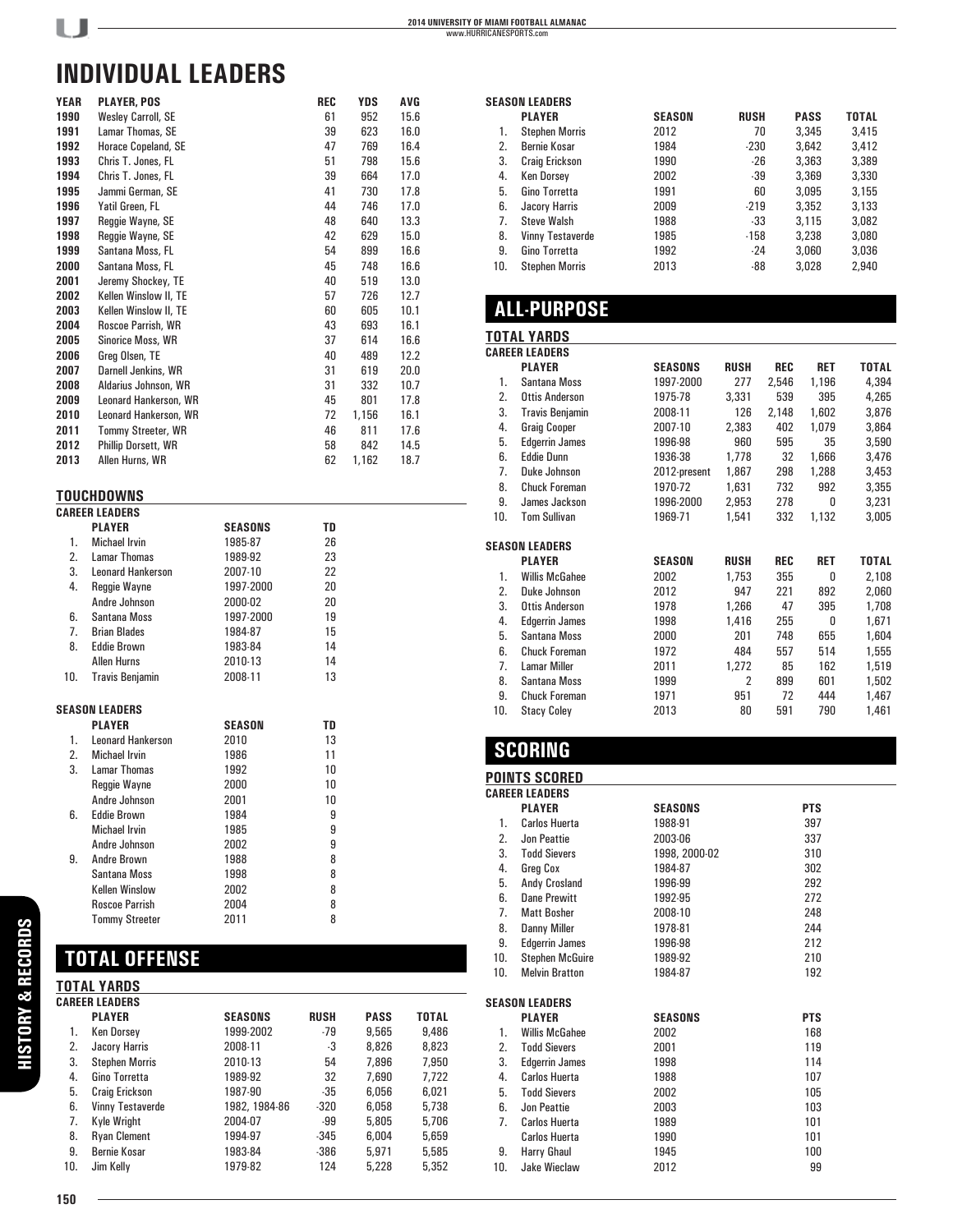#### **POINTS SCORED, KICKING CAREER LEADERS**

|     | UMIILLII LLADLIIU<br><b>PLAYER</b> | <b>SEASONS</b> | PTS |
|-----|------------------------------------|----------------|-----|
| 1.  | <b>Carlos Huerta</b>               |                | 397 |
|     |                                    | 1988-91        |     |
| 2.  | Jon Peattie                        | 2003-06        | 337 |
| 3.  | <b>Todd Sievers</b>                | 1998, 2000-02  | 310 |
| 4.  | Greg Cox                           | 1984-87        | 302 |
| 5.  | Andy Crosland                      | 1996-99        | 292 |
| 6.  | <b>Dane Prewitt</b>                | 1992-95        | 272 |
| 7.  | <b>Matt Bosher</b>                 | 2008-10        | 248 |
| 8.  | <b>Danny Miller</b>                | 1978-81        | 244 |
| 9.  | <b>Chris Dennis</b>                | 1974-77        | 156 |
| 10. | <b>Jeff Davis</b>                  | 1980, 1982-83  | 133 |
|     | <b>SEASON LEADERS</b>              |                |     |
|     | <b>PLAYER</b>                      | <b>SEASON</b>  | PTS |
| 1.  | <b>Todd Sievers</b>                | 2001           | 119 |
| 2.  | <b>Carlos Huerta</b>               | 1988           | 107 |
| 3.  | <b>Todd Sievers</b>                | 2002           | 105 |
| 4.  | Jon Peattie                        | 2003           | 103 |
| 5.  | <b>Carlos Huerta</b>               | 1989           | 101 |
|     | <b>Carlos Huerta</b>               | 1990           | 101 |
| 7.  | Jake Wieclaw                       | 2012           | 99  |
| 8.  | <b>Matt Goudis</b>                 | 2013           | 96  |
| 9.  | <b>Greg Cox</b>                    | 1987           | 94  |
|     | <b>Matt Bosher</b>                 | 2008           | 94  |
|     | TOUCHDOWNS                         |                |     |
|     | <b>CAREER LEADERS</b>              |                |     |
|     | <b>PLAYER</b>                      | <b>SEASONS</b> | TD  |
| 1.  | <b>Stephen McGuire</b>             | 1989-92        | 35  |
|     | <b>Edgerrin James</b>              | 1996-98        | 35  |
| 3.  | <b>Melvin Bratton</b>              | 1984-87        | 32  |
|     | James Jackson                      | 1996-2000      | 32  |
| 5.  | <b>Willis McGahee</b>              | 2001-02        | 31  |
| 6.  | Santana Moss                       | 1997-2000      | 29  |
| 7.  | Michael Irvin                      | 1985-87        | 26  |
|     | <b>Tyrone Moss</b>                 | 2003-06        | 26  |
| 9.  | <b>Eddie Dunn</b>                  | 1936-38        | 25  |
|     | Alonzo Highsmith                   | 1983-86        | 25  |
|     | <b>SEASON LEADERS</b>              |                |     |
|     | <b>PLAYER</b>                      | <b>SEASON</b>  | TD  |
| 1.  | <b>Willis McGahee</b>              | 2002           | 28  |
| 2.  | <b>Edgerrin James</b>              | 1998           | 19  |
| 3.  | <b>Eddie Dunn</b>                  | 1938           | 14  |
|     | <b>Edgerrin James</b>              | 1997           | 14  |
| 5.  | <b>Harry Ghaul</b>                 | 1945           | 13  |
|     | Danyell Ferguson                   | 1995           | 13  |
|     | James Jackson                      | 2000           | 13  |
|     | <b>Leonard Hankerson</b>           | 2010           | 13  |
|     | Duke Johnson                       | 2012           | 13  |
|     | <b>Dallas Crawford</b>             | 2013           | 13  |
|     | <b>FIELD GOALS MADE</b>            |                |     |
|     | <b>CAREER LEADERS</b>              |                |     |
|     | <b>PLAYER</b>                      | SEASONS        | FGM |
| 1.  | <b>Carlos Huerta</b>               | 1988-91        | 73  |
| 2.  | Jon Peattie                        | 2003-06        | 64  |
| 3.  | <b>Danny Miller</b>                | 1978-81        | 56  |
| 4.  | Greg Cox                           | 1984-87        | 47  |
| 5.  | <b>Todd Sievers</b>                | 1998, 2000-02  | 45  |
|     | <b>Matt Bosher</b>                 | 2008-10        | 45  |
| 7.  | Andy Crosland                      | 1996-99        | 44  |
| 8.  | <b>Dane Prewitt</b>                | 1992-95        | 41  |
| 9.  | <b>Chris Dennis</b>                | 1974-77        | 31  |
| 10. | <b>Jake Wieclaw</b>                | 2011-12        | 30  |

|          | <b>SEASON LEADERS</b><br><b>PLAYER</b>    | <b>SEASON</b>               | FGM            |
|----------|-------------------------------------------|-----------------------------|----------------|
| 1.       | <b>Jon Peattie</b>                        | 2003                        | 22             |
| 2.       | Carlos Huerta                             | 1988                        | 21             |
|          | <b>Todd Sievers</b>                       | 2001                        | 21             |
| 4.       | Jake Wieclaw                              | 2012                        | 19             |
| 5.       | <b>Danny Miller</b>                       | 1981                        | 18             |
|          | Carlos Huerta                             | 1989                        | 18             |
|          | <b>Matt Bosher</b>                        | 2008                        | 18             |
| 8.       | Greg Cox                                  | 1987                        | 17             |
|          | <b>Carlos Huerta</b>                      | 1990                        | 17             |
|          | <b>Carlos Huerta</b>                      | 1991                        | 17             |
|          |                                           |                             |                |
|          | <b>CONSECUTIVE FIELD GOALS MADE</b>       |                             |                |
| 1.       | <b>PLAYER</b><br>Dane Prewitt             | <b>SEASON(S)</b><br>1994    | FGM<br>13      |
| 2.       | <b>Carlos Huerta</b>                      | 1989-90                     | 11             |
|          | <b>Jake Wieclaw</b>                       | 2012                        | 11             |
| 4.       | <b>Jon Peattie</b>                        | 2003                        | 10             |
| 5.       | <b>Carlos Huerta</b>                      | 1988                        | 9              |
| 6.       | <b>Greg Cox</b>                           | 1987                        | 7              |
|          | Carlos Huerta                             | 1989                        | 7              |
|          | Jake Wieclaw                              | 2011                        | 7              |
|          | <b>Matt Goudis</b>                        | 2013 (active entering 2014) | $\overline{7}$ |
|          |                                           |                             |                |
|          | <b>FIELD GOALS ATTEMPTED</b>              |                             |                |
|          | <b>SEASON LEADERS</b>                     |                             |                |
|          | <b>PLAYER</b>                             | <b>SEASON</b>               | FGA            |
| 1.       | Jon Peattie                               | 2003                        | 28             |
| 2.       | <b>Danny Miller</b>                       | 1981                        | 27             |
|          | Carlos Huerta                             | 1988                        | 27             |
| 4.<br>5. | Jake Wieclaw<br>Jon Peattie               | 2012                        | 25<br>24       |
| 6.       | Greg Cox                                  | 2004<br>1987                | 22             |
|          | Carlos Huerta                             | 1989                        | 22             |
|          | <b>Todd Sievers</b>                       | 2002                        | 22             |
| 9.       | <b>Todd Sievers</b>                       | 2001                        | 26             |
| 10.      | <b>Chris Dennis</b>                       | 1975                        | 21             |
|          | Carlos Huerta                             | 1990                        | 21             |
|          | Carlos Huerta                             | 1991                        | 21             |
|          | Dane Prewitt                              | 1992                        | 21             |
|          |                                           |                             |                |
|          | <b>PAT KICKS MADE</b>                     |                             |                |
|          | <b>CAREER LEADERS</b>                     |                             |                |
|          | <b>PLAYER</b>                             | SEASONS                     | PAT            |
| 1.<br>2. | Carlos Huerta<br><b>Todd Sievers</b>      | 1988-91                     | 178            |
| 3.       |                                           | 1998, 2000-02<br>1996-99    | 175<br>163     |
| 4.       | Andy Crosland<br>Greg Cox                 | 1984-87                     | 161            |
| 5.       | <b>Dane Prewitt</b>                       | 1992-95                     | 149            |
| 6.       | Jon Peattie                               | 2003-06                     | 145            |
| 7.       | <b>Matt Bosher</b>                        | 2008-10                     | 127            |
| 8.       | Jake Wieclaw                              | 2011-12                     | 81             |
| 9.       | <b>Danny Miller</b>                       | 1978-81                     | 76             |
| 10.      | <b>Chris Dennis</b>                       | 1974-77                     | 66             |
|          |                                           |                             |                |
|          | <b>SEASON LEADERS</b>                     |                             |                |
|          | <b>PLAYER</b>                             | <b>SEASON</b>               | PAT            |
| 1.<br>2. | <b>Todd Sievers</b><br><b>Matt Goudis</b> | 2002                        | 66             |
| 3.       | <b>Todd Sievers</b>                       | 2013<br>2001                | 57<br>56       |
| 4.       | <b>Todd Sievers</b>                       | 2000                        | 52             |
| 5.       | Andy Crosland                             | 1998                        | 51             |
| 6.       | <b>Matt Bosher</b>                        | 2009                        | 50             |
|          | <b>Carlos Huerta</b>                      | 1990                        | 50             |
| 8.       | Carlos Huerta                             | 1989                        | 47             |
| 9.       | Greg Cox                                  | 1985                        | 46             |
|          | Andy Crosland                             | 1999                        | 46             |
|          |                                           |                             |                |

- LJ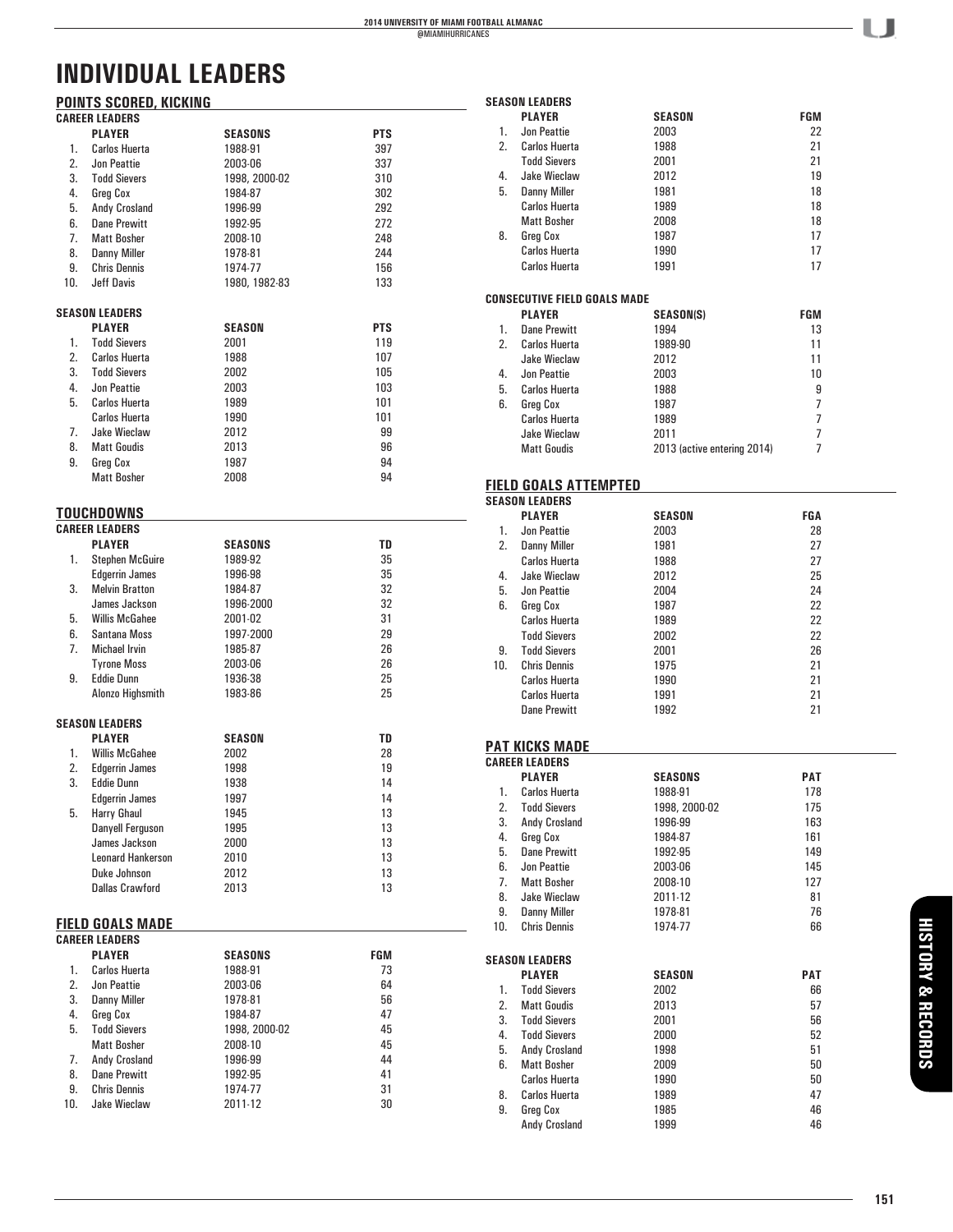# **CONSECUTIVE PAT KICKS MADE**<br>CAREER LEADERS

 $U$ -

|     | <b>CAREER LEADERS</b> |                             |            |  |
|-----|-----------------------|-----------------------------|------------|--|
|     | <b>PLAYER</b>         | <b>SEASONS</b>              | <b>PAT</b> |  |
| 1.  | <b>Carlos Huerta</b>  | 1988-91                     | 157        |  |
| 2.  | <b>Matt Bosher</b>    | 2008-10                     | 113        |  |
| 3.  | Jon Peattie           | 2003-05                     | 99         |  |
| 4.  | Jake Wieclaw          | 2011-12                     | 81         |  |
| 5.  | Greg Cox              | 1984-85                     | 78         |  |
| 6.  | <b>Matt Goudis</b>    | 2013 (active entering 2014) | 57         |  |
| 7.  | Jeff Davis            | 1982-83                     | 54         |  |
| 8.  | <b>Dane Prewitt</b>   | 1992-93                     | 51         |  |
| 9.  | Greg Cox              | 1986-87                     | 44         |  |
| 10. | Andy Crosland         | 1998-99                     | 40         |  |
|     | <b>SEASON LEADERS</b> |                             |            |  |
|     | <b>PLAYER</b>         | <b>SEASON</b>               | <b>PAT</b> |  |
| 1.  | <b>Matt Goudis</b>    | 2013                        | 57         |  |
| 2.  | <b>Matt Bosher</b>    | 2009                        | 50         |  |
|     | <b>Carlos Huerta</b>  | 1990                        | 50         |  |
| 4.  | <b>Carlos Huerta</b>  | 1989                        | 47         |  |
| 5.  | Jon Peattie           | 2004                        | 45         |  |
| 6.  | Carlos Huerta         | 1988                        | 44         |  |
| 7.  | Greg Cox              | 1987                        | 43         |  |
| 8.  | <b>Jake Wieclaw</b>   | 2012                        | 42         |  |
| 9.  | Greg Cox              | 1984                        | 40         |  |
|     | <b>Matt Bosher</b>    | 2008                        | 40         |  |

# **DEFENSE**

### **TOTAL TACKLES**

| <b>CAREER LEADERS</b> |                            |                |     |  |
|-----------------------|----------------------------|----------------|-----|--|
|                       | <b>PLAYER, POS</b>         | <b>SEASONS</b> | ΤT  |  |
| 1.                    | Dan Morgan, LB             | 1997-2000      | 532 |  |
| 2.                    | George Mira Jr., MLB       | 1984-87        | 490 |  |
| 3.                    | <b>Scott Nicolas, LB</b>   | 1978-80        | 456 |  |
| 4.                    | <b>Micheal Barrow, MLB</b> | 1989-92        | 423 |  |
| 5.                    | Darrin Smith, LB           | 1989-92        | 401 |  |
| 6.                    | Ray Lewis, MLB             | 1993-95        | 388 |  |
| 7.                    | Jonathan Vilma, MLB        | 2000-03        | 377 |  |
| 8.                    | Rod Carter, LB             | 1985-88        | 361 |  |
| 9.                    | James Burgess, LB          | 1993-96        | 343 |  |
| 10.                   | <b>Ted Hendricks, E</b>    | 1966-68        | 327 |  |
|                       | <b>SEASON LEADERS</b>      |                |     |  |
|                       | <b>PLAYER, POS</b>         | <b>SEASON</b>  | ΤT  |  |
| 1.                    | Ray Lewis, LB              | 1995           | 160 |  |
| 2.                    | Ray Lewis, LB              | 1994           | 152 |  |
| 3.                    | Dan Morgan, LB             | 1998           | 150 |  |
|                       | Nate Webster, LB           | 1999           | 150 |  |
| 5.                    | George Mira Jr., MLB       | 1987           | 147 |  |
| 6.                    | Ken Sisk, LB               | 1983           | 139 |  |
| 7.                    | Dan Morgan, LB             | 2000           | 138 |  |
| 8.                    | Greg Threat, S             | 2004           | 136 |  |
| 9.                    | Jay Brophy, LB             | 1982           | 135 |  |
|                       | George Mira Jr., MLB       | 1985           | 135 |  |

| <b>YEARLY LEADERS</b> |                              |    |    |     |  |
|-----------------------|------------------------------|----|----|-----|--|
| <b>YEAR</b>           | <b>PLAYER, POS</b>           | UT | AT | TT  |  |
| 1981                  | Scott Nicolas, LB            | 81 | 43 | 124 |  |
| 1982                  | Jay Brophy, LB               | 89 | 46 | 135 |  |
| 1983                  | Ken Sisk, LB                 | 67 | 72 | 139 |  |
| 1984                  | Bruce Fleming, LB            | 77 | 34 | 111 |  |
| 1985                  | George Mira Jr., LB          | 76 | 59 | 135 |  |
| 1986                  | George Mira Jr., LB          | 61 | 61 | 122 |  |
| 1987                  | George Mira Jr., LB          | 79 | 68 | 147 |  |
| 1988                  | Maurice Crum, LB             | 61 | 49 | 110 |  |
| 1989                  | Maurice Crum, LB             | 51 | 47 | 98  |  |
| 1990                  | Maurice Crum, LB             | 69 | 59 | 128 |  |
| 1991                  | Darrin Smith, LB             | 68 | 58 | 126 |  |
| 1992                  | <b>Micheal Barrow, LB</b>    | 80 | 51 | 131 |  |
| 1993                  | Rohan Marley, LB             | 50 | 45 | 95  |  |
| 1994                  | Ray Lewis, LB                | 92 | 60 | 152 |  |
| 1995                  | Ray Lewis, LB                | 95 | 65 | 160 |  |
| 1996                  | Twan Russell, LB             | 63 | 62 | 125 |  |
| 1997                  | Dan Morgan, LB               | 68 | 37 | 105 |  |
| 1998                  | Dan Morgan, LB               | 78 | 72 | 150 |  |
| 1999                  | Nate Webster, LB             | 92 | 58 | 150 |  |
| 2000                  | Dan Morgan, LB               | 92 | 46 | 138 |  |
| 2001                  | Jonathan Vilma, LB           | 49 | 24 | 73  |  |
| 2002                  | Jonathan Vilma, LB           | 75 | 58 | 133 |  |
| 2003                  | Jonathan Vilma, LB           | 81 | 46 | 127 |  |
| 2004                  | Greg Threat (S)              | 53 | 83 | 136 |  |
| 2005                  | <b>Brandon Meriweathe, S</b> | 76 | 38 | 114 |  |
| 2006                  | Jon Beason, LB               | 60 | 32 | 92  |  |
| 2007                  | Tarvares Gooden, LB          | 85 | 34 | 119 |  |
| 2008                  | Glenn Cook, LB               | 44 | 32 | 76  |  |
| 2009                  | Darryl Sharpton, LB          | 65 | 41 | 106 |  |
| 2010                  | Colin McCarthy, LB           | 51 | 68 | 119 |  |
| 2011                  | Sean Spence, LB              | 54 | 52 | 106 |  |
| 2012                  | Shayon Green, DE             | 38 | 29 | 67  |  |
| 2013                  | Denzel Perryman, LB          | 69 | 39 | 108 |  |

### **SACKS**

|                | <b>CAREER LEADERS</b>   |                |              |  |
|----------------|-------------------------|----------------|--------------|--|
|                | <b>PLAYER</b>           | <b>SEASONS</b> | SACKS        |  |
| 1.             | <b>Daniel Stubbs</b>    | 1984-87        | 39.5         |  |
| 2.             | <b>Greg Mark</b>        | 1986-89        | 34.5         |  |
| 3.             | <b>Kenny Holmes</b>     | 1993-96        | 30.0         |  |
| 4.             | Jamaal Green            | 1999-2002      | 24.0         |  |
| 5.             | <b>Kevin Patrick</b>    | 1990-93        | 23.0         |  |
|                | Kenard Lang             | 1994-96        | 23.0         |  |
| 7 <sup>1</sup> | <b>Bob Nelson</b>       | 1978-81        | 22.0         |  |
|                | <b>Bill Hawkins</b>     | 1985-88        | 22.0         |  |
|                | <b>Rusty Medearis</b>   | 1990-92, 1994  | 22.0         |  |
| 10.            | Jerome Brown            | 1983-86        | 21.0         |  |
|                |                         |                |              |  |
|                | <b>SEASON LEADERS</b>   |                |              |  |
|                | <b>PLAYER</b>           | <b>SEASON</b>  | <b>SACKS</b> |  |
| 1.             | <b>Daniel Stubbs</b>    | 1986           | 17.0         |  |
| 2.             | Greg Marck              | 1989           | 15.5         |  |
| 3.             | Don Latimer             | 1977           | 15.0         |  |
| 4.             | <b>Daniel Stubbs</b>    | 1985           | 12.0         |  |
|                | <b>Kenard Lang</b>      | 1996           | 12.0         |  |
|                | Derrick Ham             | 1998           | 12.0         |  |
| 7.             | <b>Kenny Holmes</b>     | 1996           | 11.0         |  |
|                | Kareem Brown            | 2006           | 11.0         |  |
| 9.             | <b>Russell Maryland</b> | 1990           | 10.5         |  |
|                | <b>Warren Sapp</b>      | 1994           | 10.5         |  |
|                | <b>Calais Campbell</b>  | 2006           | 10.5         |  |
|                |                         |                |              |  |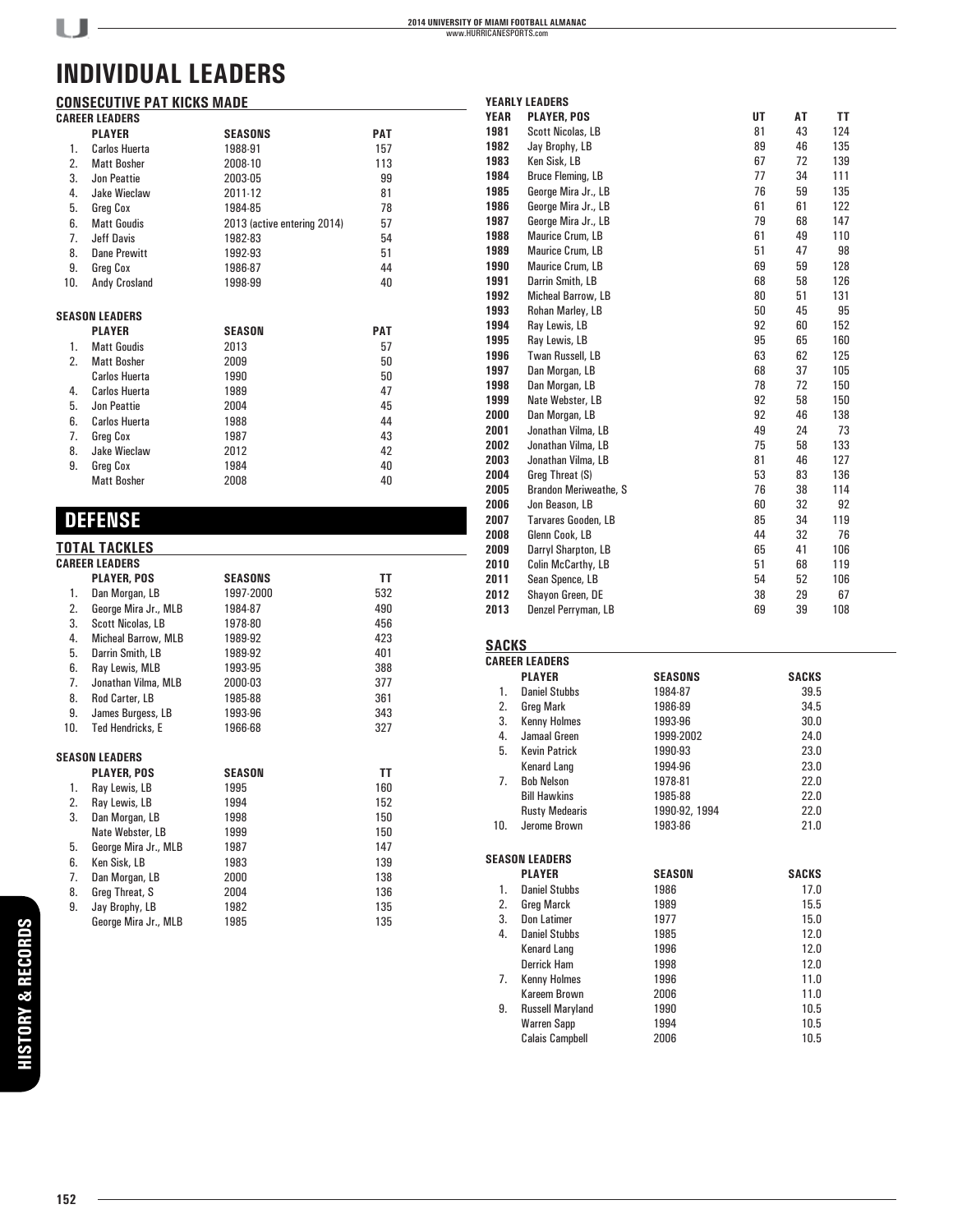|      | <b>INTERCEPTIONS</b>       |           |                         |     |      | YEAR PLAYER, POS                 |                | <b>INT</b>              |            |
|------|----------------------------|-----------|-------------------------|-----|------|----------------------------------|----------------|-------------------------|------------|
|      | <b>CAREER LEADERS</b>      |           |                         |     | 1980 | Fred Marion, FS                  |                | 7                       |            |
|      | <b>PLAYER</b>              | SEASONS   | <b>YDS</b>              | INT | 1981 | <b>Fred Marion, FS</b>           |                | 6                       |            |
| 1.   | <b>Edward Reed</b>         | 1998-2001 | 389                     | 21  | 1982 | Three players                    |                | 3                       |            |
| 2.   | <b>Bennie Blades</b>       | 1984-87   | 305                     | 19  | 1983 | Jay Brophy, LB                   |                | 3                       |            |
| 3.   | Jim Dooley                 | 1949-51   | 149                     | 17  |      | Ken Calhoun, SS                  |                | 3                       |            |
| 4.   | <b>Fred Marion</b>         | 1978-81   | 174                     | 16  | 1984 | Darrell Fullington, CB           |                | 5                       |            |
|      |                            |           |                         |     | 1985 | Bennie Blades, FS                |                | 4                       |            |
| 5.   | Sean Taylor                | 2001-03   | 306                     | 14  |      | Don Ellis, CB                    |                | 4                       |            |
| 6.   | <b>Whitey Rouviere</b>     | 1952-55   | 55                      | 13  |      |                                  |                |                         |            |
|      | Gene Coleman               | 1977-79   | 103                     | 13  | 1986 | Bennie Blades, FS                |                | $10\,$                  |            |
| 8.   | <b>Bryan Ferguson</b>      | 1975-77   | 142                     | 11  | 1987 | Bennie Blades, FS                |                | 5                       |            |
|      | <b>Roland Smith</b>        | 1987-90   | 138                     | 11  | 1988 | Bobby Harden, SS                 |                | 4                       |            |
| 10.  | <b>Whitey Campbell</b>     | 1946-49   | 64                      | 10  | 1989 | <b>Roland Smith, CB</b>          |                | 6                       |            |
|      | <b>Ronnie Lippett</b>      | 1980-8    | 179                     | 10  | 1990 | Darryl Williams, CB              |                | 3                       |            |
|      |                            |           |                         |     | 1991 | Ryan McNeil, CB                  |                | 5                       |            |
|      |                            |           |                         |     | 1992 | Dexter Seigler, CB               |                | 4                       |            |
|      | <b>SEASON LEADERS</b>      |           |                         |     |      | Paul White, CB                   |                | 4                       |            |
|      | <b>PLAYER</b>              | SEASON    | <b>INT</b>              |     | 1993 | Dexter Seigler, CB               |                | 4                       |            |
| 1.   | <b>Bennie Blades</b>       | 1986      | 10                      |     | 1994 | Carlos Jones, CB                 |                | 5                       |            |
|      | <b>Sean Taylor</b>         | 2003      | 10                      |     |      |                                  |                | $\overline{\mathbf{c}}$ |            |
| 3.   | Gene Coleman               | 1979      | 9                       |     | 1995 | Four players                     |                |                         |            |
|      | <b>Edward Reed</b>         | 2001      | 9                       |     | 1996 | Duane Starks, CB                 |                | 3                       |            |
| 5.   | <b>Edward Reed</b>         | 2000      | 8                       |     | 1997 | Duane Starks, CB                 |                | 3                       |            |
| 6.   | <b>Whitey Rouviere</b>     | 1954      | $\overline{7}$          |     | 1998 | Leonard Myers, CB                |                | $\overline{\mathbf{c}}$ |            |
|      | <b>Racey Timmons</b>       | 1960      | $\overline{7}$          |     |      | <b>Edward Reed, FS</b>           |                | $\overline{\mathbf{c}}$ |            |
|      | Bryan Ferguson             | 1977      | $\overline{7}$          |     | 1999 | Mike Rumph, CB                   |                | 4                       |            |
|      |                            |           |                         |     |      | Nate Webster, LB                 |                | 4                       |            |
|      | <b>Fred Marion</b>         | 1980      | $\overline{7}$          |     | 2000 | <b>Edward Reed, FS</b>           |                | 8                       |            |
| 10.  | <b>Arnold Tucker</b>       | 1943      | 6                       |     | 2001 | <b>Edward Reed, FS</b>           |                | 9                       |            |
|      | <b>Jim Dooley</b>          | 1951      | 6                       |     | 2002 |                                  |                | 4                       |            |
|      | John Bookman               | 1956      | 6                       |     |      | Sean Taylor, FS                  |                |                         |            |
|      | Jimmy Dye                  | 1967      | 6                       |     | 2003 | Sean Taylor, FS                  |                | 10                      |            |
|      | <b>Fred Marion</b>         | 1981      | 6                       |     | 2004 | Devin Hester, CB                 |                | 4                       |            |
|      |                            |           |                         |     | 2005 | <b>Three Players</b>             |                | 3                       |            |
|      | <b>YEARLY LEADERS</b>      |           |                         |     | 2006 | Kenny Phillips, S                |                | 4                       |            |
| YEAR | <b>PLAYER, POS</b>         |           | <b>INT</b>              |     | 2007 | Randy Phillips, S                |                | 3                       |            |
| 1949 | Jack del Bello, DB         |           | 3                       |     | 2008 | Four players                     |                | 1                       |            |
|      |                            |           |                         |     | 2009 | Three players                    |                | $\overline{\mathbf{c}}$ |            |
| 1950 | Jack del Bello, DB         |           | 5                       |     | 2010 | Three players                    |                | 3                       |            |
|      | Jim Dooley, DB             |           | 5                       |     | 2011 | JoJo Nicolas, DB                 |                | $\overline{\mathbf{c}}$ |            |
| 1951 | Jim Dooley, DB             |           | 10                      |     | 2012 | Brandon McGee, DB                |                | $\overline{\mathbf{c}}$ |            |
| 1952 | <b>Three Players</b>       |           | 3                       |     |      |                                  |                |                         |            |
| 1953 | <b>Whitey Rouviere, DB</b> |           | 3                       |     |      | Jimmy Gaines, LB                 |                | $\overline{\mathbf{c}}$ |            |
|      | <b>Bill Smith, DB</b>      |           | 3                       |     | 2013 | Tracy Howard, DB                 |                | 4                       |            |
| 1954 | <b>Whitey Rouviere, DB</b> |           | $\overline{7}$          |     |      |                                  |                |                         |            |
| 1955 | Jack Losch, DB             |           | 4                       |     |      | <b>INTERCEPTION RETURN YARDS</b> |                |                         |            |
| 1956 | John Bookman, DB           |           | 6                       |     |      | <b>CAREER LEADERS</b>            |                |                         |            |
| 1957 | Joe Plevel, DB             |           | 4                       |     |      | <b>PLAYER</b>                    | <b>SEASONS</b> | INT                     | YDS        |
| 1958 | Larry DiGiammarino, DB     |           | 4                       |     |      |                                  |                |                         |            |
|      |                            |           |                         |     | 1.   | <b>Edward Reed</b>               | 1998-2001      | 21                      | 389        |
| 1959 | Fran Curci, DB             |           | 3                       |     | 2.   | Sean Taylor                      | 2001-03        | 14                      | 306        |
| 1960 | Ray Timmons, DB            |           | $\overline{7}$          |     | 3.   | <b>Bennie Blades</b>             | 1984-87        | 19                      | 305        |
| 1961 | <b>Bill Miller, DB</b>     |           | 3                       |     | 4.   | <b>Maurice Sikes</b>             | 2000-03        | 6                       | 222        |
| 1962 | Nicholas Ryder, DB         |           | 3                       |     | 5.   | <b>Dexter Siegler</b>            | 1990-93        | 8                       | 208        |
|      | James O'Mahoney, LB        |           | 3                       |     | 6.   | <b>Greg Perez</b>                | 1968-69        | 8                       | 182        |
| 1963 | John Sisk, DB              |           | $\overline{2}$          |     | 7.   | <b>Ronnie Lippett</b>            | 1980-82        | 10                      | 179        |
| 1964 | Art Zachary, DB            |           | 3                       |     | 8.   | John Bookman                     | 1953-56        | 9                       | 178        |
| 1965 | Andy Sixkiller, DB         |           | 3                       |     | 9.   | <b>Fred Marion</b>               | 1978-81        | 16                      | 174        |
| 1966 | Tom Beier, DB              |           | 4                       |     | 10.  | <b>Randy Phillips</b>            |                | 5                       | 170        |
|      |                            |           | 6                       |     |      |                                  | 2005-09        |                         |            |
| 1967 | Jimmy Dye, DB              |           |                         |     |      |                                  |                |                         |            |
| 1968 | Gregory Perez, DB          |           | 3                       |     |      | <b>SEASON LEADERS</b>            |                |                         |            |
|      | Dean Stone, DB             |           | 3                       |     |      | <b>PLAYER</b>                    | <b>SEASON</b>  | <b>INT</b>              | <b>YDS</b> |
| 1969 | Gregory Perez, DB          |           | 5                       |     | 1.   | <b>Edward Reed</b>               | 2001           | 9                       | 206        |
| 1970 | Wayne Lawrence, LB         |           | $\overline{\mathbf{c}}$ |     | 2.   | Sean Taylor                      | 2003           | 10                      | 184        |
|      | Kurt Schottenheimer, DB    |           | $\overline{2}$          |     | 3.   | <b>Maurice Sikes</b>             | 2002           | 3                       | 150        |
| 1971 | Burgess Owens, CB          |           | 5                       |     |      | <b>Gary Streicher</b>            | 1972           |                         | 148        |
| 1972 | Paul Horschel, DB          |           | 3                       |     | 4.   |                                  |                | 3                       |            |
|      | Gary Streicher, DB         |           | 3                       |     | 5.   | <b>Dexter Seigler</b>            | 1992           | 4                       | 146        |
| 1973 | Ernie Jones, S             |           | 5                       |     | 6.   | John Bookman                     | 1956           | 6                       | 137        |
|      |                            |           |                         |     | 7.   | <b>Arnold Tucker</b>             | 1943           | 6                       | 132        |
| 1974 | Mike Archer, CB            |           | 3                       |     | 8.   | <b>Bennie Blades</b>             | 1986           | 10                      | 128        |
|      | Ernie Jones, S             |           | 3                       |     | 9.   | Ken Corbin                       | 1967           | $\overline{2}$          | 125        |
| 1975 | Joe Bettencourt, S         |           | 2                       |     | 10.  | Sean Taylor                      | 2002           | 4                       | 122        |
| 1976 | Bryan Ferguson, CB         |           | 4                       |     |      |                                  |                |                         |            |
| 1977 | Bryan Ferguson, CB         |           | $\overline{7}$          |     |      |                                  |                |                         |            |
| 1978 | Three players              |           | 3                       |     |      |                                  |                |                         |            |
| 1979 | Gene Coleman, FS           |           | 9                       |     |      |                                  |                |                         |            |

U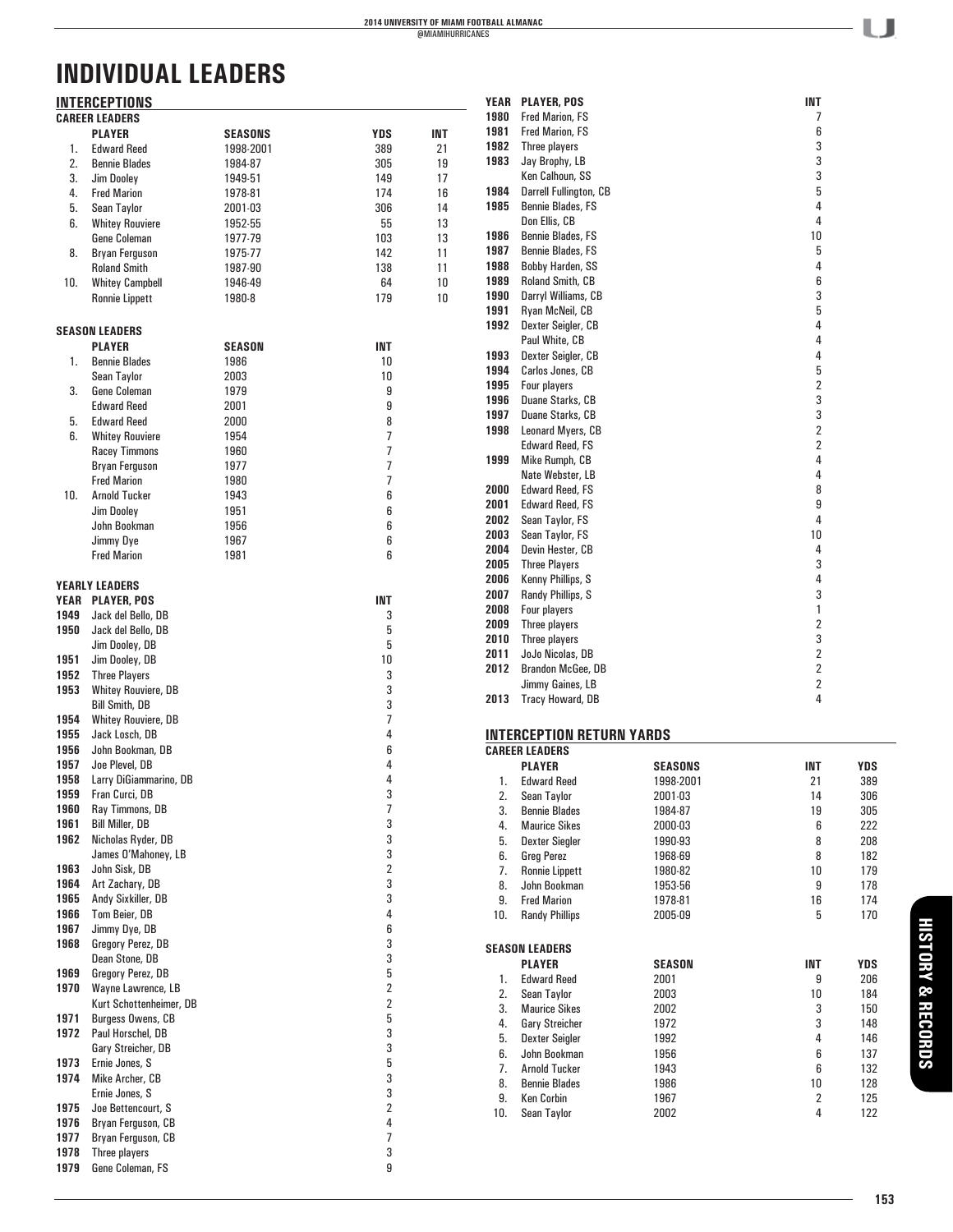### **INTERCEPTIONS RETURNED FOR TD**

I. J

|    | <b>CAREER LEADERS</b>                             |                |                |  |
|----|---------------------------------------------------|----------------|----------------|--|
|    | <b>PLAYER</b>                                     | SEASONS        | TD             |  |
| 1. | <b>Edward Reed</b>                                | 1998-2001      | 4              |  |
| 2. | Sean Taylor                                       | 2001-03        | 3              |  |
| 3. | <b>Ken Corbin</b>                                 | 1965-67        | $\overline{2}$ |  |
|    | <b>Bennie Blades</b>                              | 1985-87        | $\overline{2}$ |  |
|    | <b>Dexter Seigler</b>                             | 1990-93        | $\overline{2}$ |  |
|    | <b>Carlos Jones</b>                               | 1993-96        | $\overline{2}$ |  |
|    | <b>Leonard Myers</b>                              | 1998-2001      | $\overline{2}$ |  |
|    | <b>Phillip Buchanon</b>                           | 1999-2001      | $\overline{2}$ |  |
|    | <b>Maurice Sikes</b>                              | 2000-03        | $\overline{2}$ |  |
|    | CONSECUTIVE GAMES WITH INT                        |                |                |  |
|    | <b>CAREER LEADERS</b>                             |                |                |  |
|    | <b>PLAYER</b>                                     | <b>SEASONS</b> | G              |  |
| 1. | <b>Bennie Blades</b>                              | 1986-87        | 5              |  |
|    | <b>Dexter Seigler</b>                             | 1992-93        | 5              |  |
| 3. | <b>Fred Marion</b>                                | 1980-81        | 4              |  |
|    | <b>Bennie Blades</b>                              | 1986           | 4              |  |
|    | <b>Edward Reed</b>                                | 2000           | 4              |  |
|    | <b>Edward Reed</b>                                | 2001           | 4              |  |
|    | Sean Taylor                                       | 2003           | 4              |  |
| 8. | Bryan Ferguson                                    | 1977           | 3              |  |
|    | <b>Ryan McNeil</b>                                | 1991           | 3              |  |
|    | Sean Taylor                                       | 2003           | 3              |  |
|    |                                                   |                |                |  |
|    | <b>FUMBLE RECOVERIES</b><br><b>CAREER LEADERS</b> |                |                |  |
|    | <b>PLAYER</b>                                     | <b>SEASONS</b> | <b>FR</b>      |  |
| 1. | <b>Ted Hendricks</b>                              | 1966-68        | 12             |  |
| 2. | Pete Mastellone                                   | 1948-50        | 8              |  |
|    | <b>Mike Barnes</b>                                | 1970-72        | 8              |  |
| 4. | George Mira Jr.                                   | 1984-87        | $\overline{7}$ |  |
|    |                                                   |                |                |  |
| 5. | Walt Kichefski                                    | 1936-39        | 6              |  |
|    | Sam David                                         | 1948-50        | 6              |  |
|    | Dick Sorensen                                     | 1967-69        | 6              |  |
|    | Al Palewicz                                       | 1969-72        | 6              |  |
|    | Jonathan Vilma                                    | 2000-03        | 6              |  |

# **PUNT RETURNS**

#### **PUNT RETURN YARDS**

|     | <b>CAREER LEADERS</b>      |                |                |            |
|-----|----------------------------|----------------|----------------|------------|
|     | <b>PLAYER</b>              | <b>SEASONS</b> | <b>PR</b>      | <b>YDS</b> |
| 1.  | Santana Moss               | 1997-2000      | 77             | 1,196      |
| 2.  | <b>Eddie Dunn</b>          | 1936-38        | 91             | 1,153      |
| 3.  | <b>Kevin Williams</b>      | 1990-92        | 78             | 939        |
| 4.  | <b>Roscoe Parrish</b>      | 2002-04        | 68             | 900        |
| 5.  | <b>Devin Hester</b>        | 2003-05        | 41             | 638        |
| 6.  | <b>Brett Perriman</b>      | 1984-87        | 84             | 550        |
| 7.  | Al Kasulin                 | 1941-43        | 42             | 548        |
| 8.  | <b>Wesley Carroll</b>      | 1989-90        | 42             | 484        |
| 9.  | <b>Phillip Buchanon</b>    | 1999-2001      | 32             | 477        |
| 10. | <b>Travis Benjamin</b>     | 2008-11        | 84             | 465        |
|     | <b>PUNT RETURNS FOR TD</b> |                |                |            |
|     | <b>CAREER LEADERS</b>      |                |                |            |
|     | <b>PLAYER</b>              | <b>SEASONS</b> | TD             |            |
| 1.  | Santana Moss               | 1997-2000      | 6              |            |
| 2.  | <b>Devin Hester</b>        | 2003-05        | 4              |            |
| 3.  | <b>Kevin Williams</b>      | 1990-92        | 3              |            |
| 4.  | <b>Gordon Malloy</b>       | 1952-54        | $\overline{2}$ |            |
|     | <b>Andy Sixkiller</b>      | 1964-65        | $\overline{2}$ |            |
|     | <b>Phillip Buchanon</b>    | 1999-2001      | $\overline{2}$ |            |
|     | <b>Roscoe Parrish</b>      | 2002-04        | $\overline{2}$ |            |
|     | <b>Thearon Collier</b>     | 2008-09        | $\overline{2}$ |            |

## **KICK RETURNS**

### **KICK RETURN YARDS**

|     | <b>CAREER LEADERS</b>  |               |           |            |
|-----|------------------------|---------------|-----------|------------|
|     | <b>PLAYER</b>          | SEASONS       | <b>KR</b> | <b>YDS</b> |
| 1.  | Duke Johnson           | 2012-prsent   | 41        | 1,288      |
| 2.  | <b>Randal Hill</b>     | 1987-90       | 54        | 1,169      |
| 3.  | <b>Travis Benjamin</b> | 2008-11       | 49        | 1,137      |
| 4.  | <b>Tom Sullivan</b>    | 1969-71       | 49        | 1,121      |
| 5.  | J.C. Penny             | 1984-86       | 52        | 1,088      |
| 6.  | Mark Rush              | 1979-82       | 49        | 1,066      |
| 7.  | <b>Tim Morgan</b>      | 1973-76       | 43        | 1,036      |
| 8.  | <b>Devin Hester</b>    | 2003-05       | 40        | 1,019      |
| 9.  | <b>Chuck Foreman</b>   | 1970-72       | 42        | 882        |
| 10. | <b>Graig Cooper</b>    | 2007-10       |           | 873        |
|     |                        |               |           |            |
|     | SEASON LEADERS         |               |           |            |
|     | <b>PLAYER</b>          | <b>SEASON</b> | КR        | <b>YDS</b> |
| 1.  | Duke Johnson           | 2012          | 27        | 892        |
| 2.  | <b>Travis Benjamin</b> | 2011          | 25        | 592        |
| 3.  | <b>Graig Cooper</b>    | 2009          | 52        | 582        |
| 4.  | <b>Stacy Coley</b>     | 2013          | 22        | 570        |
| 5.  | <b>Tremain Mack</b>    | 1996          | 14        | 528        |
| 6.  | Jason Geathers         | 2002          | 24        | 521        |
| 7.  | <b>Devin Hester</b>    | 2003          | 18        | 517        |
| 8.  | <b>Randal Hill</b>     | 1987          | 19        | 497        |
| 9.  | <b>Travis Benjamin</b> | 2008          | 22        | 496        |
| 10. | Jim Joiner             | 1979          | 19        | 454        |
|     |                        |               |           |            |

#### **KICK RETURNS FOR TD**

|    | <b>CAREER LEADERS</b> |                |    |  |
|----|-----------------------|----------------|----|--|
|    | <b>PLAYER</b>         | <b>SEASONS</b> | TD |  |
| 1. | <b>Tim Morgan</b>     | 1973-76        | 2  |  |
|    | <b>Ottis Anderson</b> | 1975-78        | 2  |  |
|    | <b>Devin Hester</b>   | 2003-05        | 2  |  |
|    | Duke Johnson          | 2012-present   | 2  |  |
| 5. | John Bahen            | 1961, 1963     |    |  |
|    | Joe Schmidt           | 1968-70        |    |  |
|    | <b>Tom Sullivan</b>   | 1969-71        |    |  |
|    | Mark Rush             | 1979-82        |    |  |
|    | <b>Tremaine Mack</b>  | 1994-96        |    |  |
|    | <b>Lamar Miller</b>   | 2010-11        |    |  |
|    | <b>Stacy Coley</b>    | 2013           |    |  |
|    |                       |                |    |  |

# **PUNTING**

|     | <b>PUNTING AVERAGE</b> |               |    |            |  |  |
|-----|------------------------|---------------|----|------------|--|--|
|     | SEASON LEADERS         |               |    |            |  |  |
|     | <b>PLAYER</b>          | <b>SEASON</b> | P  | <b>AVG</b> |  |  |
| 1.  | Pat O'Donnell          | 2013          | 53 | 47.13      |  |  |
| 2.  | <b>Matt Bosher</b>     | 2010          | 59 | 44.02      |  |  |
| 3.  | <b>Freddie Capshaw</b> | 2000          | 49 | 43.20      |  |  |
| 4.  | <b>Pat Barrett</b>     | 1969          | 45 | 43.10      |  |  |
| 5.  | <b>Howard Plasman</b>  | 1941          | 54 | 42.70      |  |  |
| 6.  | <b>Dalton Botts</b>    | 2011          | 48 | 42.70      |  |  |
| 7.  | <b>Matt Bosher</b>     | 2009          | 51 | 42.50      |  |  |
| 8.  | Harry Ghaul            | 1946          | 57 | 42.10      |  |  |
| 9.  | <b>Freddie Capshaw</b> | 2001          | 36 | 41.80      |  |  |
| 10. | <b>Brian Monroe</b>    | 2006          | 58 | 41.71      |  |  |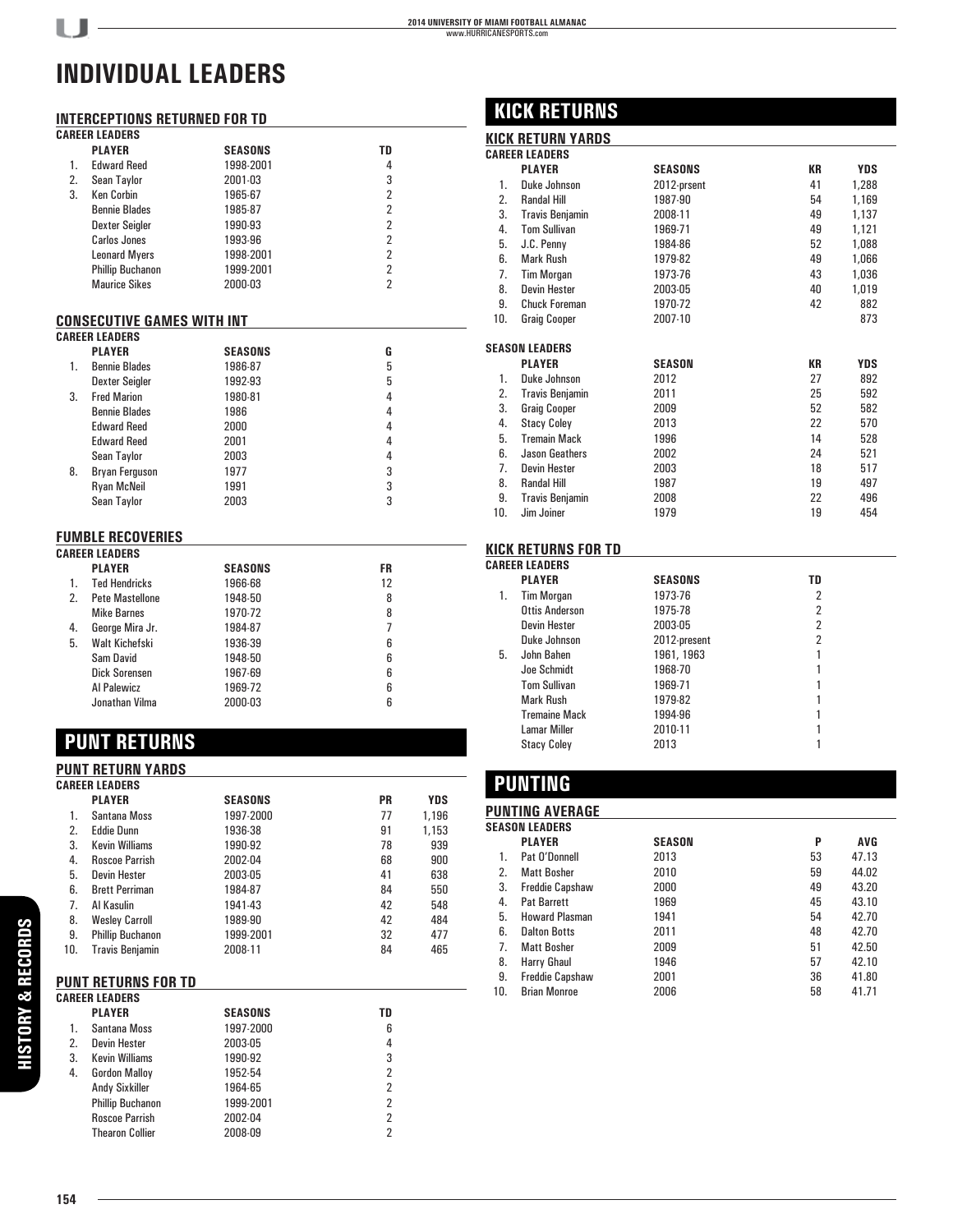# **PARTICIPATION**

#### **GAMES PLAYED**

|    | <b>CAREER LEADERS</b>      |           |    |
|----|----------------------------|-----------|----|
|    | <b>PLAYER</b>              | SEASONS   | GP |
| 1. | <b>Brandon Meriweather</b> | 2002-06   | 52 |
| 2. | Jon Peattie                | 2002-06   | 51 |
|    | LaRon Byrd                 | 2008-11   | 51 |
| 3. | William Joseph             | 1999-2002 | 50 |
|    | <b>Matt Walters</b>        | 1999-2002 | 50 |
|    | Darnell Jenkins            | 2003-07   | 50 |
|    | JoJo Nicolas               | 2007-11   | 50 |
|    | Mike James                 | 2009-12   | 50 |
|    | Vaughn Telemague           | 2008-12   | 50 |
| 8. | <b>Ed Reed</b>             | 1998-2001 | 49 |
|    | <b>Mike Rumph</b>          | 1998-2001 | 49 |
|    | D.J. Williams              | 2000-03   | 49 |
|    | <b>Kelly Jennings</b>      | 2002-05   | 49 |
|    | <b>Brian Monroe</b>        | 2003-06   | 49 |
|    | Baraka Atkins              | 2003-06   | 49 |
|    | <b>Tavares Gooden</b>      | 2003-07   | 49 |
|    | <b>Travis Benjamin</b>     | 2008-11   | 49 |

## **CONSECUTIVE GAMES PLAYED**

|    | <b>CAREER LEADERS</b> |                |    |  |  |  |
|----|-----------------------|----------------|----|--|--|--|
|    | <b>PLAYER</b>         | <b>SEASONS</b> | GP |  |  |  |
| 1. | Jon Peattie           | 2002-06        | 51 |  |  |  |
| 2. | <b>William Joseph</b> | 1999-2002      | 50 |  |  |  |
|    | <b>Matt Walters</b>   | 1999-2002      | 50 |  |  |  |
| 3. | Mike James            | 2009-12        | 50 |  |  |  |
| 5. | <b>Ed Reed</b>        | 1998-2001      | 49 |  |  |  |
|    | <b>Mike Rumph</b>     | 1998-2001      | 49 |  |  |  |
|    | <b>Kelly Jennings</b> | 2002-05        | 49 |  |  |  |
|    |                       |                |    |  |  |  |

#### **GAMES STARTED**

|    | <b>CAREER LEADERS</b> |                |    |
|----|-----------------------|----------------|----|
|    | <b>PLAYER</b>         | <b>SEASONS</b> | GS |
| 1. | William Joseph        | 1999-2002      | 50 |
| 2. | Joaquin Gonzalez      | 1998-2001      | 49 |
| 3. | <b>Ed Reed</b>        | 1998-2001      | 48 |
| 4. | Jason Fox             | 2006-09        | 47 |
| 5. | Dan Morgan            | 1997-2000      | 45 |
|    | <b>Baraka Atkins</b>  | 2003-06        | 45 |

#### **CONSECUTIVE GAMES STARTED**

|    | <b>CAREER LEADERS</b> |                |    |  |  |  |  |
|----|-----------------------|----------------|----|--|--|--|--|
|    | <b>PLAYER</b>         | <b>SEASONS</b> | GS |  |  |  |  |
|    | William Joseph        | 1999-2002      | 50 |  |  |  |  |
|    | Joaquin Gonzalez      | 1998-2001      | 49 |  |  |  |  |
| 3. | Dan Morgan            | 1997-2000      | 45 |  |  |  |  |
| 4. | <b>Mike Rumph</b>     | 1998-2001      | 40 |  |  |  |  |

U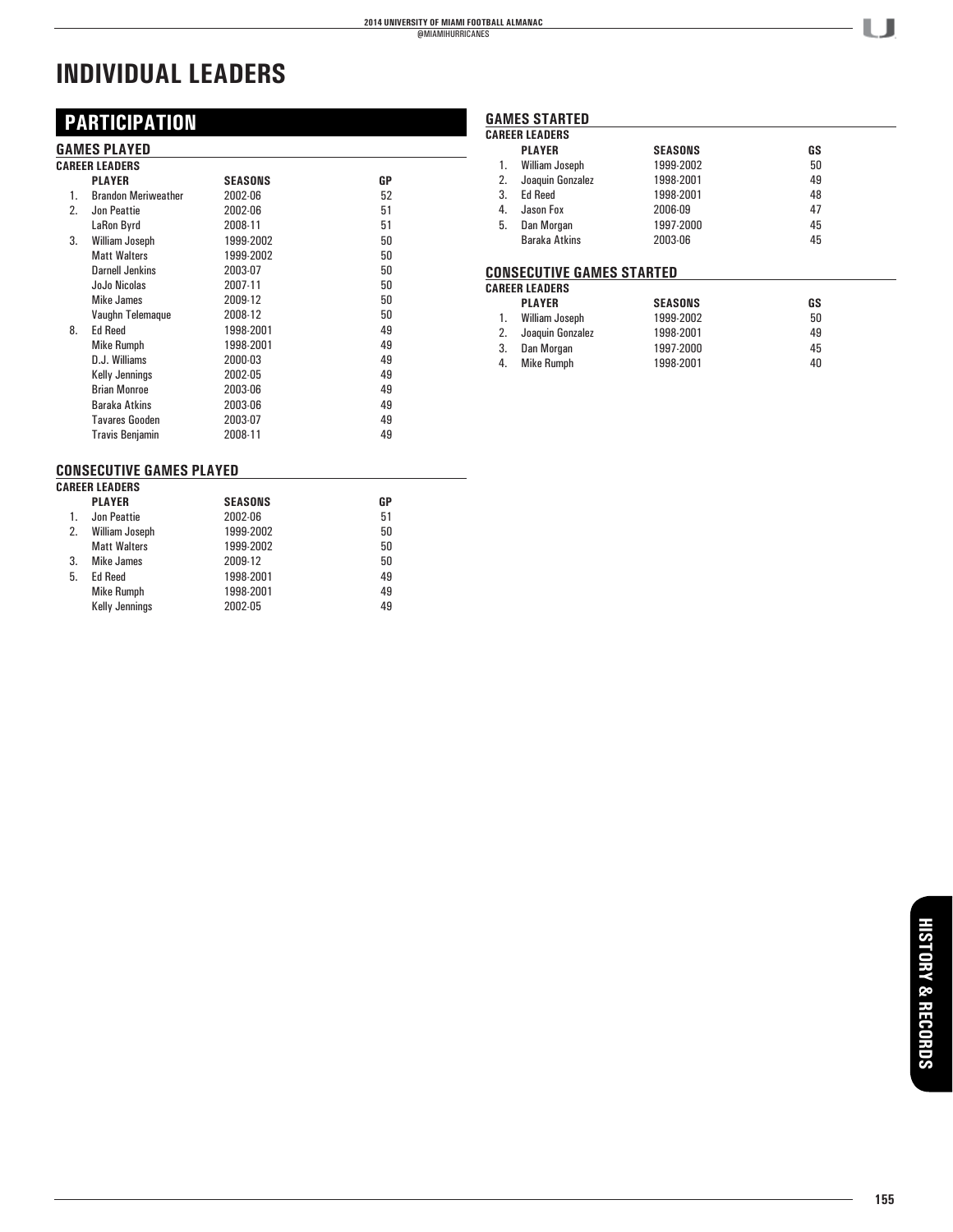# **INDIVIDUAL GAME BESTS**

# **RUSHING**

| <b>RUSHING</b>  |                                    |                             |     |            | <b>PASSING</b>  |                                                  |                |                             |             |            |             |
|-----------------|------------------------------------|-----------------------------|-----|------------|-----------------|--------------------------------------------------|----------------|-----------------------------|-------------|------------|-------------|
| <b>ATTEMPTS</b> |                                    |                             |     |            |                 | <b>COMPLETIONS</b>                               |                |                             |             |            |             |
|                 | <b>PLAYER</b>                      | <b>OPPONENT, DATE</b>       |     | ATT        |                 | <b>PLAYER</b>                                    |                | <b>OPPONENT, DATE</b>       | ATT         |            | <b>COMP</b> |
| 1.              | <b>Ottis Anderson</b>              | at Florida, 12/2/78         |     | 39         | 1.              | <b>Brock Berlin</b>                              |                | West Virginia, 10/2/03      |             | 54         | 37          |
|                 | <b>Edgerrin James</b>              | <b>UCLA, 12/5/98</b>        |     | 39         | 2.              | <b>Steve Walsh</b>                               |                | vs. Arkansas, 11/26/88      |             | 50         | 33          |
|                 | <b>Willis McGahee</b>              | Virginia Tech, 12/7/02      |     | 39         | 3.              | Gino Torretta                                    |                | San Jose State, 10/14/89    |             | 49         | 32          |
| 4.              | <b>Clinton Portis</b>              | at Boston College, 11/10/01 |     | 36         |                 | <b>Craig Erickson</b>                            |                | at California, 9/15/90      |             | 47         | 32          |
| 5.              | <b>Clinton Portis</b>              | at Virginia Tech, 12/1/01   |     | 34         |                 | <b>Ryan Collins</b>                              |                | Memphis, 11/27/93           |             | 54         | 32          |
| 6.              | Lorenzo Roan                       | East Carolina, 11/8/80      |     | 33         | 6.              | <b>Steve Walsh</b>                               |                | at Notre Dame, 10/15/88     |             | 50         | 31          |
|                 | <b>Edgerrin James</b>              | at Boston College, 10/18/97 |     | 33         |                 | Gino Torretta                                    |                | at lowa, 9/5/92             |             | 51         | 31          |
|                 | James Jackson                      | Penn State, 9/18/99         |     | 33         |                 | <b>Stephen Morris</b>                            |                | at Georgia Tech, 9/22/12    |             | 52         | 31          |
|                 | <b>Dallas Crawford</b>             | at North Carolina, 10/17/13 |     | 33         | 9.              | <b>Bernie Kosar</b>                              |                | Maryland, 11/10/84          |             | 50         | 30          |
| 10.             | <b>Woody Thompson</b>              | Boston College, 10/12/73    |     | 32         |                 | <b>Stephen Morris</b>                            |                | at Duke, 11/16/13           |             | 49         | 30          |
|                 | <b>Willis McGahee</b>              | at West Virginia, 10/26/02  |     | 32         |                 |                                                  |                |                             |             |            |             |
|                 |                                    |                             |     |            | <b>ATTEMPTS</b> |                                                  |                |                             |             |            |             |
|                 | <b>RUSHING YARDS</b>               |                             |     |            |                 | <b>PLAYER</b>                                    |                | <b>OPPONENT, DATE</b>       | <b>COMP</b> |            | <b>ATT</b>  |
|                 | <b>PLAYER</b>                      | <b>OPPONENT, DATE</b>       | ATT | <b>YDS</b> | 1.              | <b>Ryan Collins</b>                              |                | Memphis, 11/27/93           |             | 32         | 54          |
| 1.              | <b>Edgerrin James</b>              | <b>UCLA, 12/5/98</b>        | 39  | 299        |                 | <b>Brock Berlin</b>                              |                | West Virginia, 10/2/03      |             | 37         | 54          |
| 2.              | <b>Edgerrin James</b>              | at Boston College, 10/18/97 | 33  | 271        | 3.              | <b>Craig Erickson</b>                            | at BYU, 9/8/90 |                             |             | 28         | 52          |
| 3.              | Lorenzo Roan                       | East Carolina, 11/8/80      | 33  | 249        |                 | <b>Stephen Morris</b>                            |                | at Georgia Tech, 9/22/12    |             | 31         | 52          |
| 4.              | <b>Willis McGahee</b>              | Virginia Tech, 12/7/02      | 39  | 205        | 5.              | Gino Torretta                                    |                | at lowa, 9/5/92             |             | 31         | 51          |
| 5.              | <b>Willis McGahee</b>              | at Florida, 9/7/02          | 24  | 204        | 6.              | <b>Jacory Harris</b>                             |                | at North Carolina, 11/14/09 |             | 28         | 50          |
| 6.              | <b>Jason Geathers</b>              | Florida A&M, 8/31/02        | 22  | 199        |                 | <b>Bernie Kosar</b>                              |                | Maryland, 11/10/84          |             | 30         | 50          |
| 7.              | <b>Frank Gore</b>                  | at Virginia, 11/13/04       | 28  | 195        |                 | <b>Steve Walsh</b>                               |                | at Notre Dame, 10/15/88     |             | 31         | 50          |
|                 | <b>Tyrone Moss</b>                 | North Carolina, 10/29/05    | 24  | 195        |                 | <b>Steve Walsh</b>                               |                | Arkansas, 11/26/88          |             | 33         | 50          |
| 9.              | <b>Edgerrin James</b>              | Rutgers, 11/15/97           | 30  | 194        | 10.             | Gino Torretta                                    |                | San Jose State, 10/14/89    |             | 32         | 49          |
| 10.             | James Jackson                      | Temple, 10/25/97            | 18  | 187        |                 | <b>Stephen Morris</b>                            |                | <b>NC State, 9/29/12</b>    |             | 26         | 49          |
|                 | <b>Willis McGahee</b>              | at Rutgers, 11/2/02         | 23  | 187        |                 | <b>Stephen Morris</b>                            |                | at Duke, 11/16/13           |             | 30         | 49          |
|                 | <b>RUSHING AVERAGE</b>             | <b>MINIMUM 4 ATTEMPTS</b>   |     |            |                 | <b>PASSING YARDS</b>                             |                |                             |             |            |             |
|                 | <b>PLAYER</b>                      | <b>OPPONENT, DATE</b>       | ATT | AVG        |                 | <b>PLAYER</b>                                    |                | <b>OPPONENT, DATE</b>       | <b>COMP</b> | <b>ATT</b> | <b>YDS</b>  |
| 1.              | Jack Losch                         | Bucknell, 11/11/55          | 4   | 39.3       | 1.              | <b>Stephen Morris</b>                            |                | <b>NC State, 9/29/12</b>    | 26          | 49         | 566         |
| 2.              | Al Shipman                         | Georgia Southern, 9/3/94    | 5   | 26.0       | 2.              | Gino Torretta                                    |                | San Diego State, 11/30/91   | 23          | 44         | 485         |
| 3.              | <b>Frank Gore</b>                  | West Virginia, 10/25/01     | 6   | 20.7       | 3.              | Gino Torretta                                    |                | San Jose State, 10/14/89    | 32          | 49         | 468         |
| 4.              | <b>Walter Watt</b>                 | at St. Louis, 10/16/42      | 6   | 20.3       | 4.              | <b>Craig Erickson</b>                            |                | at California, 9/15/90      | 32          | 47         | 467         |
| 5.              | Larry Jones                        | at Pittsburgh, 11/6/93      | 8   | 16.9       | 5.              | <b>Bernie Kosar</b>                              |                | Boston College, 11/23/84    | 25          | 38         | 447         |
| 6.              | Jack Losch                         | Boston College, 11/4/55     | 8   | 16.3       | 6.              | <b>Stephen Morris</b>                            |                | at Georgia Tech, 9/22/12    | 31          | 52         | 436         |
| 7.              | <b>Eddie Dunn</b>                  | <b>Spring Hill, 10/8/37</b> | 8   | 16.2       | 7.              | Gino Torretta                                    |                | at lowa, 9/5/92             | 31          | 51         | 433         |
| 8.              | <b>Eddie Dunn</b>                  | Georgia Southern, 10/1/37   | 11  | 15.9       | 8.              | <b>Steve Walsh</b>                               |                | at Notre Dame, 10/15/88     | 31          | 50         | 424         |
| 9.              | James Jackson                      | at Virginia Tech, 11/8/97   | 9   | 15.8       |                 | <b>Craig Erickson</b>                            |                | San Diego State, 11/18/89   | 27          | 45         | 424         |
| 10.             | <b>Clinton Portis</b>              | at Washington, 9/9/00       | 6   | 15.6       | 10.             | <b>Ken Dorsev</b>                                |                | at West Virginia, 10/26/02  | 22          | 36         | 422         |
|                 | TOUCHDOWNS                         |                             |     |            |                 |                                                  |                |                             |             |            |             |
|                 | <b>PLAYER</b>                      | <b>OPPONENT, DATE</b>       |     | TD         |                 | <b>TOUCHDOWNS</b>                                |                |                             |             |            |             |
| 1.              | <b>Willis McGahee</b>              | Virginia Tech, 12/7/02      |     | 6          |                 | <b>PLAYER</b>                                    |                | <b>OPPONENT, DATE</b>       |             |            | TD          |
| 2.              | <b>Bill L'Italien</b>              | Piedmont, 10/28/32          |     | 5          | 1.              | <b>Bernie Kosar</b>                              |                | at Cincinnati, 10/13/84     |             |            | 5           |
| 3.              | <b>Melvin Bratton</b>              | Boston College, 11/23/84    |     | 4          |                 | <b>Steve Walsh</b>                               |                | Cincinnati, 10/22/88        |             |            | 5           |
|                 | Alonzo Highsmith                   | at Notre Dame, 10/6/84      |     | 4          |                 | <b>Ken Dorsey</b>                                |                | Boston College, 11/25/00    |             |            | 5           |
|                 | <b>Willis McGahee</b>              | at Temple, 9/14/02          |     | 4          |                 | <b>Brock Berlin</b>                              |                | at NC State, 10/23/04       |             |            | 5           |
|                 | <b>Tyrone Moss</b>                 | North Carolina, 10/29/05    |     | 4          |                 | Kyle Wright                                      |                | at Wake Forest, 11/12/05    |             |            | 5           |
|                 |                                    |                             |     |            |                 | <b>Stephen Morris</b>                            |                | <b>NC State, 9/29/12</b>    |             |            | 5           |
|                 | <b>LONGEST RUSH FROM SCRIMMAGE</b> |                             |     |            | 7.              | 14 times, most recently:<br><b>Jacory Harris</b> |                | at Duke, 10/18/08           |             |            | 4           |
|                 | <b>PLAYER</b>                      | <b>OPPONENT, DATE</b>       |     | YDS        |                 |                                                  |                |                             |             |            |             |
| 1.              | Jack Losch                         | Bucknell, 11/11/55          |     | 90         |                 |                                                  |                |                             |             |            |             |
| 2.              | Larry Jones                        | at Pittsburgh, 11/6/93      |     | 88         |                 | <b>LONGEST PASS PLAY</b>                         |                |                             |             |            |             |
| 3.              | <b>Mike Vacchio</b>                | Florida State, 10/5/51      |     | 87         |                 | <b>PLAYERS</b>                                   |                | <b>OPPONENT, DATE</b>       |             |            | YDS         |
| 4.              | <b>Danyell Ferguson</b>            | at Boston College, 11/11/95 |     | 85         | 1.              | Gino Torretta to Horace Copeland                 |                | at Arkansas, 8/31/91        |             |            | 99          |
| 5.              | <b>Harry Ghaul</b>                 | Florida, 11/21/47           |     | 82         | 2.              | <b>Kyle Wright to Darnell Jenkins</b>            |                | at North Carolina, 10/6/07  |             |            | 97          |
|                 | Al Shipman                         | Georgia Southern, 9/3/94    |     | 82         | 3.              | Kyle Wright to Sinorice Moss                     |                | at Temple, 10/15/05         |             |            | 92          |
|                 | <b>Clinton Portis</b>              | McNeese State, 8/31/00      |     | 82         | 4.              | V. Testaverde to Alonzo Highsmith                |                | at East Carolina, 10/5/85   |             |            | 88          |
| 8.              | Joe Plevel                         | Villanova, 11/1/57          |     | 80         |                 | Gino Torretta to Wesley Carroll                  |                | Cincinnati, 10/7/89         |             |            | 88          |
|                 | <b>Ottis Anderson</b>              | Florida State, 9/23/78      |     | 80         | 6.              | <b>Stephen Morris to Herb Waters</b>             |                | USF, 11/17/12               |             |            | 87          |
|                 | <b>Edgerrin James</b>              | Rutgers, 11/15/97           |     | 80         | 7.              | Bernie Kosar to Eddie Brown                      |                | at Cincinnati, 10/13/84     |             |            | 85          |
|                 |                                    |                             |     |            |                 | <b>Scott Covington to Tony Gaiter</b>            |                | Pittsburgh, 9/28/96         |             |            | 85          |

 Scott Covington to Tony Gaiter Pittsburgh, 9/28/96 85 9. Scott Covington to Reggie Wayne Stephen Morris to Allen Hurns Virginia Tech, 11/9/13 84

| 3.       | Gino Torretta            | San Jose State, 10/14/89    |             | 49  | 32         |
|----------|--------------------------|-----------------------------|-------------|-----|------------|
|          | Craig Erickson           | at California, 9/15/90      |             | 47  | 32         |
|          | <b>Ryan Collins</b>      | Memphis, 11/27/93           |             | 54  | 32         |
| 6.       | <b>Steve Walsh</b>       | at Notre Dame, 10/15/88     |             | 50  | 31         |
|          | Gino Torretta            | at lowa, 9/5/92             |             | 51  | 31         |
|          | <b>Stephen Morris</b>    | at Georgia Tech, 9/22/12    |             | 52  | 31         |
| 9.       | <b>Bernie Kosar</b>      | Maryland, 11/10/84          |             | 50  | 30         |
|          | <b>Stephen Morris</b>    | at Duke, 11/16/13           |             | 49  | 30         |
| ATTEMPTS |                          |                             |             |     |            |
|          | <b>PLAYER</b>            | <b>OPPONENT, DATE</b>       | <b>COMP</b> |     | ATT        |
| 1.       | <b>Ryan Collins</b>      | Memphis, 11/27/93           |             | 32  | 54         |
|          | <b>Brock Berlin</b>      | West Virginia, 10/2/03      |             | 37  | 54         |
| 3.       | Craig Erickson           | at BYU, 9/8/90              |             | 28  | 52         |
|          | <b>Stephen Morris</b>    | at Georgia Tech, 9/22/12    |             | 31  | 52         |
| 5.       | Gino Torretta            | at lowa, 9/5/92             |             | 31  | 51         |
| 6.       | <b>Jacory Harris</b>     | at North Carolina, 11/14/09 |             | 28  | 50         |
|          | Bernie Kosar             | Maryland, 11/10/84          |             | 30  | 50         |
|          | <b>Steve Walsh</b>       | at Notre Dame, 10/15/88     |             | 31  | 50         |
|          | <b>Steve Walsh</b>       | Arkansas, 11/26/88          |             | 33  | 50         |
| 10.      | Gino Torretta            | San Jose State, 10/14/89    |             | 32  | 49         |
|          | <b>Stephen Morris</b>    | <b>NC State, 9/29/12</b>    |             | 26  | 49         |
|          | <b>Stephen Morris</b>    | at Duke, 11/16/13           |             | 30  | 49         |
|          | PASSING YARDS            |                             |             |     |            |
|          | <b>PLAYER</b>            | <b>OPPONENT, DATE</b>       | <b>COMP</b> | ATT | <b>YDS</b> |
| 1.       | <b>Stephen Morris</b>    | <b>NC State, 9/29/12</b>    | 26          | 49  | 566        |
| 2.       | <b>Gino Torretta</b>     | San Diego State, 11/30/91   | 23          | 44  | 485        |
| 3.       | Gino Torretta            | San Jose State, 10/14/89    | 32          | 49  | 468        |
| 4.       | Craig Erickson           | at California, 9/15/90      | 32          | 47  | 467        |
| 5.       | <b>Bernie Kosar</b>      | Boston College, 11/23/84    | 25          | 38  | 447        |
| 6.       | <b>Stephen Morris</b>    | at Georgia Tech, 9/22/12    | 31          | 52  | 436        |
| 7.       | Gino Torretta            | at lowa, 9/5/92             | 31          | 51  | 433        |
| 8.       | <b>Steve Walsh</b>       | at Notre Dame, 10/15/88     | 31          | 50  | 424        |
|          | Craig Erickson           | San Diego State, 11/18/89   | 27          | 45  | 424        |
| 10.      | Ken Dorsey               | at West Virginia, 10/26/02  | 22          | 36  | 422        |
|          | TOUCHDOWNS               |                             |             |     |            |
|          | <b>PLAYER</b>            | OPPONENT, DATE              |             |     | TD         |
| 1.       | <b>Bernie Kosar</b>      | at Cincinnati, 10/13/84     |             |     | 5          |
|          | <b>Steve Walsh</b>       | Cincinnati, 10/22/88        |             |     | 5          |
|          | Ken Dorsey               | Boston College, 11/25/00    |             |     | 5          |
|          | <b>Brock Berlin</b>      | at NC State, 10/23/04       |             |     | 5          |
|          | Kyle Wright              | at Wake Forest, 11/12/05    |             |     | 5          |
|          | <b>Stephen Morris</b>    | <b>NC State, 9/29/12</b>    |             |     | 5          |
| 7.       | 14 times, most recently: |                             |             |     |            |
|          | <b>Jacory Harris</b>     | at Duke, 10/18/08           |             |     | 4          |
|          |                          |                             |             |     |            |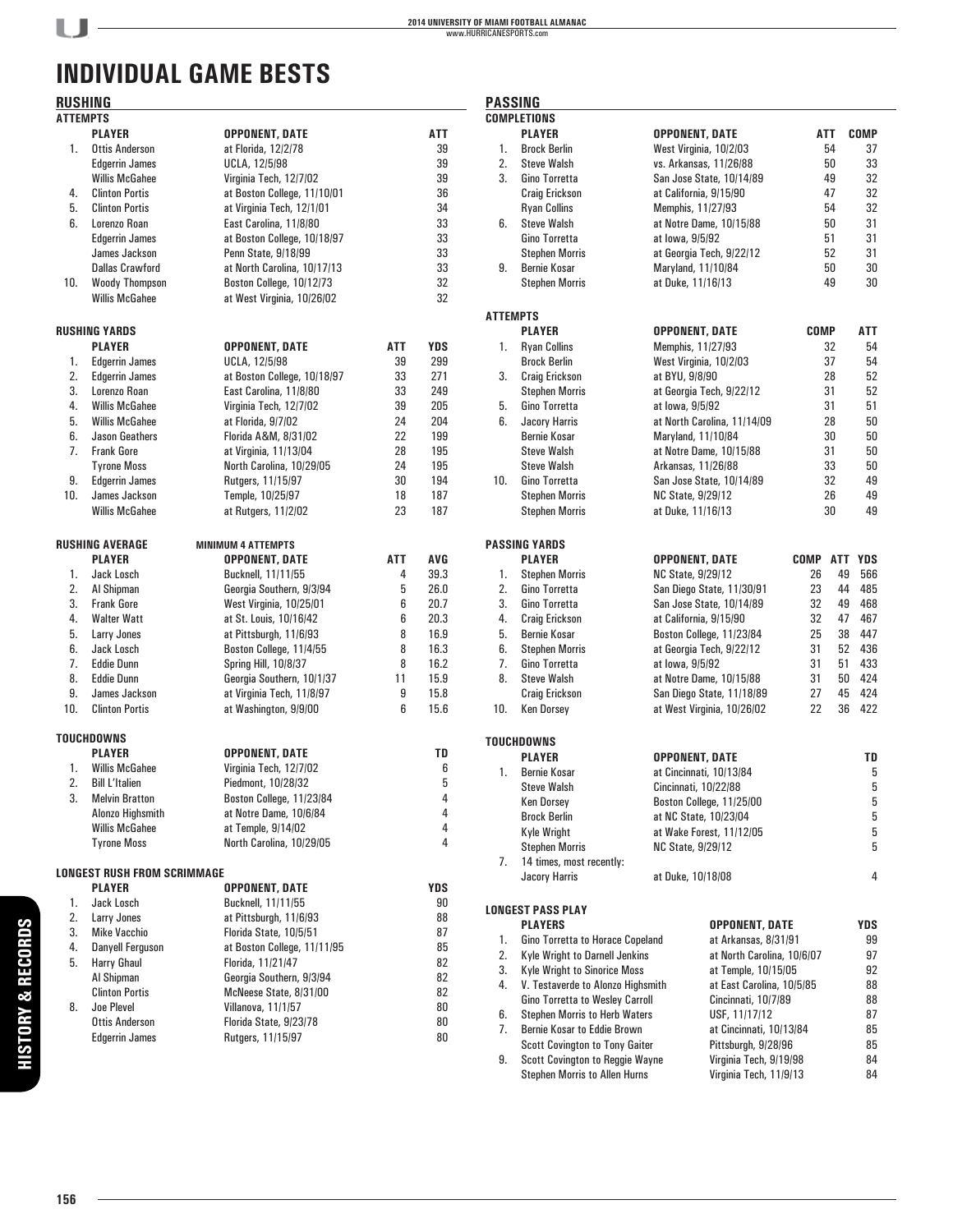# **INDIVIDUAL GAME BESTS**

# **RECEIVING**

|         | <u>NEVEIVIIVU</u>           |                                      |             |             |           |
|---------|-----------------------------|--------------------------------------|-------------|-------------|-----------|
|         | RECEPTIONS<br><b>PLAYER</b> |                                      |             |             |           |
| 1.      | <b>Willie Smith</b>         | OPPONENT, DATE<br>Maryland, 11/10/84 |             | YDS<br>128  | REC<br>12 |
|         |                             |                                      |             | 111         | 12        |
|         | <b>Phillip Dorsett</b>      | USF, 11/17/12                        |             |             |           |
| 3.      | Jerry Daanen                | LSU, 10/9/65                         |             | 127         | 11        |
|         | <b>Willie Smith</b>         | vs. Florida, 9/1/84                  |             | 152         | 11        |
|         | <b>Cleveland Gary</b>       | at Notre Dame, 10/15/88              |             | 130         | 11        |
|         | <b>Wesley Carroll</b>       | at California, 9/15/90               |             | 208         | 11        |
|         | <b>Wesley Carroll</b>       | Syracuse, 11/24/90                   |             | 97          | 11        |
|         | <b>Kellen Winslow</b>       | vs. Ohio State, 1/3/03               |             | 122         | 11        |
| 9.      | <b>Eddie Brown</b>          | Boston College, 11/23/84             |             | 220         | 10        |
|         | <b>Willie Smith</b>         | at Louisville, 11/3/84               |             | 124         | 10        |
|         | Andre Brown                 | BYU, 12/3/88                         |             | 131         | 10        |
|         | <b>Wesley Carroll</b>       | at Florida State, 10/28/89           |             | 119         | 10        |
|         | RECEIVING YARDS             |                                      |             |             |           |
|         | <b>PLAYER</b>               | OPPONENT, DATE                       |             | REC         | YDS       |
| 1.      | <b>Eddie Brown</b>          | Boston College, 11/23/84             |             | 10          | 220       |
| 2.      | <b>Wesley Carroll</b>       | at California, 9/15/90               |             | 11          | 208       |
| 3.      | Andre Johnson               | vs. Nebraska, 1/3/02                 |             | 7           | 199       |
| 4.      | <b>Michael Irvin</b>        | East Carolina, 11/27/86              |             | 8           | 194       |
| 5.      | Andre Johnson               | Virginia Tech, 12/7/02               |             | 6           | 193       |
| 6.      | <b>Phillip Dorsett</b>      | <b>NC State, 9/29/12</b>             |             | 7           | 191       |
| 7.      | Joe Schmidt                 |                                      |             | 5           |           |
|         |                             | at Houston, 11/1/69                  |             |             | 186       |
| 8.      | <b>Phillip Dorsett</b>      | at Georgia Tech, 9/22/12             |             | 9           | 184       |
| 9.      | Andre Johnson               | at Syracuse, 11/30/02                |             | 6           | 181       |
| 10.     | Santana Moss                | at Florida State, 10/9/99            |             | 9           | 180       |
|         | Rashawn Scott               | <b>NC State, 9/29/12</b>             |             | 6           | 180       |
|         | TOTAL OFFENSE               |                                      |             |             |           |
|         | <b>TOTAL YARDS</b>          |                                      |             |             |           |
|         | <b>PLAYER</b>               | OPPONENT, DATE                       | <b>RUSH</b> | <b>PASS</b> | YDS       |
| 1.      | <b>Stephen Morris</b>       | NC State, 9/29/12                    | 2           | 566         | 568       |
| 2.      | Gino Torretta               | San Diego State, 11/30/91            | $-11$       | 485         | 474       |
| 3.      | <b>Craig Erickson</b>       | at California, 9/15/90               | 5           | 467         | 472       |
| 4.      | Gino Torretta               | at lowa, 9/5/92                      | 18          | 433         | 451       |
| 5.      | <b>Stephen Morris</b>       | at Georgia Tech, 9/22/12             | 10          | 436         | 446       |
| 6.      | Gino Torretta               | San Jose State, 10/14/89             | $-25$       | 468         | 443       |
| 7.      | <b>Bernie Kosar</b>         | Boston College, 11/23/84             | $-11$       | 447         | 436       |
| 8.      | <b>Steve Walsh</b>          | at Notre Dame, 10/15/88              | $-4$        | 424         | 420       |
| 9.      | <b>Ryan Collins</b>         | Memphis, 11/27/93                    | 25          | 392         | 417       |
| 10.     | <b>Ken Dorsey</b>           | at West Virginia, 10/26/02           | -8          | 422         | 414       |
|         |                             |                                      |             |             |           |
| SCORING | <b>TOTAL TOUCHDOWNS</b>     |                                      |             |             |           |
|         | <b>PLAYERS</b>              | <b>OPPONENT, DATE</b>                |             |             | TD        |
| 1.      | <b>Willis McGahee</b>       | Virginia Tech, 12/7/02               |             |             | 6         |
| 2.      | <b>Bill L'Italien</b>       | Piedmont, 10/28/33                   |             |             | 5         |
|         |                             |                                      |             |             | 4         |
| 3.      | <b>Melvin Bratton</b>       | Boston College, 11/23/84             |             |             | 4         |
|         | Alonzo Highsmith            | at Notre Dame, 10/6/84               |             |             |           |
|         | <b>Willis McGahee</b>       | at Temple, 9/14/02                   |             |             | 4         |
|         | <b>Tyrone Moss</b>          | North Carolina, 10/29/05             |             |             | 4         |
|         | <b>Mike James</b>           | at Georgia Tech, 9/22/12             |             |             | 4         |
|         | PAT KICKS MADE              |                                      |             |             |           |
|         | <b>PLAYER</b>               | OPPONENT, DATE                       |             | XPA         | XPM       |
| 1.      | <b>Matt Goudis</b>          | Savannah State, 9/21/13              |             | 11          | 11        |
| 2.      | Andy Crosland               | East Tennessee State, 9/5/98         |             | 9           | 9         |
|         | <b>Todd Sievers</b>         | Florida A&M, 8/31/02                 |             | 9           | 9         |
| 4.      | Carlos Huerta               | Cincinnati, 10/7/89                  |             | 8           | 8         |
|         | Dane Prewitt                | at San Diego State, 11/28/92         |             | 8           | 8         |
|         | <b>Dane Prewitt</b>         | Georgia Southern, 9/3/94             |             | 8           | 8         |
|         | <b>Dane Prewitt</b>         | Rutgers, 10/14/95                    |             | 8           | 8         |
|         | <b>Todd Sievers</b>         | Syracuse, 11/17/01                   |             | 8           | 8         |
|         | <b>Todd Sievers</b>         | Washington, 11/24/01                 |             | 9           | 8         |
|         | <b>Todd Sievers</b>         | Virginia Tech, 12/7/02               |             | 8           | 8         |
|         |                             |                                      |             |             |           |

|                | <b>FIELD GOALS MADE</b>            |                             |            |
|----------------|------------------------------------|-----------------------------|------------|
|                | <b>PLAYERS</b>                     | OPPONENT, DATE              | FGM        |
| 1.             | Jon Peattie                        | West Virginia, 10/2/03      | 5          |
| 2.             | <b>Danny Miller</b>                | Houston, 9/19/81            | 4          |
|                | <b>Danny Miller</b>                | North Texas, 11/22/80       | 4          |
|                | <b>Greg Cox</b>                    | vs. Florida, 9/1/84         | 4          |
|                | <b>Carlos Huerta</b>               | Syracuse, 11/24/90          | 4          |
|                | <b>Dane Prewitt</b>                | Washington, 9/24/94         | 4          |
|                | <b>Todd Sievers</b>                | at Penn State, 9/1/01       | 4          |
|                | <b>Todd Sievers</b>                | at Boston College, 11/10/01 | 4          |
|                | <b>Todd Sievers</b>                | at Virginia Tech, 12/1/01   | 4          |
|                | <b>Todd Sievers</b>                | at Tennessee, 11/9/02       | 4          |
|                | <b>Jake Wieclaw</b>                | USF, 11/17/12               | 4          |
|                |                                    |                             |            |
|                | <b>LONGEST FIELD GOAL</b>          |                             |            |
|                | <b>PLAYERS</b>                     | OPPONENT, DATE              | <b>YDS</b> |
| 1.             | Danny Miller                       | at Florida State, 11/7/81   | 57         |
| 2.             | <b>Danny Miller</b>                | Florida, 9/5/81             | 55         |
|                | Jon Peattie                        | Virginia Tech, 11/4/06      | 55         |
| 4.             | <b>Chris Dennis</b>                | Navy, 11/7/75               | 54         |
| 5.             | Danny Miller                       | Notre Dame, 11/28/81        | 53         |
|                | <b>Todd Sievers</b>                | at Florida, 9/7/02          | 53         |
| 7.             | Greg Cox                           | at East Carolina, 10/31/87  | 52         |
|                | <b>Carlos Huerta</b>               | at Michigan State, 9/30/89  | 52         |
|                | <b>Carlos Huerta</b>               | Syracuse, 11/24/90          | 52         |
|                | <b>Matt Bosher</b>                 | Wake Forest, 10/25/08       | 52         |
|                |                                    |                             |            |
| <b>DEFENSE</b> |                                    |                             |            |
|                | <b>INTERCEPTIONS</b>               |                             |            |
|                | <b>PLAYERS</b>                     | OPPONENT, DATE              | INT        |
| 1.             | Joe Dixon                          | Catholic, 11/12/37          | 3          |
|                | <b>Bill Steiner</b>                | Georgia, 12/6/40            | 3          |
|                | Al Hudson                          | Michigan State, 11/23/45    | 3          |
|                | <b>Whitey Campbell</b>             | Chattanooga, 10/25/46       | 3          |
|                | <b>Whitey Campbell</b>             | Rollins, 10/17/47           | 3          |
|                | Al Hudson                          | Georgia, 10/22/48           | 3          |
|                | John Bookman                       | Boston College, 10/5/56     | 3          |
|                | Larry DiGiammarino                 | Oregon, 12/6/58             | 3          |
|                | Gene Coleman                       | Florida, 12/1/79            | 3          |
|                | <b>Bobby Harden</b>                | BYU, 12/3/88                | 3          |
|                | <b>Kenny Phillips</b>              | at Duke, 10/21/06           | 3          |
|                |                                    |                             |            |
|                | <b>LONGEST INTERCEPTION RETURN</b> |                             |            |
|                | <b>PLAYER</b>                      | OPPONENT, DATE              | <b>YDS</b> |
|                | 1. Selwyn Brown                    | at Boston College, 9/28/85  | 100        |
| 2.             | Paul Hefti                         | Fordham, 10/29/54           | 98         |
| 3.             | <b>Maurice Sikes</b>               | at Florida, 9/7/02          | 97         |
| 4.             | Ed Injaychock                      | Chattanooga, 10/25/46       | 96         |
|                | <b>Gary Streicher</b>              | at Army, 10/28/72           | 96         |
| 6.             | Kenny Calhoun                      | Louisville, 10/8/83         | 92         |
| 7.             | <b>Dexter Seigler</b>              | Temple, 11/14/92            | 89         |
|                | Al Hudson                          | vs. Holy Cross, 1/1/46      | 89         |
| 9.             | <b>Art Knust</b>                   | Marquette, 10/24/54         | 85         |
|                | <b>Willie Cooper</b>               | at Duke, 10/21/06           | 85         |
|                |                                    |                             |            |
|                |                                    |                             |            |
|                |                                    |                             |            |

U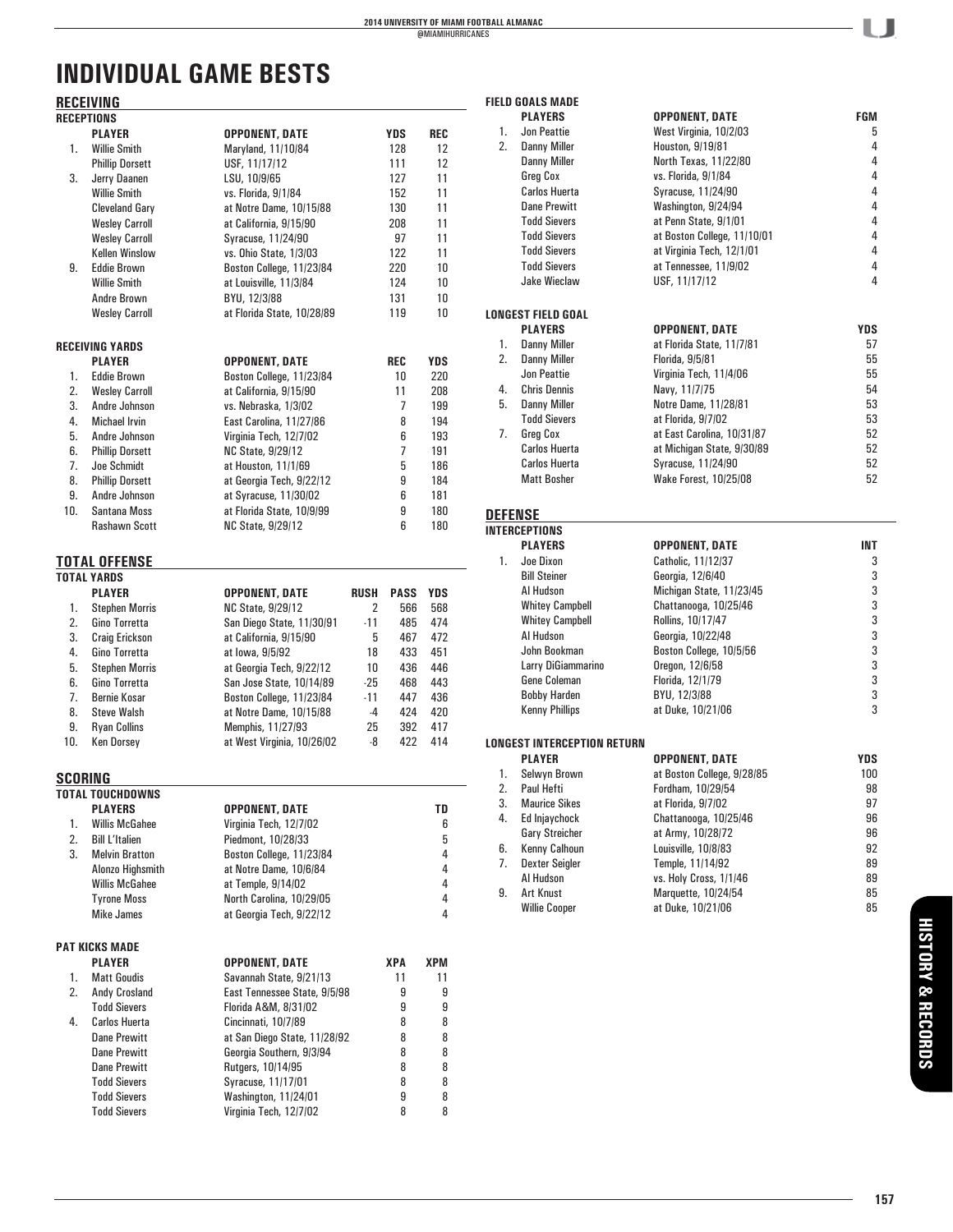**KICK RETURNS**

# **INDIVIDUAL GAME BESTS**

 $U -$ 

| <b>PUNTING</b> |                            |                                |     |            |
|----------------|----------------------------|--------------------------------|-----|------------|
|                | <b>PUNTING AVERAGE</b>     | <b>MINIMUM 5 ATTEMPTS</b>      |     |            |
|                | <b>PLAYER</b>              | <b>OPPONENT, DATE</b>          | P   | AVG        |
| 1.             | Harry Ghaul                | Miami (Ohio), 11/8/46          | 6   | 55.3       |
| 2.             | Pat O'Donnell              | Virginia Tech, 11/9/13         | 5   | 55.2       |
| 3.             | <b>Mike Burke</b>          | Houston, 11/21/72              | 6   | 50.3       |
| 4.             | <b>Brian Monroe</b>        | North Carolina, 10/7/06        | 7   | 49.3       |
| 5.             | Harry Ghaul                | Georgia, 10/22/48              | 5   | 49.2       |
| 6.             | Pat O'Donnell              | Virginia, 11/23/13             | 7   | 49.1       |
| 7.             | Pat O'Donnell              | Florida, 9/7/13                | 8   | 49.0       |
| 8.             | Al Kasulin                 | Jacksonville Air Base, 10/3/42 | 6   | 48.3       |
|                | Harry Ghaul                | at Villanova, 10/3/47          | 6   | 48.3       |
| 10.            | <b>Freddie Capshaw</b>     | Virginia Tech, 12/7/02         | 3   | 48.0       |
|                |                            |                                |     |            |
|                | <b>LONGEST PUNT</b>        |                                |     |            |
|                | <b>PLAYERS</b>             | OPPONENT, DATE                 |     | <b>YDS</b> |
| 1.             | <b>Rob Rajsich</b>         | at Kansas, 9/30/78             |     | 79         |
| 2.             | Harry Ghaul                | Florida, 11/21/47              |     | 77         |
|                | <b>Rob Rajsich</b>         | Florida State, 9/23/78         |     | 77         |
| 4.             | <b>Matt Bosher</b>         | at Duke, 10/18/08              |     | 76         |
| 5.             | <b>Matt Bosher</b>         | at Virginia Tech, 11/17/07     |     | 75         |
| 6.             | <b>Howard Plasman</b>      | Alabama, 11/28/41              |     | 74         |
|                | <b>Brian Monroe</b>        | vs. North Carolina, 10/7/06    |     | 74         |
| 8.             | John Douglas               | at Florida, 10/15/38           |     | 73         |
| 9.             | Al Kasulin                 | Furman, 10/31/42               |     | 71         |
|                | <b>Harvey Foster</b>       | Georgia, 11/3/61               |     | 71         |
|                | Pat O'Donnell              | Virginia, 11/23/13             |     | 71         |
|                | <b>PUNT RETURNS</b>        |                                |     |            |
|                | <b>RETURN YARDS</b>        |                                |     |            |
|                | <b>PLAYER</b>              | <b>OPPONENT, DATE</b>          | RET | <b>YDS</b> |
| 1.             | <b>Kevin Williams</b>      | Penn State, 10/12/91           | 4   | 152        |
| 2.             | <b>Devin Hester</b>        | Louisiana Tech, 9/18/04        | 2   | 142        |
| 3.             | Santana Moss               | Rutgers, 11/20/99              | 4   | 127        |
| 4.             | <b>Duane Starks</b>        | at Baylor, 8/30/97             | 4   | 123        |
| 5.             | <b>Wesley Carroll</b>      | at Wisconsin, 9/9/89           | 6   | 122        |
| 6.             | Santana Moss               | at Temple, 10/21/00            | 4   | 121        |
|                | <b>Roscoe Parrish</b>      | at Virginia, 11/13/04          | 3   | 121        |
| 8.             | <b>Kevin Williams</b>      | Long Beach State, 10/19/91     | 4   | 120        |
| 9.             | Santana Moss               | Boston College, 11/25/00       | 4   | 114        |
| 10.            | <b>Phillip Buchanon</b>    | Temple, 11/3/01                | 3   | 109        |
|                | <b>LONGEST PUNT RETURN</b> |                                |     |            |
|                | <b>PLAYERS</b>             | OPPONENT, DATE                 |     | YDS        |
| 1.             | <b>Roscoe Parrish</b>      | at Boston College, 9/20/03     |     | 92         |
|                | <b>Devin Hester</b>        | Louisiana Tech, 9/18/04        |     | 92         |
| 3.             | Kevin Williams             | Penn State, 10/12/91           |     | 91         |
| 4.             | <b>Walter Watt</b>         | Texas A&M, 12/8/44             |     | 87         |
|                | Daryl Jones                | Boston College, 11/25/00       |     | 87         |
| 6.             | <b>Duane Starks</b>        | at Baylor, 8/30/97             |     | 85         |
|                | Santana Moss               | Boston College, 11/25/00       |     | 85         |
| 8.             | Jack Brasington            | at Louisville, 10/8/49         |     | 82         |
| 9.             | Hal Johnston & John Mell   | LSU, 11/15/46                  |     | 80         |
| 10.            | Jimmy Dye                  | Florida, 12/9/67               |     | 79         |
|                | <b>Stacy Coley</b>         | at Duke, 11/16/13              |     | 79         |

|                  | <b>RETURN YARDS</b>    |                          |                |            |
|------------------|------------------------|--------------------------|----------------|------------|
|                  | <b>PLAYER</b>          | OPPONENT, DATE           | <b>RET</b>     | <b>YDS</b> |
| 1.               | Duke Johnson           | at Virginia, 11/10/12    | 4              | 214        |
| 2.               | Najeh Davenport        | at Syracuse, 11/28/98    | 7              | 208        |
| 3.               | <b>Tremain Mack</b>    | at Temple, 11/2/96       | 4              | 205        |
| 4.               | <b>Tremain Mack</b>    | at Syracuse, 11/30/96    | 3              | 146        |
| 5.               | Duke Johnson           | at Kansas State, 9/8/12  | 5              | 141        |
| 6.               | Silvio Cardoso         | at Wake Forest, 9/25/71  | $\overline{2}$ | 140        |
| $\overline{7}$ . | <b>Tom Sullivan</b>    | Florida State, 9/26/69   | 5              | 135        |
|                  | Ryan Hill              | vs. Virginia, 11/10/07   | 6              | 135        |
| 9.               | <b>Tim Morgan</b>      | at Notre Dame, 11/20/76  | 4              | 130        |
|                  | <b>Travis Benjamin</b> | vs. Virginia, 10/27/11   | 4              | 130        |
|                  |                        |                          |                |            |
|                  | LONGEST KICKOFF RETURN |                          |                |            |
|                  | <b>PLAYER</b>          | <b>OPPONENT, DATE</b>    |                | <b>YDS</b> |
| 1.               | <b>Tim Morgan</b>      | Houston, 10/17/75        |                | 100        |
|                  | <b>Ottis Anderson</b>  | Utah State, 10/21/78     |                | 100        |
|                  | <b>Ottis Anderson</b>  | at Tulane, 11/4/78       |                | 100        |
|                  | <b>Devin Hester</b>    | at NC State, 10/23/04    |                | 100        |
| 5.               | <b>Tom Sullivan</b>    | Army, 10/29/71           |                | 99         |
| 6.               | <b>Devin Hester</b>    | Florida, 9/6/03          |                | 97         |
| 7.               | <b>Russell Coates</b>  | West Virginia, 11/28/42  |                | 96         |
| 8.               | <b>Tremain Mack</b>    | at Syracuse, 11/30/96    |                | 95         |
|                  | Duke Johnson           | Bethune-Cookman, 9/17/12 |                | 95         |
|                  | Duke Johnson           | at Virginia, 11/10/12    |                | 95         |
|                  | Duke Johnson           | Savannah State, 9/21/13  |                | 95         |
|                  |                        |                          |                |            |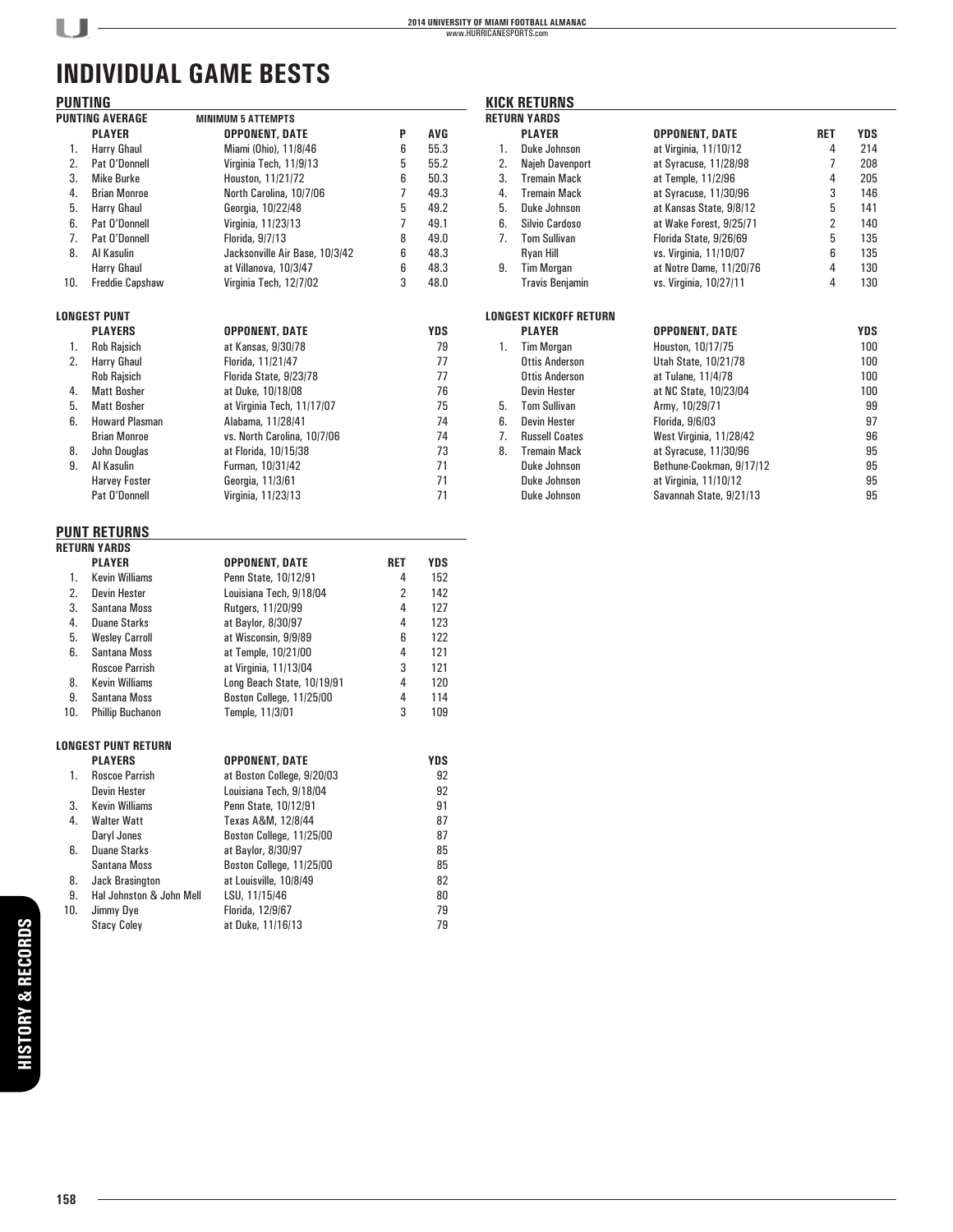# **INDIVIDUAL SUPERLATIVES***since 1980*

## **300-YARD PASSING GAMES**

| <b>PLAYER</b>                              | <b>OPPONENT</b>                             | <b>DATE</b>             | C-A            | YDS        | TD                      | PLAY             |
|--------------------------------------------|---------------------------------------------|-------------------------|----------------|------------|-------------------------|------------------|
| <b>Bernie Kosar</b>                        | Nebraska                                    | 1/2/1984                | 19-35          | 300        | 2                       | <b>Smoke</b>     |
| <b>Bernie Kosar</b>                        | Auburn                                      | 8/27/1984               | 21-38          | 329        | 2                       | Speed            |
| <b>Bernie Kosar</b>                        | Florida                                     | 9/1/1984                | 25-33          | 300        | 1                       | Albert           |
| <b>Bernie Kosar</b><br>Bernie Kosar        | Rice<br>Cincinatti                          | 9/29/1984<br>10/13/1984 | 27-35<br>23-32 | 368<br>373 | 3<br>5                  | Alonzo<br>Alonzo |
| <b>Bernie Kosar</b>                        | Pitt                                        | 10/20/1984              | 29-42          | 351        | 1                       | Alonzo           |
| <b>Bernie Kosar</b>                        | Louisville                                  | 11/3/1984               | 22-36          | 330        | 3                       | Alonzo           |
| <b>Bernie Kosar</b>                        | Maryland                                    | 11/10/1984              | 30-50          | 363        | 4                       | Alonzo           |
| <b>Bernie Kosar</b>                        | <b>Boston College</b>                       | 11/23/1984              | 25-38          | 447        | $\overline{2}$          | Melvir           |
| Vinny Testaverde                           | Rice                                        | 9/14/1985               | 23-35          | 350        | 2                       | Warre            |
| Vinny Testaverde                           | East Carolina                               | 10/5/1985               | 23-34          | 385        | 3                       | Melvir           |
| Vinny Testaverde                           | <b>Florida State</b>                        | 11/2/1985               | 23-41          | 339        | 4                       | Alonzo           |
| Vinny Testaverde                           | <b>Notre Dame</b>                           | 11/30/1985              | 22-32          | 356        | $\overline{2}$          | Warre            |
| Vinny Testaverde                           | <b>Texas Tech</b>                           | 9/13/1986               | 16-27          | 330        | 4                       | Leonar           |
| <b>Vinny Testaverde</b>                    | <b>Florida State</b>                        | 11/1/1986<br>11/15/1986 | 21-35          | 315        | 3<br>$\overline{2}$     | Melvir           |
| Vinny Testaverde<br>Vinny Testaverde       | Tulsa<br>East Carolina                      | 11/27/1986              | 21-34<br>20-30 | 308<br>328 | 3                       | Warre<br>Leonar  |
| <b>Steve Walsh</b>                         | South Carolina                              | 12/5/1987               | 22-40          | 310        | $\overline{2}$          | Leonar           |
| <b>Steve Walsh</b>                         | Michigan                                    | 9/17/1988               | 24-45          | 335        | 3                       | Steve            |
| <b>Steve Walsh</b>                         | <b>Notre Dame</b>                           | 10/15/1988              | 31-50          | 424        | 4                       | Steve            |
| <b>Steve Walsh</b>                         | Arkansas                                    | 11/26/1988              | 33-50          | 361        | 0                       | Leonar           |
| Craig Erickson                             | Missouri                                    | 9/23/1989               | 23-41          | 351        | 1                       | Steve            |
| Gino Torretta                              | San Jose State                              | 10/14/1989              | 32-49          | 468        | 3                       | Steve            |
| Craig Erickson                             | San Diego State                             | 11/18/1989              | 27-45          | 424        | 4                       | Larry.           |
| Craig Erickson                             | Cal                                         | 9/15/1990               | 32-47          | 467        | 4                       | Donne            |
| Craig Erickson                             | lowa                                        | 9/29/1990               | 17-33          | 360        | 3                       | James            |
| Craig Erickson                             | <b>Notre Dame</b>                           | 9/20/1990               | 20-36          | 355        | 0                       | James            |
| Craig Erickson                             | <b>Texas Tech</b>                           | 9/27/1990               | 22-32          | 307        | 4                       | James            |
| Craig Erickson                             | Pitt                                        | 11/3/1990               | 25-35          | 355        | $\overline{2}$          | James            |
| Craig Erickson<br>Gino Torretta            | <b>Boston College</b><br>Houston            | 11/17/1990<br>9/12/1991 | 13-26          | 320        | 4<br>4                  | James<br>Danve   |
| Gino Torretta                              | Tulsa                                       | 9/28/1991               | 16-35<br>20-33 | 365<br>327 | 2                       | Danye            |
| Gino Torretta                              | Arizona                                     | 10/26/1991              | 26-50          | 350        | $\overline{2}$          | Danye            |
| Gino Torretta                              | San Diego State                             | 11/30/1991              | 23-44          | 485        | 4                       | Danye            |
| Gino Torretta                              | TCU                                         | 10/17/1992              | 20-35          | 350        | 3                       | Dyral I          |
| Gino Torretta                              | West Virginia                               | 10/31/1992              | 28-40          | 363        | 3                       | Dyral            |
| Gino Torretta                              | Syracuse                                    | 11/21/1992              | 23-43          | 343        | 0                       | Danye            |
| Gino Torretta                              | San Diego State                             | 11/28/1992              | 19-35          | 310        | 1                       | Danye            |
| <b>Ryan Collins</b>                        | <b>Memphis</b>                              | 11/27/1993              | 32-54          | 392        | 3                       | Edgerr           |
| <b>Ryan Clement</b>                        | <b>Boston College</b>                       | 10/18/1997              | 27-35          | 323        | $\overline{2}$          | Dyral I          |
| <b>Scott Covington</b>                     | Rutgers                                     | 10/3/1998               | 21-30          | 312        | 3                       | Edgerr           |
| <b>Scott Covington</b>                     | UCLA                                        | 12/5/1998               | 19-28          | 318        | 3                       | Edgerr           |
| <b>Scott Covington</b>                     | <b>NC State</b>                             | 12/29/1998              | 17-24          | 320        | 2                       | Edgerr           |
| Kenny Kelly                                | <b>Florida State</b>                        | 10/9/1999               | 27-41          | 370        | 3                       | Edgerr           |
| <b>Ken Dorsey</b><br><b>Ken Dorsey</b>     | <b>Florida State</b><br>Penn State          | 10/7/2000<br>9/1/2001   | 27-42<br>20-27 | 328<br>344 | $\overline{2}$<br>3     | Edgerr           |
| Ken Dorsey                                 | Rutgers                                     | 9/8/2001                | 14-25          | 315        | 2                       | Edgerr<br>James  |
| Ken Dorsey                                 | Nebraska                                    | 1/3/2002                | 22-35          | 362        | 3                       | James            |
| <b>Ken Dorsey</b>                          | Temple                                      | 9/14/2002               | 20-35          | 314        | $\overline{2}$          | Edgerr           |
| <b>Ken Dorsey</b>                          | <b>Florida State</b>                        | 10/12/2002              | 20-45          | 362        | $\overline{2}$          | James            |
| <b>Ken Dorsey</b>                          | West Virginia                               | 10/26/2002              | 22-36          | 422        | $\overline{2}$          | Najeh            |
| Ken Dorsey                                 | Syracuse                                    | 11/30/2002              | 16-25          | 345        | 2                       | Edgerr           |
| Ken Dorsey                                 | Virginia Tech                               | 12/7/2002               | 12-20          | 300        | 2                       | Edgerr           |
| <b>Brock Berlin</b>                        | Florida                                     | 9/6/2003                | 27-41          | 340        | $\overline{2}$          | Edgerr           |
| <b>Brock Berlin</b>                        | West Virginia                               | 10/2/2003               | 37-54          | 352        | 1                       | Edgerr           |
| <b>Brock Berlin</b>                        | Louisville                                  | 10/14/2004              | 25-37          | 308        | 3                       | Edgerr           |
| <b>Brock Berlin</b>                        | North Carolina                              | 10/30/2004              | 20-35          | 338        | 2                       | Edgerr           |
| <b>Brock Berlin</b>                        | <b>Wake Forest</b>                          | 11/20/2004              | 13-19          | 361        | 4                       | Edgerr           |
| <b>Kyle Wright</b>                         | <b>Wake Forest</b><br><b>North Carolina</b> | 11/6/2005<br>10/6/2007  | 17-27<br>17-33 | 319<br>302 | 5<br>2                  | Edgerr<br>James  |
| <b>Kyle Wright</b><br><b>Jacory Harris</b> | <b>Florida State</b>                        | 9/7/2009                | 21-34          | 386        | $\overline{2}$          | James            |
| Jacory Harris                              | Wake Forest                                 | 10/31/2009              | 22-43          | 330        | 3                       | James            |
| Jacory Harris                              | North Carolina                              | 11/14/2009              | 28-50          | 319        | 1                       | James            |
| <b>Jacory Harris</b>                       | Duke                                        | 11/21/2009              | 25-43          | 348        | 2                       | Clintor          |
| <b>Jacory Harris</b>                       | Virginia                                    | 10/27/2011              | 21-30          | 311        | 3                       | James            |
| <b>Stephen Morris</b>                      | at Georgia Tech                             | 9/22/2012               | 31-52          | 436        | $\overline{\mathbf{2}}$ | Clintor          |
| <b>Stephen Morris</b>                      | <b>NC State</b>                             | 9/29/2012               | 26-49          | 566        | 5                       | Clintor          |
| <b>Stephen Morris</b>                      | USF                                         | 11/17/2012              | 21-32          | 413        | 3                       | Clintor          |
| <b>Stephen Morris</b>                      | at Duke                                     | 11/24/2012              | 15-25          | 369        | 3                       | James            |
| <b>Stephen Morris</b>                      | Georgia Tech                                | 10/5/2013               | 17-22          | 324        | 3                       | Clintor          |
| <b>Stephen Morris</b>                      | at North Carolina                           | 10/17/2013              | 19-35          | 322        | 0                       | James            |
| <b>Stephen Morris</b>                      | Virginia Tech                               | 11/9/2013               | 16-29          | 324        | 2                       | James            |
| <b>Stephen Morris</b>                      | at Duke                                     | 11/16/2013              | 30-49          | 379        | 2                       | James            |

|                                                 | <b>100-YARD RUSHING GAMES</b>                  |                          |          |            |                                  |
|-------------------------------------------------|------------------------------------------------|--------------------------|----------|------------|----------------------------------|
| <b>PLAYER</b>                                   | <b>OPPONENT</b>                                | DATE                     | ATT      | <b>YDS</b> | TD                               |
| Smokey Roan                                     | East Carolina                                  | 11/8/1980                | 33       | 250        | 1                                |
| <b>Speedy Neal</b><br><b>Albert Bentley</b>     | Cincinnati<br>Louisville                       | 11/27/1982<br>10/8/1983  | 17<br>18 | 110<br>152 | 1<br>2                           |
| Alonzo Highsmith                                | Auburn                                         | 8/27/1984                | 22       | 146        | 0                                |
| Alonzo Highsmith                                | Michigan                                       | 9/8/1994                 | 16       | 126        | 0                                |
| Alonzo Highsmith<br>Alonzo Highsmith            | Cincinnati<br>Pitt                             | 10/13/1984<br>10/20/1984 | 13<br>15 | 107<br>106 | 1<br>2                           |
| Alonzo Highsmith                                | Louisville                                     | 11/3/1984                | 18       | 104        | 1                                |
| <b>Melvin Bratton</b>                           | <b>Boston College</b>                          | 11/23/1984               | 6        | 134        | 4                                |
| <b>Warren Williams</b><br><b>Melvin Bratton</b> | <b>Colorado State</b><br>South Carolina        | 11/23/1985<br>8/30/1986  | 12<br>10 | 110<br>107 | 0<br>3                           |
| Alonzo Highsmith                                | Penn State                                     | 1/2/1987                 | 18       | 119        | 0                                |
| <b>Warren Williams</b><br><b>Leonard Conley</b> | Arkansas<br>Cincinnati                         | 9/26/1987<br>10/24/1987  | 11<br>8  | 108<br>120 | $\overline{2}$<br>2              |
| <b>Melvin Bratton</b>                           | Cincinnati                                     | 10/24/1987               | 6        | 118        | 1                                |
| <b>Warren Williams</b>                          | Cincinnati                                     | 10/24/1987               | 20       | 104        | 1                                |
| <b>Leonard Conley</b><br><b>Leonard Conley</b>  | Tulsa<br>Missouri                              | 11/5/1988<br>9/23/1989   | 13<br>21 | 121<br>105 | 0<br>1                           |
| <b>Steve McGuire</b>                            | lowa                                           | 9/29/1990                | 20       | 128        | 2                                |
| <b>Steve McGuire</b>                            | <b>Florida State</b>                           | 10/6/1990                | 31       | 176        | 1                                |
| <b>Leonard Conley</b><br><b>Steve McGuire</b>   | <b>Florida State</b><br>Houston                | 10/6/1990<br>9/12/1991   | 16<br>19 | 149<br>120 | $\overline{2}$<br>0              |
| <b>Steve McGuire</b>                            | <b>Florida State</b>                           | 11/26/1991               | 22       | 142        | 1                                |
| Larry Jones                                     | Nebraska<br>Colorado                           | 1/1/1992                 | 30<br>20 | 144<br>125 | 1<br>$\overline{2}$              |
| <b>Donnell Bennett</b><br><b>James Stewart</b>  | Georgia Southern                               | 9/25/1993<br>10/2/1993   | 19       | 107        | 0                                |
| <b>James Stewart</b>                            | Syracuse                                       | 10/23/1993               | 10       | 102        | 2                                |
| James Stewart<br>James Stewart                  | <b>Rutgers</b><br>Georgia Southern             | 10/30/1993<br>9/4/1994   | 14<br>17 | 115<br>146 | 1<br>3                           |
| James Stewart                                   | Syracuse                                       | 11/5/1994                | 20       | 101        | 2                                |
| <b>Danvell Ferguson</b>                         | Florida A&M                                    | 9/9/1995                 | 24       | 137        | 1                                |
| Danyell Ferguson<br>Danyell Ferguson            | <b>Baylor</b><br><b>Bostin College</b>         | 11/4/1995<br>11/11/1995  | 18<br>26 | 144<br>167 | 3<br>1                           |
| Danyell Ferguson                                | Syracuse                                       | 11/25/1995               | 29       | 168        | 2                                |
| <b>Dyral McMillan</b>                           | Memphis                                        | 8/31/1996                | 24       | 119        | 0                                |
| <b>Dyral McMillan</b><br>Danyell Ferguson       | Citadel<br>Rutgers                             | 9/5/1996<br>9/12/1996    | 19<br>17 | 157<br>102 | $\overline{2}$<br>$\overline{c}$ |
| Danyell Ferguson                                | Pitt                                           | 9/28/1996                | 18       | 122        | 1                                |
| <b>Edgerrin James</b><br>Dyral McMillan         | Temple                                         | 11/2/1996<br>11/23/1996  | 13<br>20 | 107<br>147 | 0<br>$\overline{2}$              |
| <b>Edgerrin James</b>                           | <b>Bostin College</b><br><b>Bostin College</b> | 11/23/1996               | 13       | 123        | $\overline{2}$                   |
| <b>Edgerrin James</b>                           | Baylor                                         | 8/30/1997                | 14       | 120        | 3                                |
| <b>Edgerrin James</b><br><b>Edgerrin James</b>  | Pitt<br><b>Bostin College</b>                  | 9/18/1997<br>10/18/1997  | 20<br>33 | 113<br>274 | 0<br>3                           |
| <b>Edgerrin James</b>                           | Temple                                         | 10/25/1997               | 18       | 190        | 2                                |
| <b>Edgerrin James</b>                           | Arkansas State                                 | 11/1/1997                | 13       | 155        | $\overline{2}$                   |
| James Jackson<br>James Jackson                  | Arkansas State<br>Virginia Tech                | 11/1/1997<br>11/8/1997   | 10<br>9  | 116<br>148 | 1<br>2                           |
| <b>Edgerrin James</b>                           | <b>Rutgers</b>                                 | 11/15/1997               | 30       | 198        | 2                                |
| James Jackson<br><b>Najeh Davenpot</b>          | East Tennesee State 9/5/1998<br>Cincinatti     | 9/12/1998                | 12<br>8  | 147<br>100 | $\overline{2}$<br>1              |
| <b>Edgerrin James</b>                           | Virginia Tech                                  | 9/19/1998                | 17       | 101        | 0                                |
| <b>Edgerrin James</b>                           | <b>Rutgers</b>                                 | 10/3/1998                | 15       | 131        | 2                                |
| <b>Edgerrin James</b><br><b>Edgerrin James</b>  | West Virginia<br><b>Bostin College</b>         | 10/24/1998<br>10/31/1998 | 31<br>31 | 170<br>185 | 2<br>$\overline{2}$              |
| <b>Edgerrin James</b>                           | Pitt                                           | 11/19/1998               | 23       | 106        | 2                                |
| <b>Edgerrin James</b>                           | Syracuse                                       | 11/28/1998<br>12/5/1998  | 18<br>39 | 118<br>305 | 1<br>3                           |
| <b>Edgerrin James</b><br><b>Edgerrin James</b>  | UCLA<br><b>NC State</b>                        | 12/29/1998               | 20       | 160        | 2                                |
| James Jackson                                   | <b>NC State</b>                                | 12/29/1998               | 11       | 104        | 2                                |
| James Jackson<br>James Jackson                  | <b>Ohio State</b><br>Florida A&M               | 8/27/1999<br>9/4/1999    | 24<br>19 | 102<br>106 | 1<br>2                           |
| James Jackson                                   | Penn State                                     | 9/17/1999                | 33       | 143        | 2                                |
| <b>Clinton Portis</b>                           | East Carolina                                  | 9/25/1999                | 27       | 155        | 1                                |
| James Jackson<br><b>Clinton Portis</b>          | <b>Boston College</b><br>Virginia Tech         | 10/23/1999<br>11/13/1999 | 22<br>27 | 135<br>149 | 1<br>0                           |
| <b>Clinton Portis</b>                           | <b>Rutgers</b>                                 | 11/20/1999               | 27       | 133        | 1                                |
| <b>Clinton Portis</b>                           | Georgia Tech                                   | 1/1/2000                 | 12       | 117        | 1                                |
| James Jackson<br><b>Clinton Portis</b>          | Georgia Tech<br><b>McNeese State</b>           | 1/1/2000<br>8/31/2000    | 21<br>9  | 116<br>141 | 1<br>1                           |
| James Jackson                                   | <b>Rutgers</b>                                 | 9/30/2000                | 15       | 118        | 2                                |
| James Jackson<br>James Jackson                  | <b>Florida State</b><br>Lousiana Tech          | 10/7/2000<br>10/28/2000  | 23<br>26 | 100<br>188 | 0<br>2                           |
| James Jackson                                   | Virginia Tech                                  | 11/4/2000                | 28       | 158        | 1                                |
| James Jackson                                   | Syracuse                                       | 11/18/2000               | 23       | 108        | 2                                |
| <b>Clinton Portis</b><br><b>Clinton Portis</b>  | Penn State<br>Pitt                             | 9/1/2001<br>9/27/2001    | 17<br>24 | 165<br>136 | 0<br>3                           |
| <b>Clinton Portis</b>                           | <b>Florida State</b>                           | 10/17/2001               | 17       | 122        | 0                                |
| <b>Frank Gore</b>                               | West Virginia                                  | 10/25/2001               | 6        | 125        | 2                                |
| <b>Clinton Portis</b><br><b>Clinton Portis</b>  | Temple<br><b>Boston College</b>                | 11/3/2001<br>11/10/2001  | 20<br>36 | 118<br>173 | 1<br>0                           |
| <b>Frank Gore</b>                               | Syracuse                                       | 11/17/2001               | 11       | 158        | 0                                |
| <b>Clinton Portis</b><br><b>Clinton Portis</b>  | Syracuse                                       | 11/17/2001               | 18       | 133        | 1<br>0                           |
| <b>Clinton Portis</b>                           | Washington<br>Virginia Tech                    | 11/24/2001<br>12/1/2001  | 12<br>34 | 105<br>139 | 1                                |
| <b>Clinton Portis</b>                           | Nebraska                                       | 1/3/2002                 | 20       | 112        | 1                                |
| Jason Geathers<br><b>Willis McGahee</b>         | Florida A&M<br>Florida                         | 8/31/2002<br>9/7/2002    | 22<br>24 | 103<br>210 | 2<br>0                           |
| <b>Willis McGahee</b>                           | Temple                                         | 9/14/2002                | 21       | 137        | 4                                |
| <b>Willis McGahee</b>                           | <b>Boston College</b>                          | 9/21/2002                | 17       | 140        | 2                                |
| <b>Willis McGahee</b><br><b>Willis McGahee</b>  | UConn<br><b>Florida State</b>                  | 10/5/2002<br>10/12/2002  | 11<br>26 | 107<br>105 | 3<br>1                           |
|                                                 |                                                |                          |          |            |                                  |

| <b>PLAYER</b>                              | <b>OPPONENT</b>                   | <b>DATE</b>             | ATT        | <b>YDS</b> | TD                  |
|--------------------------------------------|-----------------------------------|-------------------------|------------|------------|---------------------|
| <b>Willis McGahee</b>                      | West Virginia                     | 10/26/2002              | 32         | 116        | 3                   |
| <b>Willis McGahee</b>                      | <b>Rutgers</b>                    | 11/2/2002               | 23         | 188        | 2                   |
| <b>Willis McGahee</b>                      | Tennesee                          | 11/9/2002               | 30         | 156        | 1                   |
| Willis McGahee                             | Pitt                              | 11/21/2002              | 19         | 164        | $\overline{2}$      |
| Willis McGahee<br><b>Willis McGahee</b>    | Syracuse                          | 11/30/2002<br>12/7/2002 | 14<br>39   | 135<br>209 | 2<br>6              |
| <b>Frank Gore</b>                          | Virginia Tech<br>Louisiana Tech   | 8/28/2003               | 21         | 124        | 0                   |
| <b>Frank Gore</b>                          | Florida                           | 9/6/2003                | 24         | 132        | $\overline{2}$      |
| <b>Frank Gore</b>                          | East Carolina                     | 9/13/2003               | 24         | 139        | 1                   |
| Jarrett Payton                             | <b>Florida State</b>              | 10/11/2003              | 26         | 110        | O                   |
| <b>Tyrone Moss</b>                         | Temple                            | 10/18/2003              | 15         | 131        | 1                   |
| Jarrett Payton                             | Temple                            | 10/18/2003              | 16         | 115        | $\overline{2}$      |
| <b>Tyrone Moss</b>                         | Syracuse                          | 11/15/2003              | 18         | 100        | 1                   |
| Jarrett Payton                             | Pitt                              | 11/29/2003              | 17         | 131        | 1                   |
| <b>Tyrone Moss</b>                         | Pitt                              | 11/29/2003              | 21         | 115        | 2                   |
| Jarrett Payton                             | <b>Florida State</b>              | 1/1/2004                | 22         | 142        | 0                   |
| <b>Tyrone Moss</b>                         | Houston                           | 9/23/2004               | 19<br>15   | 148<br>127 | $\overline{2}$<br>Ō |
| <b>Frank Gore</b><br><b>Frank Gore</b>     | Georgia Tech<br>Clemson           | 10/2/2004<br>11/6/2004  | 20         | 115        | $\overline{2}$      |
| <b>Frank Gore</b>                          | Virginia                          | 11/14/2004              | 28         | 201        | 1                   |
| <b>Tyrone Moss</b>                         | Clemson                           | 9/17/2005               | 31         | 141        | 3                   |
| <b>Tyrone Moss</b>                         | <b>North Carolina</b>             | 10/24/2005              | 24         | 199        | 4                   |
| <b>Derron Thomas</b>                       | Florida A&M                       | 9/6/2006                | 11         | 109        | 0                   |
| Javarris James                             | Houston                           | 9/30/2006               | 18         | 148        | 1                   |
| Javarris James                             | <b>North Carolina</b>             | 10/6/2006               | 16         | 115        | 1                   |
| Javarris James                             | Georgia Tech                      | 10/28/2006              | 19         | 116        | 0                   |
| <b>Tyrone Moss</b>                         | Virginia Tech                     | 11/4/2006               | 13         | 107        | 1                   |
| <b>Graig Cooper</b>                        | Duke<br><b>NC State</b>           | 9/27/2007               | 12<br>18   | 101<br>115 | 1<br>Ō              |
| Javarris James<br><b>Graig Cooper</b>      | Texas A&M                         | 11/3/2007<br>9/20/2008  | 16         | 135        | 2                   |
| <b>Graig Cooper</b>                        | North Carolina                    | 9/27/2008               | 19         | 120        | 0                   |
| <b>Graig Cooper</b>                        | UCF                               | 10/11/2008              | 23         | 100        | 1                   |
| <b>Graig Cooper</b>                        | Virginia                          | 11/1/2008               | 24         | 136        | 0                   |
| <b>Graig Cooper</b>                        | Georgia Tech                      | 9/17/2009               | 17         | 101        | 0                   |
| Javarris James                             | Oklahoma                          | 10/3/2009               | 15         | 150        | 0                   |
| <b>Damien Berry</b>                        | Florida A&M                       | 10/10/2009              | 14         | 165        | 1                   |
| <b>Graig Cooper</b>                        | Virginia                          | 11/7/2009               | 18         | 152        | 1                   |
| <b>Damien Berry</b>                        | <b>USF</b>                        | 11/29/2009              | 12         | 114<br>114 | 0                   |
| <b>Damien Berry</b><br><b>Damien Berry</b> | Clemson<br><b>Florida State</b>   | 10/2/2010<br>10/9/2010  | 24<br>20   | 108        | 0<br>1              |
| <b>Damien Berry</b>                        | Duke                              | 10/16/2010              | 25         | 115        | 1                   |
| <b>Damien Berry</b>                        | North Carolina                    | 10/23/2010              | 19         | 109        | 1                   |
| <b>Lamar Miller</b>                        | Maryland                          | 11/6/2010               | 22         | 127        | 1                   |
| <b>Lamar Miller</b>                        | Virginia Tech                     | 11/30/2010              | 15         | 164        | 1                   |
| Lamar Miller                               | Maryland                          | 9/5/2011                | 18         | 128        | 1                   |
| <b>Lamar Miller</b>                        | <b>Ohio State</b>                 | 9/17/2011               | 26         | 185        | 0                   |
| <b>Lamar Miller</b>                        | <b>Kansas State</b>               | 9/24/2011               | 18         | 108        | 1                   |
| <b>Lamar Miller</b>                        | Bethune-Cookman                   | 10/1/2011               | 14         | 102        | $\overline{2}$      |
| <b>Lamar Miller</b><br><b>Lamar Miller</b> | Virginia Tech<br>Georgia Tech     | 10/8/2011<br>10/22/2011 | 18<br>27   | 171<br>104 | 1<br>1              |
| <b>Lamar Miller</b>                        | Duke                              | 11/5/2011               | 20         | 147        | $\overline{2}$      |
| <b>Lamar Miller</b>                        | <b>Boston College</b>             | 11/25/2011              | 12         | 123        | 1                   |
| Duke Johnson                               | <b>Boston College</b>             | 9/1/2012                | 7          | 135        | $\overline{2}$      |
| <b>Mike James</b>                          | North Carolina                    | 10/13/2012              | 22         | 100        | 1                   |
| Duke Johnson                               | Virginia Tech                     | 11/1/2012               | 11         | 104        | 1                   |
| Duke Johnson                               | Virginia                          | 11/10/2012              | 16         | 150        | 0                   |
| Duke Johnson                               | Duke                              | 11/24/2012              | 16         | 181        | 3                   |
| <b>Duke Johnson</b>                        | FAU                               | 8/30/2013               | 19         | 186        | 1                   |
| Gus Edwards                                | Savannah State                    | 9/21/2013               | 12         | 113        | 3                   |
| Duke Johnson<br><b>Dallas Crawford</b>     | Georgia Tech<br>at North Carolina | 10/5/2013<br>10/17/2013 | 22<br>33   | 184<br>137 | 0<br>2              |
| Duke Johnson                               | <b>Wake Forest</b>                | 10/26/2013              | 30         | 168        | $\overline{2}$      |
| <b>Dallas Crawford</b>                     | at Duke                           | 11/16/2013              | 19         | 115        | 0                   |
|                                            |                                   |                         |            |            |                     |
|                                            | <b>100-YARD RECEIVING GAMES</b>   |                         |            |            |                     |
| <b>PLAYER</b>                              | <b>OPPONENT</b>                   | <b>DATE</b>             | <b>REC</b> | <b>YDS</b> | <b>TD</b>           |
|                                            |                                   |                         |            |            |                     |

| <b>PLAYER</b>                            | <b>OPPONENT</b>       | DATE       | REC            | YDS | Т              |
|------------------------------------------|-----------------------|------------|----------------|-----|----------------|
| <b>Rocky Belk</b>                        | Virginia Tech         | 9/18/1982  | 6              | 116 | 0              |
| Mark Rush                                | <b>Florida State</b>  | 10/30/1982 | 5              | 124 | 0              |
| Rocky Belk                               | Maryland              | 11/6/1982  | 5              | 117 | 0              |
| Rocky Belk                               | <b>NC State</b>       | 11/20/1982 | 5              | 112 | $\overline{2}$ |
| <b>Eddie Brown</b>                       | <b>Florida State</b>  | 11/12/1983 | 8              | 150 | $\mathbf{1}$   |
| <b>Eddie Brown</b>                       | Auburn                | 8/27/1984  | 8              | 157 | 0              |
| <b>Willie Smith</b>                      | Florida               | 9/1/1984   | 11             | 152 | 0              |
| Stanley Shakespeare Michigan             |                       | 9/8/1984   | 6              | 111 | $\mathbf{1}$   |
| <b>Stanley Shakespeare Florida State</b> |                       | 9/22/1984  | 8              | 109 | 0              |
| <b>Eddie Brown</b>                       | Notre Dame            | 10/6/1984  | 7              | 126 | 0              |
| <b>Eddie Brown</b>                       | Cincinatti            | 10/13/1984 | 5              | 136 | $\overline{2}$ |
| <b>Stanley Shakespeare Pitt</b>          |                       | 10/20/1984 | 6              | 125 | 1              |
| <b>Eddie Brown</b>                       | Louisville            | 11/3/1984  | 5              | 113 | $\overline{2}$ |
| <b>Willie Smith</b>                      | Louisville            | 11/3/1984  | 10             | 124 | 0              |
| <b>Willie Smith</b>                      | Maryland              | 11/10/1984 | 12             | 128 | $\overline{2}$ |
| <b>Melvin Bratton</b>                    | Maryland              | 11/10/1984 | $\overline{7}$ | 169 | 0              |
| <b>Eddie Brown</b>                       | <b>Boston College</b> | 11/23/1984 | 10             | 220 | 0              |
| <b>Eddie Brown</b>                       | <b>Rice</b>           | 9/14/1985  | 9              | 127 | 0              |
| Michael Irvin                            | <b>Boston College</b> | 9/28/1985  | $\overline{7}$ | 114 | 1              |
| <b>Bennie Blades</b>                     | <b>East Carolina</b>  | 10/5/1985  | 4              | 117 | $\mathbf{1}$   |
| Alonzo Highsmith                         | East Carolina         | 10/5/1985  | 5              | 114 | 1              |
| Michael Irvin                            | Louisville            | 10/26/1985 | 5              | 145 | 1              |
| <b>Bennie Blades</b>                     | <b>Florida State</b>  | 11/2/1985  | 5              | 123 | $\overline{2}$ |
| <b>Willie Smith</b>                      | Maryland              | 11/9/1985  | 8              | 140 | 0              |
| Michael Irvin                            | South Carolina        | 8/30/1986  | 6              | 101 | 0              |
| Alonzo Highsmith                         | <b>Texas Tech</b>     | 9/13/1986  | 5              | 121 | $\overline{2}$ |
| Michael Irvin                            | <b>Texas Tech</b>     | 9/13/1986  | 4              | 104 | 1              |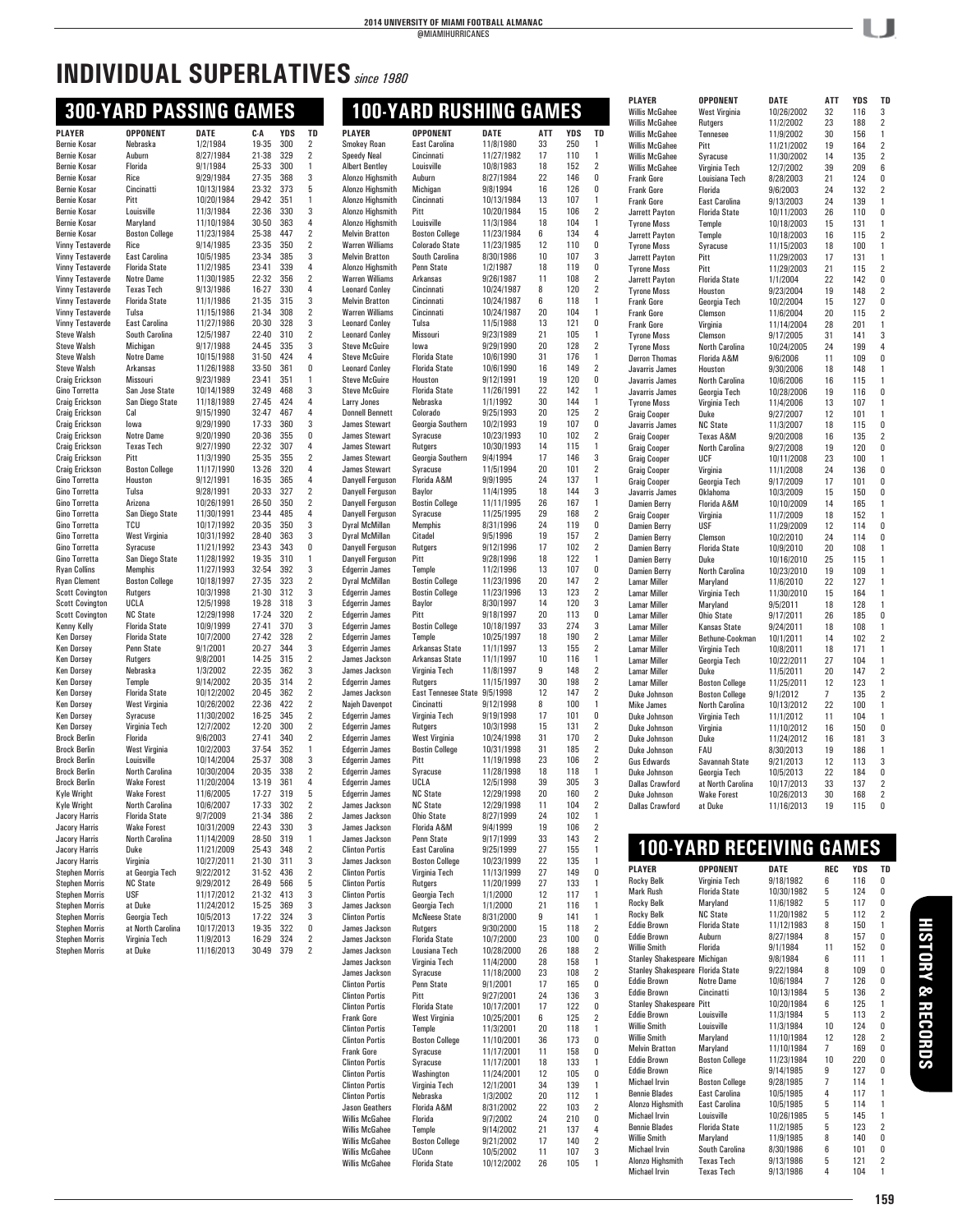# **INDIVIDUAL SUPERLATIVES***since 1980*

| <b>Bennie Blades</b>   | Tulsa                 | 11/15/1986  | 4              | 106        |                | <b>Lamar Thomas</b>    | <b>Florida State</b>  | 10/3/1992   |                | 104        |                | Andre Johnson            | Svracuse              | 11/30/2002 | 6              | 181        |                |
|------------------------|-----------------------|-------------|----------------|------------|----------------|------------------------|-----------------------|-------------|----------------|------------|----------------|--------------------------|-----------------------|------------|----------------|------------|----------------|
| <b>Michael Irvin</b>   | E. Carolina           | 11/27/1986  | 8              | 194        | 2              | <b>Coleman Bell</b>    | Virginia Tech         | 10/24/1992  | 6              | 117        | $\overline{1}$ | Andre Johnson            | Virginia Tech         | 12/7/2002  | 6              | 193        | 1              |
| <b>Michael Irvin</b>   | Arkansas              | 9/26/1987   | 6              | 104        | $\mathbf{1}$   | <b>Coleman Bell</b>    | West Virginia         | 10/31/1992  | 8              | 114        | 0              | <b>Kellen Winslow</b>    | <b>Ohio State</b>     | 1/3/2002   | 11             | 122        | $\mathbf{1}$   |
| <b>Michael Irvin</b>   | <b>Florida State</b>  | 10/3/1987   | $\overline{4}$ | 132        | $\overline{2}$ | <b>Lamar Thomas</b>    | Temple                | 11/14/1992  | 4              | 116        | 0              | <b>Kevin Beard</b>       | Florida               | 9/6/2003   | $\overline{7}$ | 164        | 1              |
| <b>Michael Irvin</b>   | South Carolina        | 12/5/1987   | $\overline{7}$ | 121        | 1              | <b>Horace Copeland</b> | Syracuse              | 11/21/1992  | 5              | 107        | 0              | <b>Kellen Winslow</b>    | <b>West Virginia</b>  | 10/2/2003  | 10             | 104        | 0              |
| <b>Melvin Bratton</b>  | Oklahoma              | 1/1/1988    | 9              | 102        | 1              | <b>Horace Copeland</b> | San Diego State       | 11/28/1992  | 8              | 141        | 0              | <b>Kellen Winslow</b>    | <b>Florida State</b>  | 10/11/2003 | $\overline{7}$ | 106        | 0              |
| <b>PLAYER</b>          | <b>OPPONENT</b>       | <b>DATE</b> | <b>REC</b>     | <b>YDS</b> | <b>TD</b>      | <b>PLAYER</b>          | <b>OPPONENT</b>       | <b>DATE</b> | <b>REC</b>     | <b>YDS</b> | <b>TD</b>      | <b>PLAYER</b>            | <b>OPPONENT</b>       | DATE       | <b>REC</b>     | <b>YDS</b> | <b>TD</b>      |
| <b>Cleveland Gary</b>  | Michigan              | 9/17/1988   | 9              | 162        | $\overline{2}$ | <b>Lamar Thomas</b>    | San Diego State       | 11/28/1992  | 5              | 117        | 2              | <b>Ryan Moore</b>        | Virginia Tech         | 11/1/2003  | 7              | 101        | 0              |
| <b>Cleveland Gary</b>  | <b>Notre Dame</b>     | 10/15/1988  | 11             | 130        | 1              | Jonathan Harris        | Georgia Southern      | 10/2/1992   | 5              | 104        | $\overline{1}$ | <b>Sinorice Moss</b>     | <b>Florida State</b>  | 9/10/2004  | 4              | 112        | $\mathbf{1}$   |
| <b>Andre Brown</b>     | <b>Notre Dame</b>     | 10/15/1988  | 8              | 125        | 2              | <b>Chris Jones</b>     | <b>Memphis</b>        | 11/27/1993  | 7              | 152        | $\overline{1}$ | <b>Roscoe Parrish</b>    | <b>Wake Forest</b>    | 11/20/2004 | 5              | 141        | 1              |
| Andre Brown            | <b>BYU</b>            | 12/3/1988   | 10             | 131        | $\bf{0}$       | Jonathan Harris        | <b>Memphis</b>        | 11/27/1993  | 9              | 133        | $\mathbf{1}$   | <b>Sinorice Moss</b>     | Colorado              | 9/24/2005  | 5              | 111        |                |
| <b>Wesley Carroll</b>  | Wisconsin             | 9/9/1989    | $\overline{7}$ | 13         | $\overline{2}$ | <b>Chris Jones</b>     | Rutgers               | 10/1/1994   | 3              | 104        | $\overline{1}$ | <b>Sinorice Moss</b>     | Temple                | 10/15/2005 | 3              | 122        |                |
| <b>Dale Dawkins</b>    | Wisconsin             | 9/9/1989    | 5              | 114        | 0              | <b>Yatil Green</b>     | Virginia Tech         | 9/23/1995   | 8              | 171        | 0              | Lance Leggett            | Duke                  | 10/21/2006 | 6              | 131        | 0              |
| <b>Randal Hill</b>     | Cal                   | 9/16/1989   | $\overline{7}$ | 108        |                | Jammi German           | Temple                | 10/28/1995  | 6              | 169        | 2              | Sam Shields              | Nevada                | 12/31/2006 | 4              | 101        |                |
| <b>Rob Chudzinski</b>  | <b>Missouri</b>       | 9/23/1989   | 8              | 101        | 1              | <b>Magic Benton</b>    | Citadel               | 9/5/1995    | 6              | 113        | 2              | <b>Darnell Jenkins</b>   | <b>FIU</b>            | 9/15/2007  | 5              | 108        | 0              |
| <b>Wesley Carroll</b>  | Cincinatti            | 10/7/1989   | $\overline{4}$ | 124        |                | <b>Magic Benton</b>    | Rutgers               | 9/12/1996   | $\overline{7}$ | 105        | 0              | Sam Shields              | Texas A&M             | 9/20/2007  | 6              | 117        | 0              |
| <b>Dale Dawkins</b>    | San Jose State        | 10/14/1989  | 8              | 112        | $\mathbf{0}$   | <b>Tony Gaiter</b>     | Pitt                  | 9/28/1996   | 4              | 135        | 3              | <b>Darnell Jenkins</b>   | <b>North Carolina</b> | 10/6/2007  | 3              | 110        | $\mathbf{1}$   |
| <b>Wesley Carroll</b>  | San Jose State        | 10/14/1989  | $\overline{7}$ | 119        |                | <b>Yatil Green</b>     | <b>Florida State</b>  | 10/12/1996  | 8              | 157        | $\overline{2}$ | <b>Darnell Jenkins</b>   | <b>Florida State</b>  | 10/20/2007 | 4              | 106        | 0              |
| <b>Wesley Carroll</b>  | <b>Florida State</b>  | 10/28/1989  | 10             | 119        | 0              | <b>Yatil Green</b>     | Virginia Tech         | 11/16/1996  | 9              | 152        | 0              | <b>Dedrick Epps</b>      | <b>NC State</b>       | 11/29/2008 | 4              | 101        |                |
| <b>Randal Hill</b>     | San Diego State       | 11/18/1989  | 6              | 138        | $\mathbf 0$    | <b>Tony Gaiter</b>     | <b>Boston College</b> | 11/23/1996  | 4              | 127        | $\overline{1}$ | <b>Travis Benjamin</b>   | <b>Florida State</b>  | 9/7/2009   | 4              | 128        | 1              |
| <b>Dale Dawkins</b>    | San Diego State       | 11/18/1989  | $\overline{7}$ | 111        | $\overline{2}$ | <b>Yatil Green</b>     | Syracuse              | 11/30/1996  | 6              | 129        | $\mathbf{1}$   | <b>Leonard Hankerson</b> | Duke                  | 11/21/2009 | 8              | 143        | 1              |
| <b>Dale Dawkins</b>    | <b>Notre Dame</b>     | 11/25/1989  | 7              | 123        | $\overline{2}$ | <b>Tony Gaiter</b>     | Virginia              | 12/27/1996  | 3              | 101        | 0              | <b>Leonard Hankerson</b> | Florida A&M           | 9/2/2010   | 6              | 115        | $\overline{2}$ |
| <b>Lamar Thomas</b>    | BYU                   | 9/8/1990    | 8              | 120        | 0              | Reggie Wayne           | Pitt                  | 9/18/1997   | 9              | 137        | 0              | <b>Leonard Hankerson</b> | Clemson               | 10/2/2010  | $\overline{7}$ | 147        | 3              |
| <b>Wesley Carroll</b>  | Cal                   | 9/15/1990   | 11             | 208        |                | <b>Daniel Franks</b>   | Temple                | 10/25/1997  | 5              | 110        | $\overline{1}$ | <b>Travis Benjamin</b>   | Maryland              | 11/6/2010  | 5              | 127        | 0              |
| <b>Randal Hill</b>     | Cal                   | 9/15/1990   | 10             | 114        |                | Reggie Wayne           | Rutgers               | 11/15/1997  | $\overline{7}$ | 112        | 0              | <b>Leonard Hankerson</b> | Georgia Tech          | 11/13/2010 | 3              | 132        | $\overline{1}$ |
| <b>Wesley Carroll</b>  | lowa                  | 9/29/1990   | 6              | 146        | $\overline{2}$ | Reggie Wayne           | Virginia Tech         | 9/19/1998   | 6              | 153        | $\overline{2}$ | <b>Leonard Hankerson</b> | <b>USF</b>            | 11/27/2010 | 9              | 127        | 0              |
| <b>Lamar Thomas</b>    | Kansas                | 10/13/1990  | $\overline{7}$ | 139        | $\mathbf 0$    | Santana Moss           | Rutgers               | 10/3/1998   | 6              | 146        | 3              | <b>Tommy Streeter</b>    | Virginia              | 10/27/2011 | $\overline{7}$ | 176        | $\overline{2}$ |
| <b>Lamar Thomas</b>    | <b>Notre Dame</b>     | 9/20/1990   | 5              | 114        | $\bf{0}$       | <b>Andre King</b>      | UCLA                  | 12/5/1998   | 8              | 124        | 0              | <b>Phillip Dorsett</b>   | Georgia Tech          | 9/22/2012  | 9              | 184        | $\mathbf{1}$   |
| <b>Rob Chudzinski</b>  | <b>Texas Tech</b>     | 9/27/1990   | 6              | 112        |                | Santana Moss           | <b>NC State</b>       | 12/29/1998  | 5              | 124        | $\overline{1}$ | Davon Johnson            | Georgia Tech          | 9/22/2012  | $\overline{7}$ | 107        | n              |
| <b>Wesley Carroll</b>  | <b>Boston College</b> | 11/17/1990  | 4              | 112        |                | Santana Moss           | <b>Ohio State</b>     | 8/27/1999   | 3              | 115        | $\overline{1}$ | <b>Phillip Dorsett</b>   | <b>NC State</b>       | 9/29/2012  | $\overline{7}$ | 191        | $\overline{2}$ |
| <b>Randal Hill</b>     | San Diego State       | 12/1/1990   | 6              | 112        | $\mathbf{1}$   | Santana Moss           | <b>Florida State</b>  | 10/9/1999   | 9              | 180        | 2              | <b>Rashawn Scott</b>     | <b>NC State</b>       | 9/29/2012  | 6              | 180        | $\overline{2}$ |
| <b>Wesley Carroll</b>  | Texas                 | 1/1/1991    | 8              | 135        | $\overline{2}$ | <b>Reggie Wavne</b>    | <b>West Virginia</b>  | 9/23/2000   | $\overline{7}$ | 127        | $\overline{2}$ | <b>Phillip Dorsett</b>   | Virginia              | 11/10/2012 | 6              | 103        | $\mathbf{1}$   |
| <b>Horace Copeland</b> | Arkansas              | 8/31/1991   | 4              | 131        | 1              | Santana Moss           | <b>Florida State</b>  | 10/7/2000   | $\overline{7}$ | 115        | 0              | <b>Allen Hurns</b>       | Savannah State        | 9/21/2013  | $\overline{2}$ | 100        |                |
| <b>Lamar Thomas</b>    | Houston               | 9/12/1991   | 6              | 138        | 2              | Santana Moss           | Virginia Tech         | 11/4/2000   | 4              | 115        | 2              | <b>Allen Hurns</b>       | Georgia Tech          | 10/5/2013  | 4              | 108        |                |
| <b>Kevin Williams</b>  | Houston               | 9/12/1991   | 4              | 126        | $\overline{2}$ | Andre Johnson          | <b>Rutgers</b>        | 9/8/2001    | $\overline{2}$ | 104        | $\overline{1}$ | <b>Allen Hurns</b>       | Virginia Tech         | 11/9/2013  | 4              | 142        | $\mathbf{1}$   |
| <b>Lamar Thomas</b>    | Tulsa                 | 9/28/1991   | 5              | 106        | 0              | Andre Johnson          | <b>Florida State</b>  | 10/17/2001  | 5              | 111        | 2              | <b>Allen Hurns</b>       | at Duke               | 11/16/2013 | 8              | 107        | $\mathbf{0}$   |
| <b>Horace Copeland</b> | Penn State            | 10/12/1991  | 5              | 106        | 1              | Andre Johnson          | Syracuse              | 11/17/2001  | 4              | 116        | 2              | <b>Herb Waters</b>       | at Duke               | 11/16/2013 | 9              | 116        | $\overline{2}$ |
| <b>Horace Copeland</b> | San Diego State       | 11/30/1991  | 6              | 141        | $\overline{2}$ | Andre Johnson          | Nebraska              | 1/3/2002    | $\overline{7}$ | 199        | $\overline{2}$ | <b>Allen Hurns</b>       | Virginia              | 11/23/2013 | 6              | 126        | $\mathbf{1}$   |
| <b>Martin Patton</b>   | San Diego State       | 11/30/1991  | 2              | 112        | 1              | Andre Johnson          | West Virginia         | 10/26/2002  | 6              | 111        | 2              | <b>Allen Hurns</b>       | at Pitt               | 11/29/2013 | 9              | 173        | 0              |
| <b>Kevin Williams</b>  | Nebraska              | 1/1/1992    | 8              | 126        |                | <b>Quadtrine Hill</b>  | <b>West Virginia</b>  | 10/26/2002  | 6              | 108        | 0              |                          |                       |            |                |            |                |
| <b>Horace Copeland</b> | Arizona               | 9/26/1992   | 9              | 139        | $\mathbf{0}$   | Andre Johnson          | Tennessee             | 11/9/2002   | 5              | 103        | 0              |                          |                       |            |                |            |                |
|                        |                       |             |                |            |                |                        |                       |             |                |            |                |                          |                       |            |                |            |                |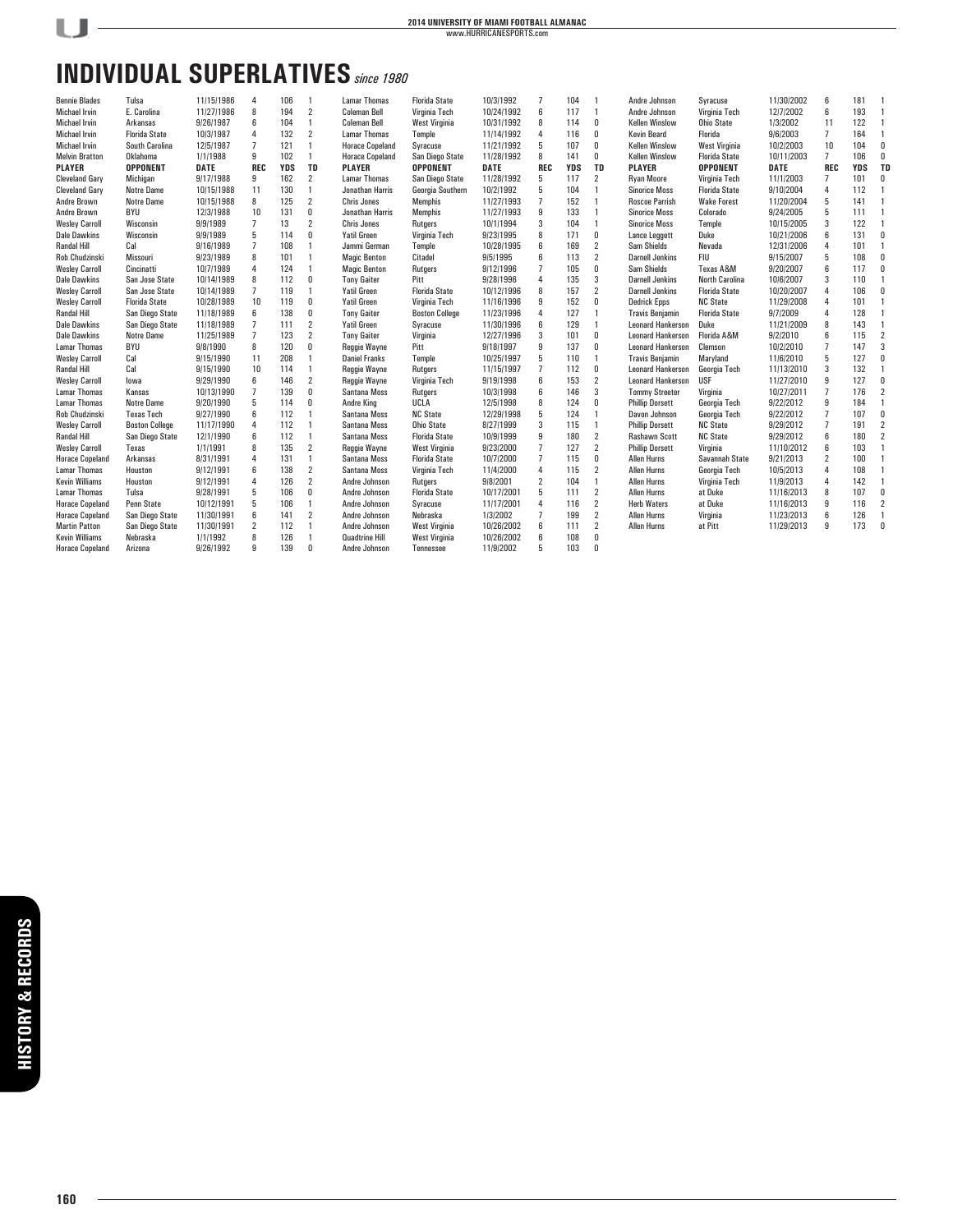# **TEAM SEASON BESTS**

|     |                            |      |     | <b>FEWEST YARDS PER GAME</b>  |                                 |     | <b>PASSING</b>            |      |     | <b>FEWEST YARDS</b>       |      |
|-----|----------------------------|------|-----|-------------------------------|---------------------------------|-----|---------------------------|------|-----|---------------------------|------|
|     | <b>RUSHING</b>             |      | 1.  | 79.8                          | 1968                            |     |                           |      | 1.  | 269                       | 1945 |
|     | <b>MOST ATTEMPTS</b>       |      | 2.  | 99.3                          | 1979                            |     | <b>MOST COMPLETIONS</b>   |      | 2.  | 429                       | 1957 |
|     |                            |      | 3.  | 110.3                         | 1970                            |     |                           |      | 3.  | 553                       | 1954 |
| 1.  | 567                        | 1957 | 4.  | 116.0                         | 2005                            | 1.  | 279                       | 1984 | 4.  | 675                       | 1949 |
| 2.  | 557                        | 1977 | 5.  | 120.4                         | 1964                            | 2.  | 264                       | 2012 | 5.  | 721                       | 1956 |
| 3.  | 547                        | 1971 |     |                               |                                 | 3.  | 260                       | 1988 |     |                           |      |
| 4.  | 542                        | 1956 | 6.  | 120.5                         | 1992                            | 4.  | 259                       | 1992 | 6.  | 762                       | 1960 |
| 5.  | 541                        | 1978 | 7.  | 122.7                         | 1963                            | 5.  | 254                       | 1989 | 7.  | 782                       | 1953 |
| 6.  | 540                        | 1974 | 8.  | 122.8                         | 1981                            | 6.  | 246                       | 2009 | 8.  | 800                       | 1951 |
| 7.  | 523                        | 1952 | 9.  | 126.4                         | 1965                            |     | 246                       | 1990 | 9.  | 826                       | 1948 |
|     | 521                        | 1973 | 10. | 128.4                         | 1984                            |     | 245                       | 2003 | 10. | 903                       | 1955 |
| 8.  |                            |      |     |                               |                                 | 8.  |                           |      |     |                           |      |
| 9.  | 520                        | 1976 |     |                               |                                 | 9.  | 241                       | 2002 |     |                           |      |
| 10. | 519                        | 1972 |     | <b>MOST YARDS PER ATTEMPT</b> |                                 | 10. | 240                       | 2010 |     | <b>MOST TOUCHDOWNS</b>    |      |
|     |                            |      | 1.  | 5.48                          | 2002                            |     |                           |      | 1.  | 35                        | 1988 |
|     | <b>FEWEST ATTEMPTS</b>     |      | 2.  | 5.33                          | 2001                            |     | <b>FEWEST COMPLETIONS</b> |      | 2.  | 32                        | 2002 |
|     |                            |      | 3.  | 5.11                          | 1954                            |     |                           |      | 3.  | 30                        | 1986 |
| 1.  | 318                        | 1963 | 4.  | 4.94                          | 2000                            | 1.  | 35                        | 1935 | 4.  | 27                        | 1999 |
| 2.  | 365                        | 1949 | 5.  | 4.89                          | 1998                            | 2.  | 43                        | 1954 | 5.  | 26                        | 2000 |
| 3.  | 369                        | 1964 |     | 4.84                          | 2010                            | 3.  | 48                        | 1957 | 6.  | 25                        | 1984 |
| 4.  | 371                        | 2012 | 6.  |                               |                                 | 4.  | 52                        | 1951 |     |                           |      |
| 5.  | 372                        | 1991 | 7.  | 4.78                          | 2013                            | 5.  | 54                        | 1955 |     | 25                        | 2009 |
| 6.  | 381                        | 1992 | 8.  | 4.76                          | 1955                            | 6.  | 55                        | 1949 |     | 25                        | 2013 |
| 7.  | 393                        | 1969 | 9.  | 4.68                          | 2012                            | 7.  | 59                        | 1948 | 9.  | 24                        | 1985 |
| 8.  | 395                        | 1953 | 10. | 4.61                          | 2003                            | 8.  | 61                        | 1953 |     | 24                        | 1989 |
| 9.  | 398                        | 2011 |     |                               |                                 |     | 61                        | 1956 |     | 24                        | 1998 |
|     |                            |      |     |                               |                                 |     |                           |      |     | 24                        | 2001 |
| 10. | 401                        | 1988 |     |                               | <b>FEWEST YARDS PER ATTEMPT</b> | 10. | 64                        | 1960 |     |                           |      |
|     |                            |      | 1.  | 1.88                          | 1968                            |     |                           |      |     |                           |      |
|     | <b>MOST YARDS</b>          |      | 2.  | 2.63                          | 1970                            |     | <b>MOST ATTEMPTS</b>      |      |     | <b>FEWEST TOUCHDOWNS</b>  |      |
|     |                            |      | 3.  | 2.64                          | 1979                            |     |                           |      | 1.  | 3                         | 1947 |
| 1.  | 2,558                      | 1954 | 4.  | 2.67                          | 1977                            | 1.  | 465                       | 1989 |     | 3                         | 1971 |
| 2.  | 2,540                      | 1957 | 5.  | 2.83                          | 1981                            | 2.  | 457                       | 1992 | 3.  | 4                         | 1953 |
| 3.  | 2,388                      | 2010 | 6.  | 2.96                          | 1965                            | 3.  | 450                       | 1984 |     | 4                         | 1954 |
| 4.  | 2,379                      | 2002 |     |                               |                                 | 4.  | 447                       | 2012 |     |                           |      |
| 5.  | 2,338                      | 2003 | 7.  | 3.14                          | 1975                            | 5.  | 443                       | 2010 |     |                           | 1955 |
| 6.  | 2,328                      | 1978 | 8.  | 3.19                          | 1958                            | 6.  | 441                       | 1988 |     | 4                         | 1973 |
| 7.  | 2,251                      | 2001 | 9.  | 3.26                          | 1964                            | 7.  | 434                       | 1990 | 7.  | 5                         | 1952 |
| 8.  | 2,232                      | 1998 | 10. | 3.29                          | 1976                            | 8.  | 432                       | 2002 |     | 5                         | 1956 |
| 9.  | 2,210                      | 1955 |     |                               |                                 | 9.  | 416                       | 2009 |     | 5                         | 1958 |
|     |                            |      |     |                               |                                 |     |                           |      |     | 5                         | 1959 |
| 10. | 2,143                      | 2000 |     | <b>MOST TOUCHDOWNS</b>        |                                 | 10. | 411                       | 2008 |     | 5                         | 1964 |
|     |                            |      | 1.  | 33                            | 2002                            |     |                           |      |     | 5                         | 1975 |
|     | <b>FEWEST YARDS</b>        |      | 2.  | 29                            | 1954                            |     | <b>FEWEST ATTEMPTS</b>    |      |     | 5                         | 1987 |
| 1.  | 798                        | 1968 |     | 29                            | 1998                            | 1.  | 65                        | 1945 |     |                           |      |
|     | 1,092                      | 1979 | 4.  | 27                            | 1990                            |     |                           |      |     |                           |      |
| 2.  |                            |      | 5.  | 26                            | 1997                            | 2.  | 87                        | 1954 |     | <b>TOTAL OFFENSE</b>      |      |
| 3.  | 1,204                      | 1964 | 6.  | 25                            | 1994                            | 3.  | 95                        | 1955 |     |                           |      |
| 4.  | 1,213                      | 1970 |     | 25                            | 2001                            | 4.  | 105                       | 1957 |     | <b>MOST TOTAL YARDS</b>   |      |
| 5.  | 1,227                      | 1963 |     |                               |                                 | 5.  | 112                       | 1960 |     |                           |      |
| 6.  | 1,264                      | 1965 |     | 25                            | 2013                            | 6.  | 127                       | 1951 | 1.  | 6,074                     | 2002 |
| 7.  | 1,325                      | 1992 | 9.  | 24                            | 1987                            | 7.  | 129                       | 1853 | 2.  | ხ,ხ36                     | 2013 |
| 8.  | 1,344                      | 1969 |     | 24                            | 2000                            | 8.  | 143                       | 1949 | 3.  | 5,493                     | 2010 |
| 9.  | 1,351                      | 1981 |     |                               |                                 |     | 143                       | 1956 | 4.  | 5,367                     | 1984 |
|     |                            | 1953 |     |                               |                                 | 10. | 146                       | 1948 | 5.  | 5,312                     | 1990 |
| 10. | 1,376                      |      |     | <b>FEWEST TOUCHDOWNS</b>      |                                 |     |                           |      | 6.  | 5,282                     | 2012 |
|     |                            |      | 1.  | 3                             | 1977                            |     |                           |      | 7.  | 5,199                     | 2009 |
|     | <b>MOST YARDS PER GAME</b> |      | 2.  | 5                             | 1963                            |     | <b>MOST YARDS</b>         |      | 8.  | 5,134                     | 2003 |
| 1.  | 284.2                      | 1954 | 3.  | 7                             | 1958                            | 1.  | 3,826                     | 1984 |     |                           |      |
|     | 254.0                      | 1957 | 4.  | 9                             | 1961                            |     | 3,695                     | 2002 | 9.  | 5,076                     | 1985 |
| 2.  |                            |      |     | 9                             | 1968                            | 2.  |                           |      | 10. | 5,069                     | 2000 |
| 3.  | 245.5                      | 1955 |     | 9                             | 1988                            | 3.  | 3,573                     | 1990 |     |                           |      |
| 4.  | 211.6                      | 1978 | 7.  | 10                            | 1970                            | 4.  | 3,545                     | 2012 |     | <b>FEWEST TOTAL YARDS</b> |      |
| 5.  | 209.7                      | 1956 |     |                               | 1965                            | 5.  | 3,503                     | 1988 |     |                           |      |
| 6.  | 204.6                      | 2001 | 8.  | 11                            |                                 | 6.  | 3,501                     | 1985 | 1.  | 1,406                     | 1944 |
| 7.  | 202.9                      | 1998 |     | 11                            | 1975                            | 7.  | 3,476                     | 1992 | 2.  | 2,158                     | 1953 |
| 8.  | 194.8                      | 2000 | 10. | 12                            | 1966                            | 8.  | 3,452                     | 2013 | 3.  | 2,207                     | 1949 |
| 9.  | 187.0                      | 1951 |     | 12                            | 1981                            | 9.  | 3,406                     | 1989 | 4.  | 2,216                     | 1964 |
| 10. | 185.1                      | 1960 |     |                               |                                 | 10. | 3,405                     | 2009 | 5.  | 2,299                     | 1948 |
|     |                            |      |     |                               |                                 |     |                           |      | 6.  | 2,543                     | 1965 |
|     |                            |      |     |                               |                                 |     |                           |      | 7.  | 2,612                     | 1958 |
|     |                            |      |     |                               |                                 |     |                           |      | 8.  | 2,613                     | 1960 |
|     |                            |      |     |                               |                                 |     |                           |      | 9.  | 2,727                     | 1959 |
|     |                            |      |     |                               |                                 |     |                           |      |     |                           |      |
|     |                            |      |     |                               |                                 |     |                           |      | 10. | 2,799                     | 1975 |

- LJ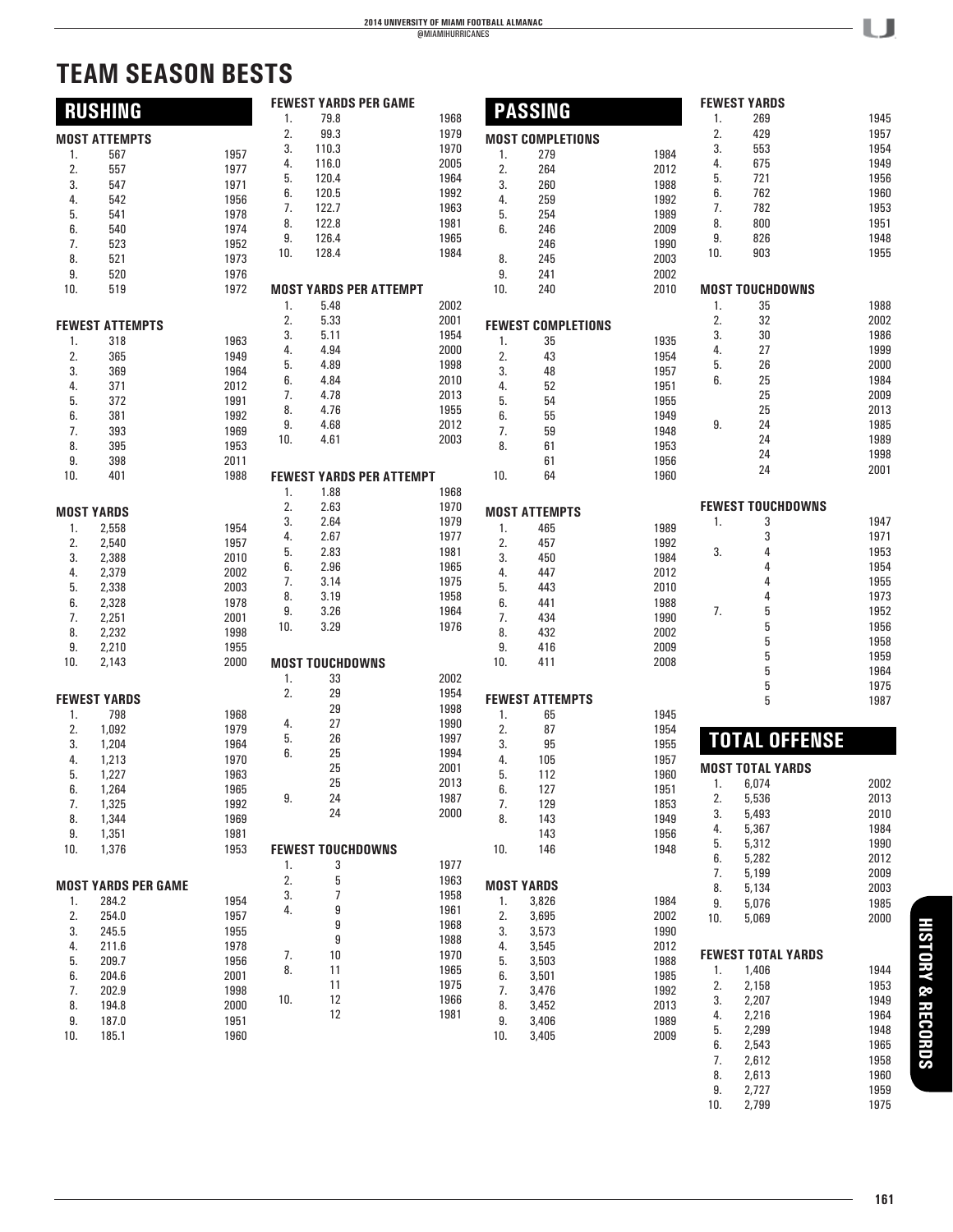# **TEAM SEASON BESTS**

|     | <b>MOST YARDS PER GAME</b>            |      |     |     | <b>FEWEST FIRST DOWNS</b>          |                   | <b>MOST FIRST DOWNS, PENALTY</b>   |      |     | <b>LOWEST PUNTING AVERAGE</b> |      |
|-----|---------------------------------------|------|-----|-----|------------------------------------|-------------------|------------------------------------|------|-----|-------------------------------|------|
| 1.  | 482.9                                 | 1990 | 1.  | 77  | 1944                               | 1.                | 26                                 | 2012 | 1.  | 32.4                          | 1962 |
| 2.  | 467.2                                 | 2002 | 2.  | 98  | 1949                               | 2.                | 25                                 | 1989 | 2.  | 32.6                          | 1953 |
| 3.  |                                       | 1985 | 3.  | 103 |                                    | 3.                | 23                                 | 1984 | 3.  | 33.1                          | 1958 |
|     | 461.5                                 |      |     |     | 1948                               |                   |                                    |      |     |                               |      |
| 4.  | 460.8                                 | 2000 | 4.  | 119 | 1953                               | 4.                | 20                                 | 1987 | 4.  | 33.2                          | 1954 |
| 5.  | 454.8                                 | 2001 | 5.  | 130 | 1964                               |                   | 20                                 | 2005 | 5.  | 33.3                          | 1961 |
| 6.  | 454.1                                 | 1989 | 6.  | 138 | 1960                               |                   | 20                                 | 2013 | 6.  | 33.6                          | 1950 |
| 7.  | 452.5                                 | 1988 | 7.  | 141 | 1951                               | 7.                | 18                                 | 1979 |     | 33.6                          | 1957 |
| 8.  | 451.5                                 | 1998 |     | 141 | 1958                               |                   | 18                                 | 2010 | 8.  | 34.0                          | 1949 |
| 9.  | 441.3                                 | 1991 | 9.  | 144 | 1975                               | 9.                | 17                                 | 1980 | 9.  | 34.5                          | 1951 |
| 10. | 440.2                                 | 2012 | 10. | 150 | 1955                               |                   | 17                                 | 1988 |     | 34.5                          | 1994 |
|     |                                       |      |     | 150 | 1965                               |                   | 17                                 | 2011 |     |                               |      |
|     |                                       |      |     |     |                                    |                   |                                    |      |     |                               |      |
|     | <b>FEWEST YARDS PER GAME</b><br>156.2 | 1944 |     |     | <b>MOST FIRST DOWNS, RUSHING</b>   |                   | <b>FEWEST FIRST DOWNS, PENALTY</b> |      |     | <b>PUNT RETURNS</b>           |      |
| 1.  |                                       |      |     |     |                                    | 1.                | $\mathbf{1}$                       | 1952 |     |                               |      |
| 2.  | 221.6                                 | 1964 | 1.  | 135 | 1938                               |                   |                                    |      |     | <b>MOST RETURNS</b>           |      |
| 3.  | 229.9                                 | 1948 | 2.  | 129 | 1957                               | 2.                | 3                                  | 1955 | 1.  | 52                            | 1989 |
| 4.  | 239.8                                 | 1953 | 3.  | 125 | 1954                               | 3.                | 5                                  | 1971 | 2.  | 50                            | 2002 |
| 5.  | 245.2                                 | 1949 | 4.  | 124 | 1978                               |                   | 5                                  | 1975 | 3.  | 47                            | 2003 |
| 6.  | 254.3                                 | 1965 | 5.  | 122 | 2010                               |                   | 5                                  | 1949 | 4.  | 45                            | 2000 |
| 7.  | 254.9                                 | 1977 | 6.  | 120 | 1994                               |                   | 5                                  | 1953 | 5.  | 44                            | 1985 |
| 8.  | 257.4                                 | 1952 | 7.  | 117 | 1974                               |                   | 5                                  | 1957 |     | 44                            | 2001 |
|     |                                       |      |     |     |                                    | 8.                | 6                                  | 1950 |     |                               |      |
| 9.  | 261.2                                 | 1958 | 8.  | 115 | 2003                               |                   | 6                                  | 1960 | 7.  | 43                            | 1986 |
| 10. | 261.3                                 | 1960 | 9.  | 112 | 1955                               |                   |                                    |      |     | 43                            | 1991 |
|     |                                       |      | 10. | 109 | 1956                               | 10.               | $\overline{7}$                     | 1951 | 9.  | 42                            | 2004 |
|     | <b>MOST PLAYS</b>                     |      |     |     |                                    |                   | $\overline{7}$                     | 1954 | 10. | 41                            | 1950 |
|     |                                       |      |     |     | <b>FEWEST FIRST DOWNS, RUSHING</b> |                   | $\overline{7}$                     | 1972 |     | 41                            | 1970 |
| 1.  | 936                                   | 2010 |     | 53  | 1968                               |                   |                                    |      |     |                               |      |
| 2.  | 917                                   | 2003 | 1.  |     |                                    |                   |                                    |      |     |                               |      |
| 3.  | 898                                   | 1989 | 2.  | 61  | 1979                               |                   | <b>PUNTING</b>                     |      |     | <b>FEWEST RETURNS</b>         |      |
| 4.  | 887                                   | 2002 | 3.  | 65  | 1970                               |                   |                                    |      | 1.  | 11                            | 2011 |
| 5.  | 879                                   | 2009 | 4.  | 66  | 1949                               | <b>MOST PUNTS</b> |                                    |      | 2.  | 15                            | 1966 |
| 6.  | 865                                   | 1984 |     | 66  | 1963                               | 1.                | 92                                 | 1939 | 3.  | 17                            | 1955 |
| 7.  | 860                                   | 1999 | 6.  | 70  | 1964                               | 2.                | 84                                 | 1970 |     | 17                            |      |
|     |                                       |      | 7.  | 75  | 1975                               | 3.                | 77                                 | 1977 |     |                               | 1960 |
| 8.  | 842                                   | 1996 |     |     |                                    |                   |                                    |      |     | 17                            | 2012 |
| 9.  | 838                                   | 1992 | 8.  | 76  | 1969                               | 4.                | 76                                 | 1968 | 6.  | 18                            | 1958 |
| 10. | 837                                   | 2008 | 9.  | 79  | 1953                               | 5.                | 74                                 | 1971 |     | 18                            | 1979 |
|     |                                       |      |     | 79  | 1988                               | 6.                | 73                                 | 1951 | 8.  | 19                            | 1984 |
|     |                                       |      |     |     |                                    | 7.                | 72                                 | 1948 | 9.  | 20                            | 1975 |
|     | <b>FEWEST PLAYS</b>                   |      |     |     |                                    |                   | 72                                 | 1957 | 10. | 21                            | 1956 |
| 1.  | 508                                   | 1949 |     |     | <b>MOST FIRST DOWNS, PASSING</b>   |                   | 72                                 | 1978 |     |                               |      |
| 2.  | 524                                   | 1953 | 1.  | 169 | 2009                               |                   | 71                                 |      |     |                               |      |
| 3.  | 527                                   | 1947 | 2.  | 161 | 1988                               | 10.               |                                    | 1979 |     | <b>MOST RETURN YARDS</b>      |      |
| 4.  | 546                                   | 1964 | 3.  | 159 | 1984                               |                   | 71                                 | 1952 | 1.  | 832                           | 2000 |
| 5.  | 560                                   | 1955 | 4.  | 156 | 1990                               |                   |                                    |      |     |                               |      |
|     |                                       |      | 5.  | 153 | 1989                               |                   | <b>FEWEST PUNTS</b>                |      | 2.  | 707                           | 1947 |
| 6.  | 565                                   | 1948 |     |     |                                    |                   |                                    |      | 3.  | 697                           | 2004 |
| 7.  | 577                                   | 1960 |     | 153 | 1992                               | 1.                | 30                                 | 1954 | 4.  | 662                           | 2002 |
| 8.  | 588                                   | 1954 | 7.  | 151 | 2002                               | 2.                | 33                                 | 1985 | 5.  | 636                           | 1989 |
| 9.  | 622                                   | 1951 | 8.  | 149 | 1985                               | 3.                | 36                                 | 1955 | 6.  | 622                           | 1991 |
| 10. | 639                                   | 1965 | 9.  | 148 | 2010                               |                   | 36                                 | 1987 | 7.  | 583                           | 2001 |
|     |                                       |      | 10. | 142 | 2012                               | 5.                | 38                                 | 1991 | 8.  | 531                           | 2003 |
|     |                                       |      |     |     |                                    |                   | 38                                 | 2001 |     |                               |      |
|     | <b>MOST FIRST DOWNS</b>               |      |     |     |                                    |                   |                                    |      | 9.  | 528                           | 1999 |
| 1.  | 288                                   | 1984 |     |     | <b>FEWEST FIRST DOWNS, PASSING</b> | 7.                | 39                                 | 1988 | 10. | 475                           | 1954 |
|     | 288                                   | 2010 | 1.  | 11  | 1945                               | 8.                | 40                                 | 1953 |     |                               |      |
|     |                                       |      | 2.  | 23  | 1957                               |                   | 40                                 | 1994 |     |                               |      |
| 3.  | 275                                   | 2009 | 3.  | 24  | 1954                               | 10.               | 43                                 | 1962 |     | <b>FEWEST RETURN YARDS</b>    |      |
| 4.  | 270                                   | 1989 |     | 27  | 1948                               |                   | 43                                 | 1984 | 1.  | 90                            | 1966 |
| 5.  | 267                                   | 2002 | 4.  |     |                                    |                   |                                    |      | 2.  | 105                           | 1975 |
| 6.  | 266                                   | 1990 |     | 27  | 1949                               |                   |                                    |      | 3.  | 118                           | 2012 |
|     | 266                                   | 1994 | 6.  | 29  | 1951                               |                   | <b>HIGHEST PUNTING AVERAGE</b>     |      | 4.  | 121                           | 2011 |
| 8.  | 264                                   | 2003 | 7.  | 35  | 1953                               | 1.                | 44.8                               | 2013 | 5.  | 129                           | 1978 |
|     |                                       |      |     | 35  | 1955                               | 2.                | 44.0                               | 2010 |     |                               |      |
| 9.  | 260                                   | 2001 |     | 35  | 1960                               |                   |                                    |      | 6.  | 131                           | 1974 |
| 10. | 257                                   | 1988 | 10. | 37  | 1956                               | 3.                | 42.7                               | 2011 | 7.  | 137                           | 1984 |
|     |                                       |      |     |     |                                    | 4.                | 42.4                               | 2000 | 8.  | 139                           | 1983 |
|     |                                       |      |     |     |                                    | 5.                | 42.3                               | 1969 | 9.  | 146                           | 1958 |
|     |                                       |      |     |     |                                    | 6.                | 40.9                               | 2005 |     | 146                           | 1977 |
|     |                                       |      |     |     |                                    | 7.                | 40.8                               | 1984 |     |                               |      |
|     |                                       |      |     |     |                                    | 8.                |                                    |      |     |                               |      |
|     |                                       |      |     |     |                                    |                   | 40.7                               | 1972 |     |                               |      |
|     |                                       |      |     |     |                                    | 9.                | 40.6                               | 1977 |     |                               |      |
|     |                                       |      |     |     |                                    |                   | 40.6                               | 1980 |     |                               |      |

**HISTORY & RECORDS**

**HISTORY & RECORDS**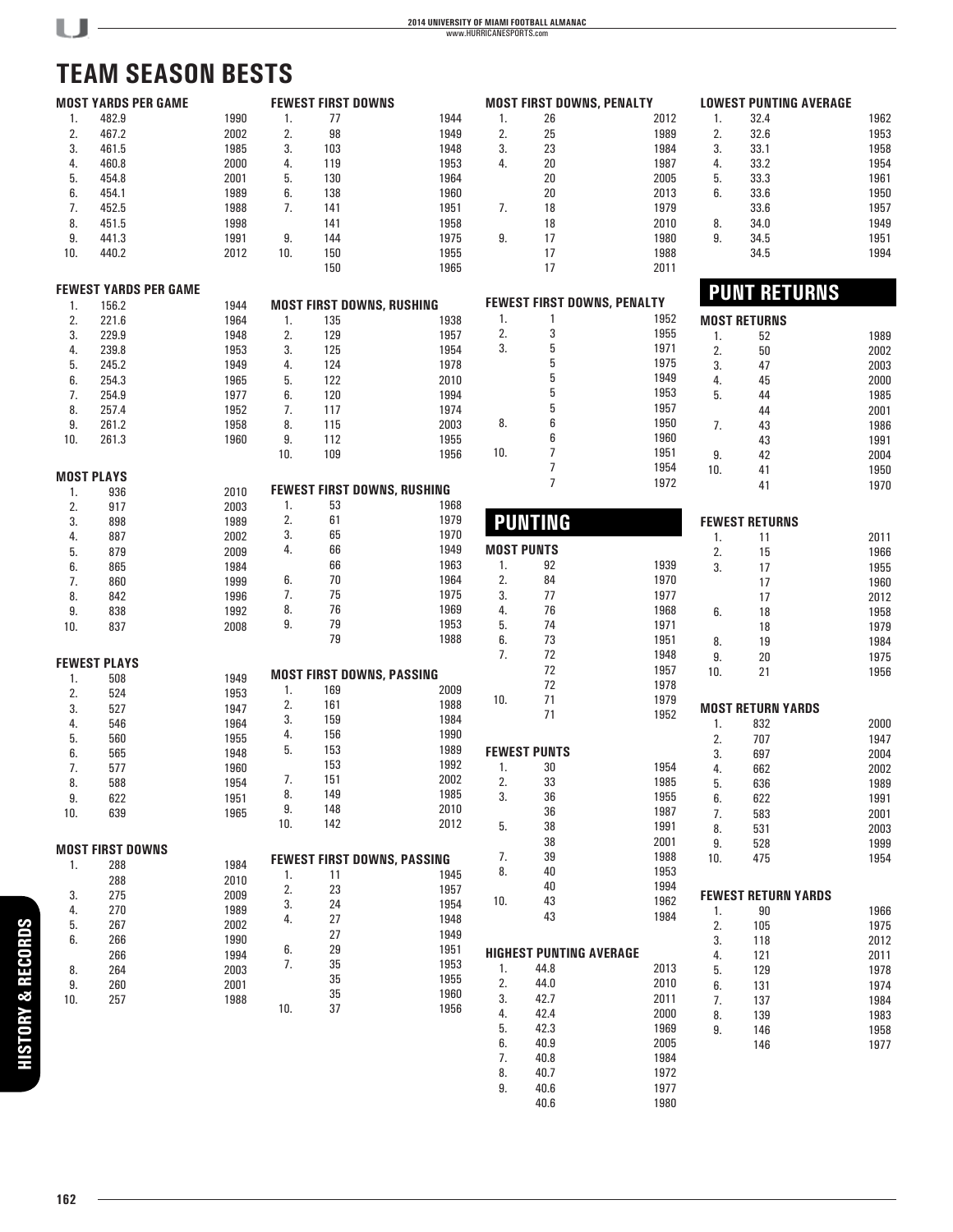# **TEAM SEASON BESTS**

|     | <b>HIGHEST RETURN AVERAGE</b> |      |     | <b>MOST RETURN YARDS</b>      |      |     | <b>DEFENSE</b>              |                                     |     | <b>MOST RETURN YARDS</b>    |              |
|-----|-------------------------------|------|-----|-------------------------------|------|-----|-----------------------------|-------------------------------------|-----|-----------------------------|--------------|
| 1.  | 26.2                          | 1947 | 1.  | 1,505                         | 2013 |     |                             |                                     | 1.  | 539                         | 2001         |
| 2.  | 19.8                          | 1954 | 2.  | 1,235                         | 2009 |     |                             | <b>MOST QB SACKS (SINCE 1981)</b>   | 2.  | 460                         | 1967         |
| 3.  | 18.5                          | 2000 |     | 1,235                         | 2012 | 1.  | 52                          | 1989                                | 3.  | 456                         | 1954         |
| 4.  | 16.6                          | 2004 | 4.  | 1,054                         | 1970 | 2.  | 50                          | 1988                                | 4.  | 416                         | 1950         |
| 5.  | 15.4                          | 1949 | 5.  | 1,020                         | 2008 |     |                             |                                     | 5.  | 415                         | 2000         |
| 6.  | 15.1                          | 1948 | 6.  | 944                           | 2007 | 3.  | 49                          | 1986                                | 6.  | 374                         | 1952         |
|     |                               |      |     |                               |      | 4.  | 48                          | 1992                                |     |                             |              |
| 7.  | 14.5                          | 1991 | 7.  | 915                           | 1971 | 5.  | 47                          | 2002                                | 7.  | 328                         | 2002         |
| 8.  | 14.1                          | 1967 |     | 915                           | 2011 | 6.  | 45                          | 1993                                | 8.  | 306                         | 2003         |
| 9.  | 13.4                          | 1996 | 9.  | 870                           | 1979 | 7.  | 44                          | 1987                                | 9.  | 286                         | 1988         |
| 10. | 13.2                          | 1999 | 10. | 865                           | 2010 |     | 44                          | 1990                                | 10. | 283                         | 1986         |
|     | 13.2                          | 2002 |     |                               |      |     | 44                          | 1991                                |     |                             |              |
|     |                               |      |     |                               |      | 10. | 42                          | 1994                                |     |                             |              |
|     | <b>LOWEST RETURN AVERAGE</b>  |      |     | <b>FEWEST RETURN YARDS</b>    |      |     |                             |                                     |     | <b>FEWEST RETURN YARDS</b>  |              |
|     |                               |      | 1.  | 253                           | 1950 |     |                             |                                     | 1.  | 11                          | 1963         |
| 1.  | 3.4                           | 1983 | 2.  | 263                           | 1956 |     |                             | <b>FEWEST OB SACKS (SINCE 1981)</b> | 2.  | 36                          | 2008         |
| 2.  | 4.5                           | 2010 | 3.  | 277                           | 1949 | 1.  | 13                          | 2012                                | 3.  | 52                          | 1976         |
| 3.  | 4.9                           | 1977 | 4.  | 280                           | 1951 | 2.  | 16                          | 1984                                | 4.  | 57                          | 1973         |
| 4.  | 5.3                           | 1975 | 5.  | 347                           | 1955 | 3.  | 23                          | 1997                                | 5.  | 64                          | 1958         |
|     | 5.3                           | 1976 | 6.  | 349                           | 1991 | 4.  | 24                          | 2009                                | 6.  | 67                          | 1964         |
| 6.  | 5.6                           | 1978 | 7.  | 351                           | 1993 |     | 24                          | 2000                                | 7.  | 74                          | 1959         |
| 7.  | 5.8                           | 1973 | 8.  | 352                           | 1989 |     |                             |                                     |     | 74                          | 2011         |
| 8.  | 5.9                           | 1959 | 9.  | 353                           | 1961 |     | 24                          | 2011                                | 9.  | 78                          | 1970         |
|     |                               |      |     |                               |      | 7.  | 25                          | 1995                                |     |                             |              |
| 9.  | 6.0                           | 1966 | 10. | 379                           | 1968 | 8.  | 27                          | 1981                                |     | 78                          | 1974         |
|     | 6.0                           | 1974 |     |                               |      | 9.  | 29                          | 1998                                |     |                             |              |
|     |                               |      |     | <b>HIGHEST RETURN AVERAGE</b> |      |     | 29                          | 2013                                |     |                             |              |
|     | <b>MOST TOUCHDOWNS</b>        |      | 1.  | 27.4                          | 2012 |     |                             |                                     |     | <b>SCORING</b>              |              |
| 1.  | 7                             | 2004 | 2.  | 27.2                          | 1996 |     |                             |                                     |     | <b>MOST POINTS SCORED</b>   |              |
| 2.  | 5                             | 2000 |     |                               |      |     | <b>MOST INTERCEPTIONS</b>   |                                     |     |                             |              |
|     |                               |      | 3.  | 25.2                          | 2003 | 1.  | 34                          | 1950                                | 1.  | 527                         | 2002         |
| 3.  | 3                             | 1986 | 4.  | 25.1                          | 2013 | 2.  | 28                          | 1954                                | 2.  | 475                         | 2001         |
|     | 3                             | 1991 | 5.  | 24.7                          | 1978 | 3.  | 27                          | 2001                                | 3.  | 469                         | 2000         |
|     | 3                             | 1995 | 6.  | 24.1                          | 1954 | 4.  | 26                          | 1967                                | 4.  | 440                         | 2013         |
|     | 3                             | 2001 |     | 24.1                          | 1971 | 5.  | 23                          | 1948                                | 5.  | 420                         | 1986         |
| 7.  | $\overline{2}$                | 1954 | 8.  | 23.5                          | 1961 |     | 23                          | 2000                                | 6.  | 404                         | 1999         |
|     | $\overline{\mathbf{c}}$       | 1996 | 9.  | 22.7                          | 2000 | 7.  | 21                          | 1951                                | 7.  | 402                         | 1998         |
|     | $\overline{\mathbf{c}}$       | 1999 | 10. | 22.6                          | 1987 |     | 21                          | 1952                                | 8.  | 401                         | 1990         |
|     | $\overline{\mathbf{c}}$       | 2003 |     |                               |      |     |                             |                                     | 9.  | 399                         | 1985         |
|     | $\overline{2}$                | 2009 |     |                               |      |     | 21                          | 1971                                |     |                             |              |
|     |                               |      |     | <b>LOWEST RETURN AVERAGE</b>  |      |     | 21                          | 1979                                | 10. | 395                         | 1988         |
|     |                               |      | 1.  | 9.3                           | 1963 |     | 21                          | 1989                                |     |                             |              |
|     | <b>KICK RETURNS</b>           |      | 2.  | 10.4                          | 1970 |     |                             |                                     |     | <b>FEWEST POINTS SCORED</b> |              |
|     |                               |      | 3.  | 14.2                          | 1984 |     | <b>FEWEST INTERCEPTIONS</b> |                                     | 1.  | 26                          | 1930         |
|     | <b>MOST RETURNS</b>           |      | 4.  | 14.7                          | 1951 | 1.  | 4                           | 1957                                | 2.  | 45                          | 1929         |
| 1.  | 60                            | 2013 |     | 14.7                          | 1989 |     |                             | 1976                                | 3.  | 49                          | 1932         |
| 2.  | 57                            | 2009 | 6.  | 14.9                          | 1950 |     | 4                           |                                     |     | 73                          | 1944         |
| 3.  | 53                            | 1944 |     |                               |      |     | 4                           | 2008                                | 4.  |                             |              |
|     |                               |      | 7.  | 15.2                          | 1968 | 4.  | 5                           | 1963                                | 5.  | 80                          | 1947         |
|     | 53                            | 2008 | 8.  | 15.9                          | 1948 | 5.  | 6                           | 2011                                | 6.  | 88                          | 1958         |
| 5.  | 49                            | 2007 |     | 15.9                          | 1991 | 6.  | 7                           | 1997                                | 7.  | 91                          | 1935         |
| 6.  | 45                            | 2012 | 10. | 16.3                          | 1949 | 7.  | 8                           | 1973                                | 8.  | 96                          | 1931         |
| 7.  | 44                            | 1984 |     |                               |      | 8.  | 9                           | 2009                                | 9.  | 106                         | 1927         |
|     | 44                            | 2010 |     | <b>MOST TOUCHDOWNS</b>        |      |     | 9                           | 1998                                | 10. | 116                         | 1963         |
| 9.  | 43                            | 1979 |     |                               |      |     | 9                           | 1974                                |     |                             |              |
|     | 43                            | 2011 | 1.  | $\overline{\mathbf{c}}$       | 1954 |     |                             |                                     |     |                             |              |
|     |                               |      |     | $\sqrt{2}$                    | 1970 |     |                             | 1970                                |     | <b>FUMBLES</b>              |              |
|     |                               |      |     | 2                             | 1976 |     | 9                           | 1956                                |     |                             |              |
|     | <b>FEWEST RETURNS</b>         |      |     | 2                             | 1978 |     | 9                           | 1947                                |     | <b>MOST FUMBLES</b>         |              |
| 1.  | 12                            | 1956 |     | 2                             | 2012 |     |                             |                                     | 1.  | 49                          | 1971         |
| 2.  | 15                            | 1961 | 6.  |                               | 1961 |     | <b>MOST TOUCHDOWNS</b>      |                                     | 2.  | 48                          | 1973         |
| 3.  | 16                            | 1955 |     |                               | 1970 | 1.  | 6                           | 2000                                |     |                             |              |
| 4.  | 17                            | 1950 |     |                               | 1971 | 2.  | 5                           |                                     |     | 48                          | 1972         |
|     | 17                            |      |     |                               | 1975 |     |                             | 2001                                | 4.  | 43                          | 1950         |
|     |                               | 1949 |     |                               |      |     | 5                           | 1967                                | 5.  | 40                          | 1978         |
| 6.  | 18                            | 1992 |     |                               | 1980 | 4.  | 4                           | 1985                                | 6.  | 38                          | 1974         |
| 7.  | 19                            | 1951 |     |                               | 1996 |     | 4                           | 1992                                | 7.  | 36                          | 1970         |
| 8.  | 20                            | 1993 |     |                               | 2003 |     | 4                           | 2003                                | 8.  | 33                          | 1948         |
| 9.  | 21                            | 1981 |     |                               | 2004 | 7.  | 3                           | 1988                                | 9.  | 32                          | 1957         |
|     |                               |      |     |                               |      |     |                             |                                     |     |                             |              |
| 10. | 22                            | 1947 |     |                               | 2010 |     | 3                           | 1954                                |     |                             |              |
|     | 22                            | 1954 |     | $\mathbf{1}$                  | 2013 |     |                             |                                     |     | 32                          | 1966         |
|     | 22                            | 1991 |     |                               |      | 9.  | 2                           | 10 times<br>2010<br>last:           |     | 32<br>32                    | 1985<br>1996 |

**163**

**PLAYERS HISTORY & RECORDS**

**HISTORY & RECORDS** 

 $\cup$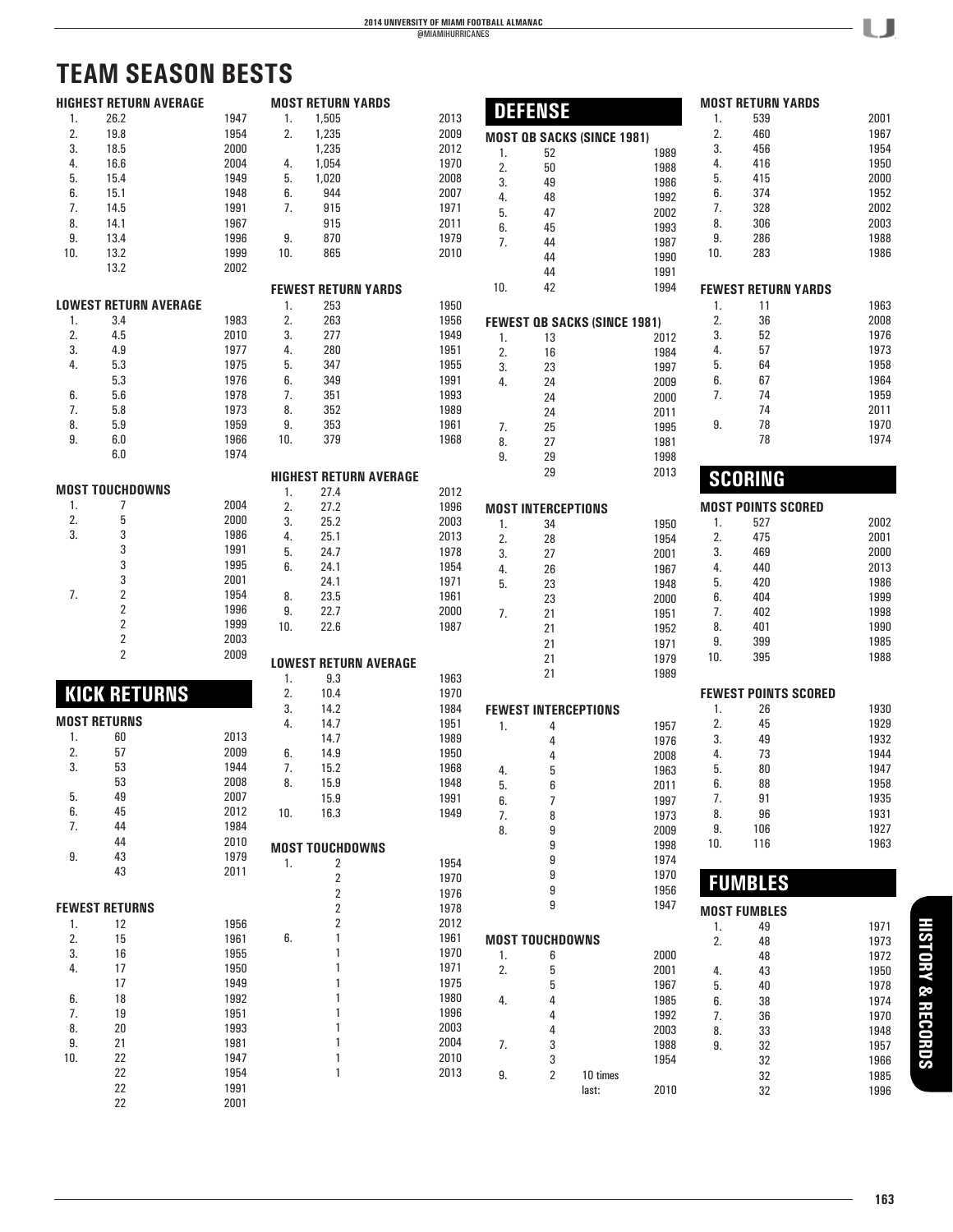49 1974

1999

# **TEAM SEASON BESTS**

|     |                          | VI JLAJUN DLJ IJ |     |                         |
|-----|--------------------------|------------------|-----|-------------------------|
|     | <b>FEWEST FUMBLES</b>    |                  |     |                         |
| 1.  | 11                       | 2008             |     | <b>PENALTIES</b>        |
|     | 11                       | 2012             |     | <b>MOST PENALTIES</b>   |
| 3.  | 14                       | 2009             | 1.  | 124                     |
|     | 14                       | 2013             |     | 124                     |
| 5.  | 15                       | 2004             | 3.  | 121                     |
| 6.  | 16                       | 1992             | 4.  | 119                     |
|     | 16                       | 1963             | 5.  | 107                     |
| 8.  | 17                       | 1955             |     | 107                     |
|     | 17                       | 2011             | 7.  | 104                     |
| 10. | 18                       | 1968             | 8.  | 98                      |
|     |                          |                  | 9.  | 97                      |
|     |                          |                  | 10. |                         |
|     | <b>MOST FUMBLES LOST</b> |                  |     | 96                      |
| 1.  | 26                       | 1972             |     |                         |
| 2.  | 24                       | 1950             |     | <b>FEWEST PENALTIES</b> |
| 3.  | 22                       | 1948             | 1.  | 27                      |
|     | 22                       | 1973             | 2.  | 39                      |
| 5.  | 21                       | 1958             | 3.  | 40                      |
| 6.  | 20                       | 1962             | 4.  | 42                      |
|     | nn.                      | 1070             |     |                         |

| 2. | 24 | 1950 |    | <b>FEWEST PENALTIES</b> |      |
|----|----|------|----|-------------------------|------|
| 3. | 22 | 1948 | 1. | 27                      | 1953 |
|    | 22 | 1973 | 2. |                         | 1975 |
| 5. | 21 | 1958 |    | 39                      |      |
| 6. | 20 | 1962 | 3. | 40                      | 1960 |
|    | 20 | 1970 | 4. | 42                      | 1965 |
|    | 20 | 1988 | 5. | 43                      | 1948 |
| 9. | 18 | 1969 | 6. | 46                      | 1966 |
|    |    |      |    | 46                      | 1978 |
|    | 18 | 1971 | 8. | 48                      | 1967 |
|    | 18 | 1982 | 9. | 49                      | 1969 |
|    |    |      |    |                         |      |

### **FEWEST FUMBLES LOST**

| 4 | 2009<br><b>MOST PENALTY YARDS</b>    |
|---|--------------------------------------|
| 5 | 2008<br>2002<br>1,055<br>1.          |
|   | 1997<br>2.<br>2003<br>1,027          |
|   | 1995<br>1991<br>996<br>3.            |
|   | 1992<br>944<br>2001<br>4.            |
|   | 1987<br>5.<br>1992<br>909            |
|   | 2004<br>909<br>2010                  |
|   | 1968<br>7.<br>887<br>2000            |
|   | 2011<br>880<br>1989<br>8.            |
|   | 2012<br>9.<br>841<br>2005            |
|   | 2013<br>1998<br>822<br>10.           |
|   | 5<br>6<br>6<br>7<br>8<br>8<br>8<br>8 |

#### **FEWEST PENALTY YARDS**

| 1.  | 236 | 1953 |
|-----|-----|------|
| 2.  | 380 | 1965 |
| 3.  | 385 | 1975 |
| 4.  | 405 | 1973 |
| 5.  | 428 | 1960 |
| 6.  | 429 | 1978 |
| 7.  | 434 | 1948 |
| 8.  | 442 | 1966 |
| 9.  | 443 | 1967 |
| 10. | 456 | 1959 |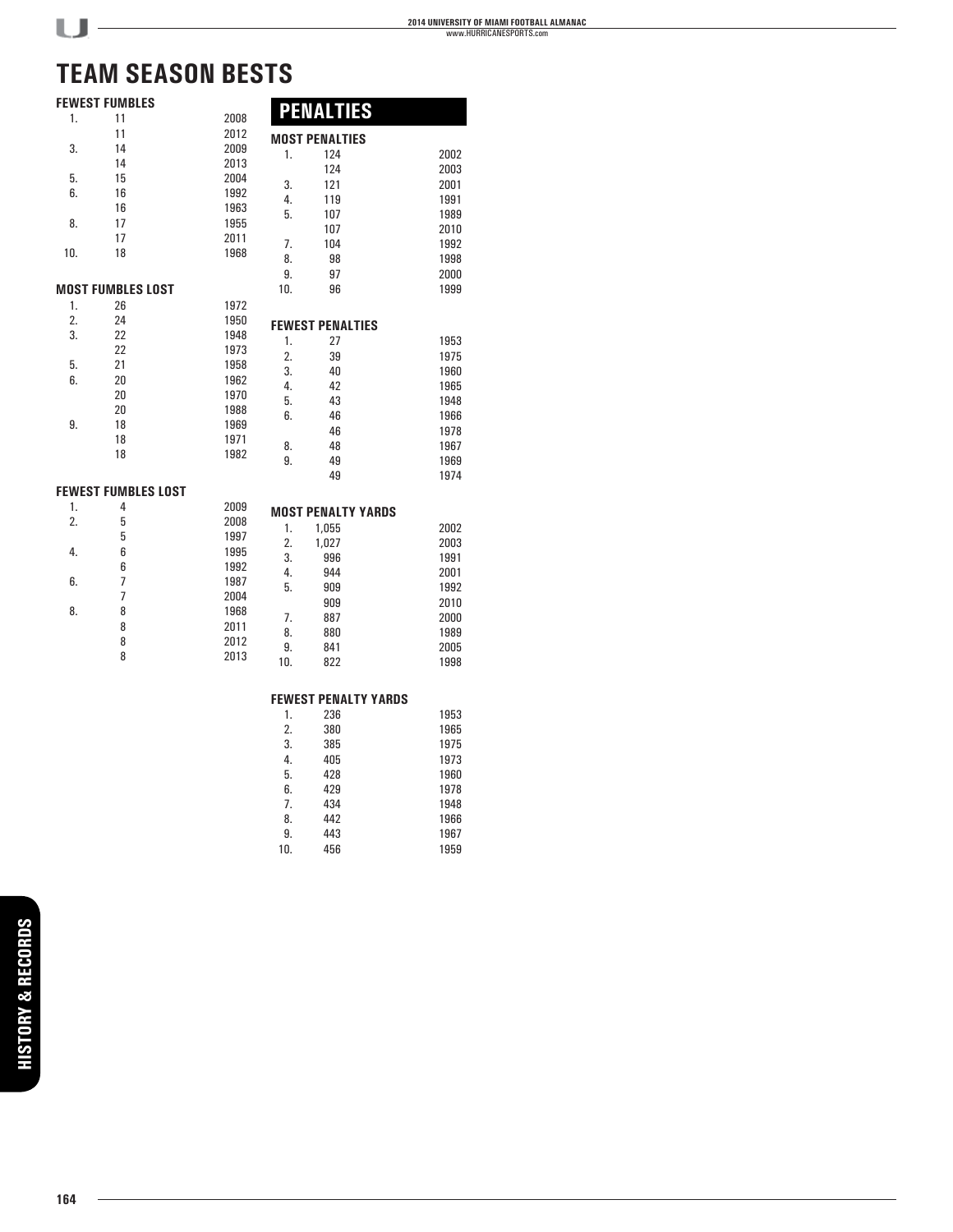# **OPPONENT SEASON BESTS**

|     | <b>RUSHING</b>             |      |     | <b>FEWEST YARDS PER GAME</b>  |      |     | <b>FEWEST ATTEMPTS</b>    |      |     | <b>MOST YARDS PER GAME</b>   |      |
|-----|----------------------------|------|-----|-------------------------------|------|-----|---------------------------|------|-----|------------------------------|------|
|     |                            |      | 1.  | 67.8                          | 2006 | 1.  | 80                        | 1935 | 1.  | 486.8                        | 2012 |
|     | <b>MOST ATTEMPTS</b>       |      | 2.  | 69.1                          | 1989 | 2.  | 122                       | 1949 | 2.  | 426.4                        | 2013 |
| 1.  | 587                        | 1979 | 3.  | 79.7                          | 1990 | 3.  | 127                       | 1955 | 3.  | 397.2                        | 1997 |
| 2.  | 582                        | 2002 | 4.  | 82.5                          | 1988 | 4.  | 133                       | 1975 | 4.  | 374.0                        | 1998 |
| 3.  | 577                        | 1975 | 5.  | 88.2                          | 1966 | 5.  | 134                       | 1953 | 5.  | 359.9                        | 2011 |
|     |                            |      | 6.  | 96.8                          | 1994 | 6.  | 145                       | 1948 | 6.  | 349.8                        | 1984 |
| 4.  | 567                        | 1974 | 7.  | 96.9                          | 1987 | 7.  | 150                       | 1960 | 7.  | 345.9                        | 2007 |
|     | 567                        | 1977 | 8.  | 100.2                         | 1968 | 8.  | 153                       | 1958 | 8.  | 333.5                        | 2000 |
| 6.  | 563                        | 1976 | 9.  | 100.4                         | 1957 | 9.  | 161                       | 1957 | 9.  | 332.3                        | 1979 |
| 7.  | 553                        | 1973 | 10. | 101.6                         | 1992 | 10. | 165                       | 1956 | 10. | 331.2                        | 1995 |
| 8.  | 547                        | 1951 |     |                               |      |     |                           |      |     |                              |      |
| 9.  | 546                        | 2010 |     |                               |      |     |                           |      |     |                              |      |
| 10. | 530                        | 1978 |     | <b>MOST YARDS PER ATTEMPT</b> |      |     | <b>MOST YARDS</b>         |      |     | <b>FEWEST YARDS PER GAME</b> |      |
|     |                            |      | 1.  | 6.35                          | 1944 | 1.  | 3,248                     | 2013 | 1.  | 102.8                        | 1938 |
|     | <b>FEWEST ATTEMPTS</b>     |      | 2.  | 4.97                          | 2012 | 2.  | 3,227                     | 2012 | 2.  | 189.2                        | 1956 |
|     |                            |      | 3.  | 4.89                          | 1997 | 3.  | 2,695                     | 2009 | 3.  | 196.7                        | 1949 |
| 1.  | 314                        | 1954 | 4.  | 4.42                          | 1974 | 4.  | 2,622                     | 1998 | 4.  | 199.4                        | 1950 |
| 2.  | 372                        | 1964 | 5.  | 4.39                          | 2013 | 5.  | 2,546                     | 2007 | 5.  | 200.0                        | 1957 |
| 3.  | 387                        | 1990 | 6.  | 4.23                          | 1995 | 6.  | 2,536                     | 1984 | 6.  | 206.8                        | 1966 |
| 4.  | 391                        | 1989 | 7.  | 4.11                          | 2010 | 7.  | 2,427                     | 2000 | 7.  | 213.8                        | 1961 |
|     | 391                        | 2006 | 8.  | 4.10                          | 2011 | 8.  | 2,407                     | 1990 | 8.  | 215.7                        | 1954 |
| 6.  | 392                        | 1955 | 9.  | 4.04                          | 1948 |     |                           |      |     |                              |      |
|     | 392                        | 1966 | 10. | 4.00                          | 2008 | 9.  | 2,376                     | 2011 | 9.  | 216.1                        | 1955 |
|     | 392                        | 2000 |     |                               |      | 10. | 2,307                     | 1999 | 10. | 220.9                        | 1994 |
| 9.  | 406                        | 1959 |     |                               |      |     |                           |      |     |                              |      |
|     | 406                        | 1992 |     | <b>PASSING</b>                |      |     | <b>FEWEST YARDS</b>       |      |     | <b>MOST PLAYS</b>            |      |
|     |                            |      |     |                               |      | 1.  | 393                       | 1938 | 1.  | 964                          | 2013 |
|     |                            |      |     | <b>MOST COMPLETIONS</b>       |      | 2.  | 492                       | 1949 | 2.  | 955                          | 2012 |
|     | <b>MOST YARDS</b>          |      | 1.  | 266                           | 2013 | 3.  | 633                       | 1955 | 3.  | 935                          | 2002 |
| 1.  | 2,615                      | 2012 | 2.  | 261                           | 2012 | 4.  | 796                       | 1951 | 4.  | 874                          | 2010 |
| 2.  | 2,492                      | 1944 | 3.  | 224                           | 1990 | 5.  | 824                       | 1954 | 5.  | 831                          | 2009 |
| 3.  | 2,419                      | 1997 | 4.  | 216                           | 2000 |     | 824                       | 1956 | 6.  | 829                          | 1999 |
| 4.  | 2,295                      | 2013 | 5.  | 214                           | 1999 | 7.  | 851                       | 1953 |     |                              |      |
| 5.  | 2,246                      | 2010 | 6.  | 209                           | 2011 | 8.  | 898                       | 1958 |     | 829                          | 2008 |
| 6.  | 2,268                      | 1974 | 7.  | 208                           | 2009 |     |                           |      | 8.  | 828                          | 2005 |
| 7.  | 2,202                      | 2002 |     |                               | 2007 | 9.  | 925                       | 1975 | 9.  | 826                          | 1979 |
| 8.  | 2,192                      | 1975 | 8.  | 196                           |      | 10. | 1,004                     | 1957 | 10. | 822                          | 1984 |
| 9.  | 2,134                      | 1973 | 9.  | 194                           | 1998 |     |                           |      |     | 822                          | 2004 |
| 10. | 2,090                      | 1979 | 10. | 193                           | 2006 |     | <b>TOTAL OFFENSE</b>      |      |     |                              |      |
|     |                            |      |     |                               |      |     |                           |      |     | <b>FEWEST PLAYS</b>          |      |
|     | <b>FEWEST YARDS</b>        |      |     | <b>FEWEST COMPLETIONS</b>     |      |     | <b>MOST TOTAL YARDS</b>   |      | 1.  | 363                          | 1958 |
|     |                            |      | 1.  | 26                            | 1935 | 1.  | 5,842                     | 2012 | 2.  | 441                          | 1938 |
| 1.  | 692                        | 1938 | 2.  | 40                            | 1949 | 2.  | 5,543                     | 2013 | 3.  | 489                          | 1954 |
| 2.  | 760                        | 1989 | 3.  | 45                            | 1955 | 3.  | 4,369                     | 1997 | 4.  | 503                          | 1949 |
| 3.  | 877                        | 1990 | 4.  | 57                            | 1953 | 4.  | 4,319                     | 2011 |     |                              |      |
| 4.  | 882                        | 1966 | 5.  | 60                            | 1956 | 5.  |                           | 2009 | 5.  | 519                          | 1955 |
|     | 882                        | 2006 | 6.  |                               | 1948 |     | 4,285                     |      | 6.  | 565                          | 1953 |
| 6.  | 908                        | 1988 |     | 65                            |      | 6.  | 4,203                     | 2010 | 7.  | 568                          | 1964 |
| 7.  | 1,002                      | 1968 |     | 65                            | 1954 | 7.  | 4,197                     | 1984 | 8.  | 570                          | 1960 |
| 8.  | 1,004                      | 1957 | 8.  | 71                            | 1951 | 8.  | 4,151                     | 2007 | 9.  | 579                          | 1957 |
| 9.  | 1,025                      | 1964 | 9.  | 75                            | 1975 | 9.  | 4,127                     | 2008 | 10. | 586                          | 1959 |
| 10. | 1,066                      | 1987 | 10. | 76                            | 1957 | 10. | 4,114                     | 1998 |     |                              |      |
|     |                            |      |     | 76                            | 1960 |     |                           |      |     |                              |      |
|     |                            |      |     |                               |      |     | <b>FEWEST TOTAL YARDS</b> |      |     | <b>MOST FIRST DOWNS</b>      |      |
|     | <b>MOST YARDS PER GAME</b> |      |     | <b>MOST ATTEMPTS</b>          |      |     |                           |      | 1.  | 314                          | 2012 |
| 1.  | 219.9                      | 1997 |     |                               |      | 1.  | 1,028                     | 1938 | 2.  | 287                          | 2013 |
| 2.  | 219.2                      | 1975 | 1.  | 442                           | 2013 | 2.  | 1,892                     | 1956 | 3.  | 238                          | 1997 |
| 3.  | 217.9                      | 2012 | 2.  | 429                           | 2012 | 3.  | 1,931                     | 1954 | 4.  | 236                          | 2011 |
| 4.  | 206.2                      | 1974 | 3.  | 428                           | 2000 | 4.  | 1,945                     | 1955 | 5.  | 229                          | 2002 |
| 5.  | 196.9                      | 1951 | 4.  | 396                           | 1999 | 5.  | 2,002                     | 1957 | 6.  | 224                          | 2009 |
| 6.  | 194.0                      | 1973 | 5.  | 389                           | 1990 | 6.  | 2,068                     | 1966 | 7.  | 219                          | 1984 |
| 7.  | 188.6                      | 1958 | 6.  | 380                           | 2009 | 7.  | 2,164                     | 1949 |     | 219                          | 1998 |
| 8.  | 187.4                      | 1948 | 7.  | 362                           | 2006 | 8.  | 2,193                     | 1950 |     | 219                          | 2010 |
| 9.  | 185.8                      | 1949 | 8.  | 358                           | 1992 | 9.  | 2,261                     | 1959 | 10. | 215                          | 1979 |
| 10. | 182.9                      | 1995 | 9.  | 355                           | 1983 | 10. | 2,304                     | 1965 |     | 215                          | 2004 |
|     |                            |      | 10. | 354                           | 2005 |     |                           |      |     |                              |      |

U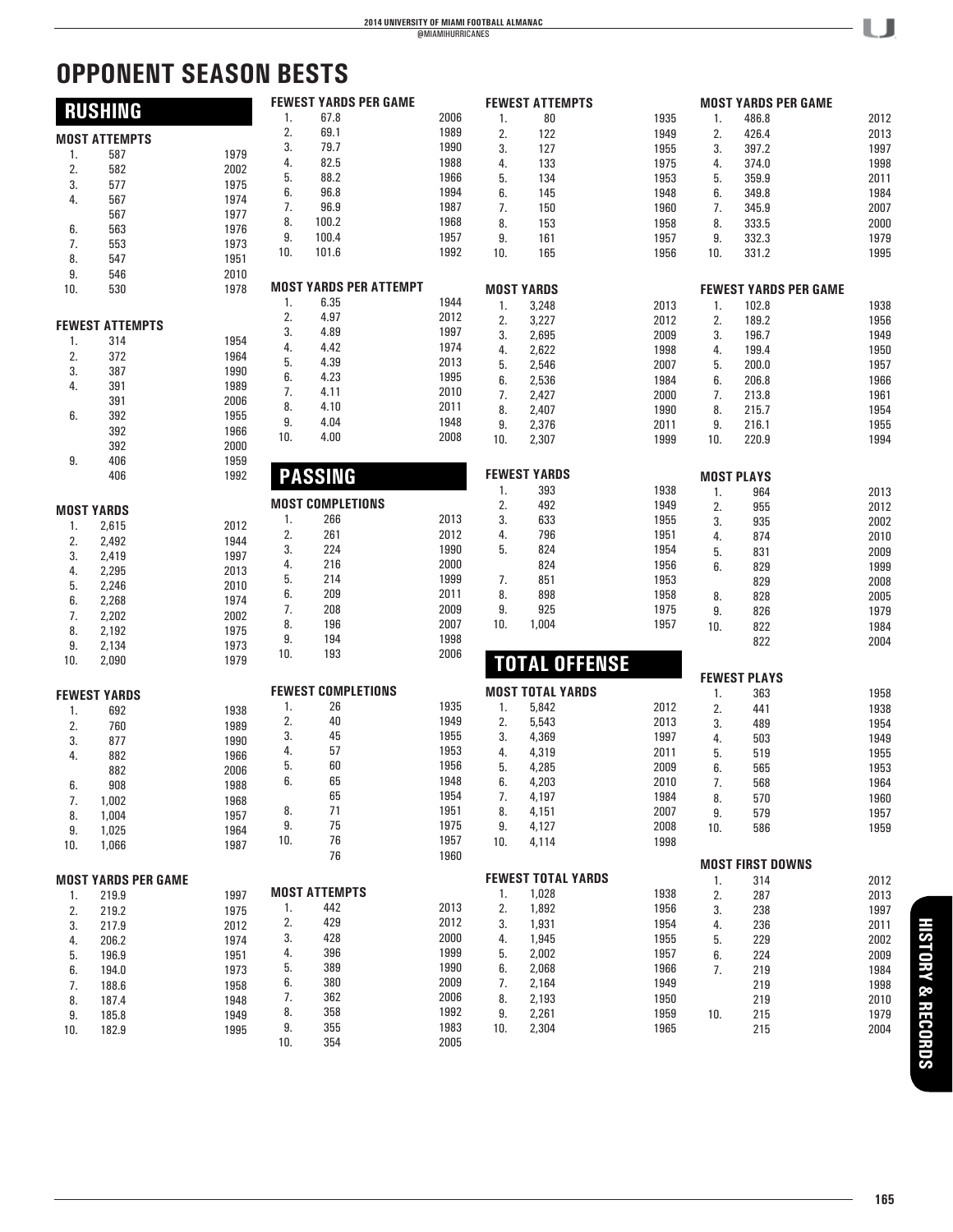# **OPPONENT SEASON BESTS**

 $U$ -

|     |     | <b>FEWEST FIRST DOWNS</b>          |     |                     | <b>MOST FIRST DOWNS, PENALTY</b> |          |                            | <b>LOWEST PUNTING AVERAGE</b> |
|-----|-----|------------------------------------|-----|---------------------|----------------------------------|----------|----------------------------|-------------------------------|
| 1.  | 59  | 1938                               | 1.  | 31                  | 2012                             | 1.       | 31.9                       | 1945                          |
| 2.  | 107 | 1956                               | 2.  | 29                  | 2002                             | 2.       | 33.5                       | 1958                          |
| 3.  | 113 | 1954                               | 3.  | 26                  | 1992                             | 3.       | 34.9                       | 1953                          |
| 4.  | 114 | 1955                               |     | 26                  | 2001                             | 4.       | 35.4                       | 1948                          |
| 5.  | 121 | 1957                               |     | 26                  | 2005                             | 5.       | 36.1                       | 1986                          |
| 6.  | 122 | 1966                               | 6.  | 25                  | 1989                             | 6.       | 36.2                       | 1961                          |
| 7.  | 129 | 1950                               |     | 25                  | 2003                             |          | 36.2                       | 1968                          |
| 8.  | 130 | 1964                               |     | 25                  | 2006                             | 8.       | 36.4                       | 1998                          |
| 9.  | 131 | 1967                               | 9.  | 24                  | 2000                             | 9.       | 36.5                       | 1964                          |
| 10. | 134 | 1960                               | 10. | 23                  | 1984                             | 10.      | 36.7                       | 1954                          |
|     |     |                                    |     | 23                  | 1991                             |          |                            | 1979                          |
|     |     | <b>MOST FIRST DOWNS, RUSHING</b>   |     | 23                  | 2008                             |          |                            |                               |
| 1.  | 142 | 2012                               |     |                     |                                  |          | <b>PUNT RETURNS</b>        |                               |
| 2.  | 132 | 1979                               |     |                     | <b>MOST FIRST DOWNS, FEWEST</b>  |          |                            |                               |
| 3.  | 123 | 2002                               | 1.  | 3                   | 1953                             |          | <b>MOST PUNT RETURNS</b>   |                               |
|     | 123 | 2013                               |     | 3                   | 1955                             | 1.       | 50                         | 1970                          |
| 5.  | 122 | 1997                               |     | 3                   | 1956                             | 2.       | 42                         | 1952                          |
| 6.  | 120 | 1975                               | 4.  | 4                   | 1948                             | 3.       | 40                         | 1957                          |
| 7.  | 117 | 1973                               |     | 4                   | 1959                             |          | 40                         | 1971                          |
| 8.  | 115 | 1974                               | 6.  | 5                   | 1951                             | 5.       | 38                         | 1968                          |
| 9.  | 113 | 1951                               |     | 5                   | 1958                             | 6.       | 36                         | 1967                          |
| 10. | 109 | 2008                               | 8.  | 6                   | 1967                             | 7.       | 33                         | 1977                          |
|     | 109 | 2011                               |     | 6                   | 1973                             | 8.       | 31                         | 2002                          |
|     |     |                                    |     | 6                   | 1974                             | 9.       | 30                         | 1959                          |
|     |     | FEWEST FIRST DOWNS, RUSHING        |     | 6                   | 1975                             | 10.      | 29                         | 1948                          |
| 1.  | 33  | 1938                               |     |                     |                                  |          |                            | 2005                          |
| 2.  | 56  | 1966                               |     | <b>PUNTING</b>      |                                  |          |                            |                               |
| 3.  | 57  | 1988                               |     |                     |                                  |          | <b>FEWEST PUNT RETURNS</b> |                               |
| 4.  | 60  | 1964                               |     | <b>MOST PUNTS</b>   |                                  | 1.       | 10                         | 1985                          |
|     | 60  | 2006                               | 1.  | 105                 | 2002                             |          | 10                         | 1994                          |
| 6.  | 64  | 1981                               | 2.  | $90\,$              | 1989                             | 3.       | 11                         | 1954                          |
| 7.  | 65  | 1954                               | 3.  | 88                  | 2003                             | 4.       | 12                         | 1962                          |
| 8.  | 66  | 1956                               |     | 88                  | 2000                             |          | 12                         | 1987                          |
|     | 66  | 1959                               | 5.  | 87                  | 1999                             |          | 12                         | 1989                          |
|     | 66  | 1990                               | 6.  | 86                  | 1980                             |          | 12                         | 2001                          |
|     | 66  | 1994                               | 7.  | 84                  | 1970                             |          | 12                         | 2009                          |
|     |     |                                    |     | 84                  | 2004                             | 9.       | 13                         | 1983                          |
|     |     | <b>MOST FIRST DOWNS, PASSING</b>   | 9.  | 83                  | 1983                             |          | 13                         | 1990                          |
| 1.  | 159 | 1984                               |     |                     | 2005                             |          |                            |                               |
| 2.  | 154 | 2013                               |     | 83                  | 1983                             |          |                            |                               |
| 3.  | 153 | 1989                               |     |                     |                                  |          | <b>MOST YARDS</b>          |                               |
| 4.  | 141 | 2012                               |     | <b>FEWEST PUNTS</b> |                                  | 1.<br>2. | 604                        | 1970                          |
| 5.  | 132 | 1986                               | 1.  | 42                  | 1953                             | 3.       | 575                        | 1947                          |
| 6.  | 123 | 1987                               |     | 42                  | 1960                             | 4.       | 490                        | 1952                          |
| 7.  | 121 | 1983                               | 3.  | 45                  | 1954                             | 5.       | 424<br>404                 | 1948                          |
| 8.  | 118 | 2011                               | 4.  | 46                  | 1962                             | 6.       | 381                        | 1957<br>1967                  |
| 9.  | 114 | 1998                               | 5.  | 47                  | 1997                             | 7.       | 347                        | 1971                          |
| 10. | 112 | 2009                               |     | 47                  | 2012                             | 8.       | 341                        | 1958                          |
|     | 112 | 2007                               | 7.  | 50                  | 2007                             | 9.       | 322                        | 2002                          |
|     |     |                                    | 8.  | 51                  | 1955                             | 10.      | 287                        | 1968                          |
|     |     | <b>FEWEST FIRST DOWNS, PASSING</b> | 9.  | 53                  | 1963                             |          |                            |                               |
| 1.  | 12  | 1935                               | 10. | 54                  | 1958                             |          |                            |                               |
| 2.  | 16  | 1949                               |     | 54                  | 2011                             |          | <b>FEWEST YARDS</b>        |                               |
| 3.  | 30  | 1955                               |     |                     |                                  | 1.       | $\overline{2}$             | 1989                          |
| 4.  | 38  | 1956                               |     |                     |                                  | 2.       | 44                         | 1983                          |
| 5.  | 39  | 1948                               |     |                     | <b>HIGHEST PUNTING AVERAGE</b>   | 3.       | 64                         | 1994                          |
| 6.  | 41  | 1951                               | 1.  | 42.0                | 1994                             | 4.       | 66                         | 1990                          |
|     | 41  | 1954                               | 2.  | 41.8                | 1997                             | 5.       | 68                         | 1985                          |
| 8.  | 44  | 1947                               | 3.  | 41.6                | 2010                             | 6.       | 70                         | 1954                          |
|     | 44  | 1953                               | 4.  | 41.3                | 1980                             | 7.       | 78                         | 2001                          |
|     | 44  | 1975                               | 5.  | 41.2<br>41.2        | 1971<br>1990                     | 8.       | 94                         | 1987                          |
|     |     |                                    | 7.  | 41.0                | 1981                             | 9.       | 98                         | 1961                          |
|     |     |                                    | 8.  | 40.9                | 1963                             | 10.      | 102                        | 1974                          |
|     |     |                                    | 9.  | 40.8                | 1976                             |          |                            |                               |
|     |     |                                    | 10. | 40.6                | 2003                             |          |                            |                               |
|     |     |                                    |     |                     |                                  |          |                            |                               |

**HISTORY & RECORDS HISTORY & RECORDS**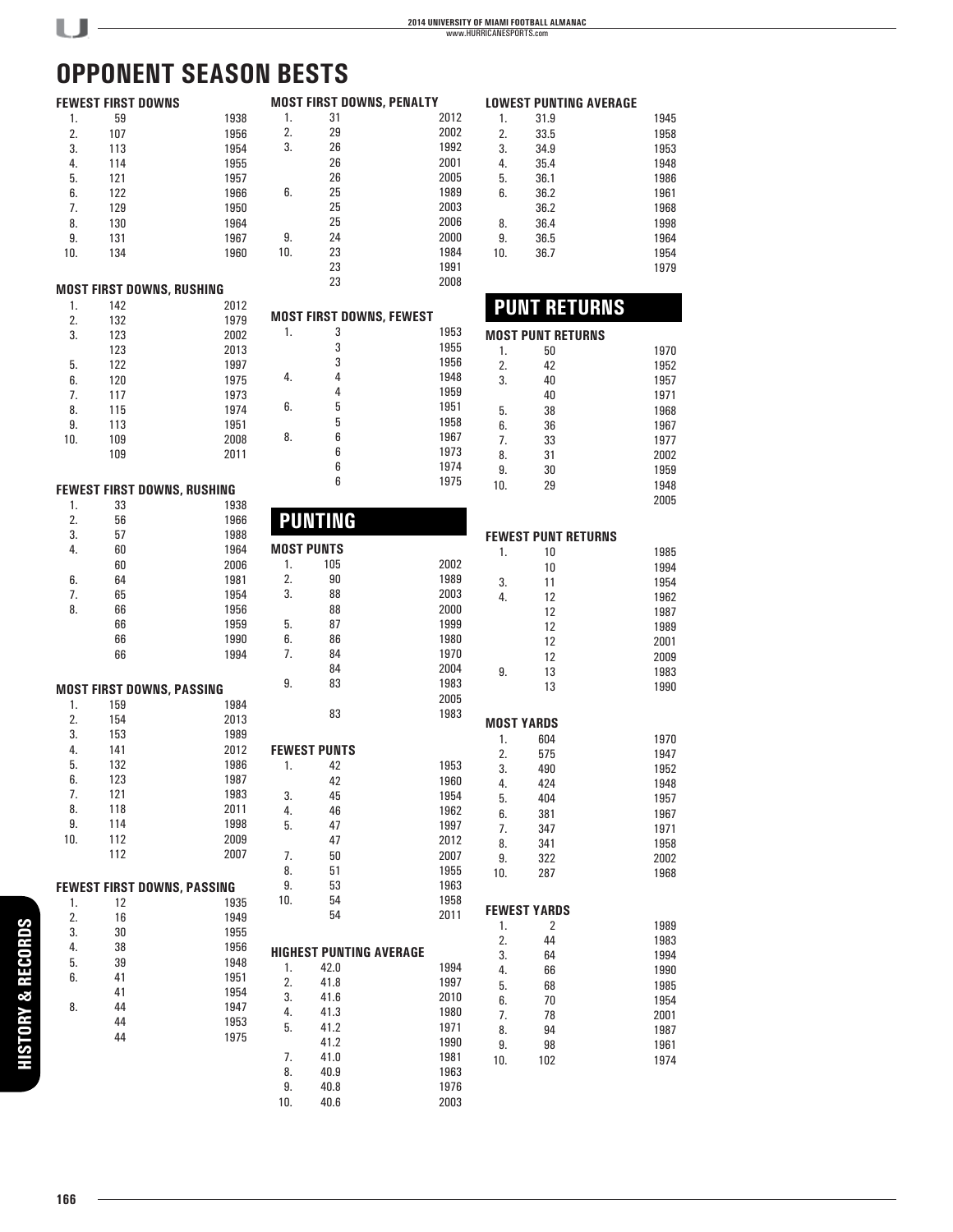### **2014 UNIVERSITY OF MIAMI FOOTBALL ALMANAC** @MIAMIHURRICANES

# **TEAM GAME BESTS**

|          | <b>MIAMI</b>              |                | TOTA         |
|----------|---------------------------|----------------|--------------|
| RUSHING  |                           |                | <b>MOST</b>  |
|          | <b>MOST ATTEMPTS</b>      |                |              |
|          | <b>OPPONENT</b>           | <b>DATE</b>    | 689<br>655   |
| 69       | <b>East Carolina</b>      | Nov. 8, 1980   | 651          |
| 66       | <b>Florida State</b>      | Sept. 18, 1976 | 646          |
| 64       | Auburn                    | Oct. 27, 1967  | 637          |
|          |                           |                | 613          |
|          | <b>FEWEST ATTEMPTS</b>    |                |              |
|          | <b>OPPONENT</b>           | <b>DATE</b>    | <b>FEWES</b> |
| 14       | <b>Florida State</b>      | Oct. 4, 2008   |              |
| 16       | Pittsburgh                | Nov. 30, 1963  | 22           |
|          | 16 Boston College         | Nov. 25, 2011  | 87           |
| 21<br>21 | Pittsburgh                | Oct. 23, 1965  | 111          |
|          | Alabama                   | Nov. 15, 1969  |              |
|          | MOST YARDS                |                | <b>MOST</b>  |
|          | <b>OPPONENT</b>           | DATE           |              |
| 498      | Pacific                   | Oct. 11, 1974  | 33           |
| 497      | <b>Spring Hill</b>        | Sept. 30, 1938 | 32           |
| 454      | <b>East Carolina</b>      | Nov. 8, 1980   | 32           |
|          |                           |                | 32           |
|          | <b>FEWEST YARDS</b>       |                | 32           |
|          | <b>OPPONENT</b>           | DATE           | 32           |
| -85      | Auburn                    | Oct. 26, 1968  |              |
| $-33$    | <b>Florida State</b>      | Oct. 4, 1997   | <b>MOST</b>  |
|          |                           |                | 27           |
| PASSING  |                           |                | 24           |
|          | MOST YARDS                |                | 23           |
|          | <b>OPPONENT</b>           | <b>DATE</b>    |              |
| 566      | <b>NC State</b>           | Sept. 29, 2012 | <b>MOST</b>  |
|          | 485 San Diego State       | Nov. 30, 1991  |              |
|          | 473 California            | Sept. 15, 1990 | 23           |
| 468      | San Diego State           | Nov. 18, 1989  | 23           |
| 463      | USF                       | Nov., 2012     | 21           |
|          | <b>FEWEST YARDS</b>       |                |              |
|          | <b>OPPONENT</b>           | <b>DATE</b>    | <b>MOST</b>  |
| -6       | N.C. State                | Oct. 18, 1957  |              |
|          |                           |                | 8            |
|          | MOST ATTEMPTS             |                | 5            |
|          | <b>OPPONENT</b>           | <b>DATE</b>    | 5            |
| 59       | <b>Memphis</b>            | Nov. 27, 1993  | 5            |
| 54       | West Virginia             | Oct. 2, 2003   | 5            |
| 53       | San Diego State           | Nov. 30, 1991  |              |
| 52       | <b>NC State</b>           | Sept. 29, 2012 | DEFE         |
|          |                           |                | <b>MOST</b>  |
|          | <b>MOST COMPLETIONS</b>   |                |              |
|          | OPPONENT                  | DATE           | 11           |
| 37       | West Virginia             | Oct. 2, 2003   | 11           |
| 35       | <b>Memphis</b>            | Nov. 27, 1993  |              |
| 33       | Arkansas                  | Nov. 26, 1988  | <b>MOST</b>  |
|          | <b>MOST TOUCHDOWNS</b>    |                |              |
|          | <b>OPPONENT</b>           | DATE           | 7            |
| 6        | Missouri                  | Oct. 1, 1988   | 7            |
| 6        | Cincinnati                | Oct. 22, 1988  | 7            |
| 5        | Cincinnati                | Oct. 13, 1984  |              |
| 5        | <b>NC State</b>           | Oct. 23, 2004  |              |
| 5        | Duke                      | Oct. 8, 2005   | <b>MOST</b>  |
| 5        | <b>Wake Forest</b>        | Nov. 12, 2005  |              |
| 5        | Duke                      | Oct. 18, 2008  | 169          |
| 5        | <b>NC State</b>           | Sept. 29, 2012 |              |
|          |                           |                | <b>PUN1</b>  |
|          | MOST INTERCEPTIONS THROWN |                | <b>MOST</b>  |
|          | <b>OPPONENT</b>           | DATE           |              |
| 7        | Tulsa                     | Dec. 1, 1944   | 199          |
| 7        | Texas A&M                 | Dec. 8, 1944   | 192          |

|                     | TOTAL OFFENSE                |                |                                  |
|---------------------|------------------------------|----------------|----------------------------------|
|                     | <b>MOST TOTAL YARDS</b>      |                |                                  |
|                     | <b>OPPONENT</b>              | <b>DATE</b>    | <b>ADDITIONAL STATS</b>          |
| 689                 | UCLA                         | Dec. 5, 1998   | 371 rush, 318 pass               |
| 655                 | <b>Boston College</b>        | Nov. 23, 1984  | 208 rush, 447 pass               |
| 651                 | <b>NC State</b>              |                | Sept. 29, 2012 85 rush, 566 pass |
| 646                 | at Duke                      | Nov., 2012     | 248 rush, 398 pass               |
| 637                 | Savannah State               | Sept. 21, 2013 | 324 rush, 313 pass               |
| 613                 | Duke                         |                | Oct. 1, 1983 232 rush, 381 pass  |
|                     |                              |                |                                  |
|                     |                              |                |                                  |
|                     | FEWEST TOTAL YARDS           |                |                                  |
|                     | OPPONENT                     | <b>DATE</b>    | <b>ADDITIONAL STATS</b>          |
| 22                  | Kentucky                     | Nov. 3, 1951   | 7 rush, 15 pass                  |
| 87                  | Notre Dame                   | Nov. 27, 1965  | $-17$ rush, 104 pass             |
| 111                 | Notre Dame                   | Oct. 9, 1971   | 60 rush, 51 pass                 |
|                     |                              |                |                                  |
|                     | MOST FIRST DOWNS             |                |                                  |
|                     | <b>OPPONENT</b>              |                | DATE                             |
| 33                  | Cincinnati                   |                | Oct. 24, 1987                    |
| 32                  | <b>Boston College</b>        |                | Nov. 23, 1996                    |
| 32                  | Kansas                       |                | Nov. 23, 1984                    |
| 32                  | Vanderbilt                   |                | Oct. 3, 1981                     |
| 32                  | Alabama                      |                | Dec. 7, 1963                     |
| 32                  | Kansas                       |                | Oct. 25, 1957                    |
|                     |                              |                |                                  |
|                     |                              |                |                                  |
|                     | MOST FIRST DOWNS, RUSHING    |                |                                  |
|                     | <b>OPPONENT</b>              |                | <b>DATE</b>                      |
| 27                  | Pacific                      |                | Oct. 11, 1974                    |
| 24                  | Kansas                       |                | Oct. 25, 1957                    |
| 23                  | <b>Spring Hill</b>           |                | Sept. 30, 1938                   |
|                     |                              |                |                                  |
|                     |                              |                |                                  |
|                     | MOST FIRST DOWNS, PASSING    |                |                                  |
|                     | <b>OPPONENT</b>              |                | DATE                             |
| 23                  | <b>Notre Dame</b>            |                | Oct. 15, 1988                    |
| 23                  | California                   |                | Sept. 15, 1990                   |
| 21                  | <b>Notre Dame</b>            |                | Nov. 30, 1985                    |
|                     |                              |                |                                  |
|                     | MOST FIRST DOWNS, BY PENALTY |                |                                  |
|                     | <b>OPPONENT</b>              |                | DATE                             |
| 8                   | <b>Florida State</b>         |                | Oct. 28, 1989                    |
| 5                   | <b>Wake Forest</b>           |                | Nov. 21, 1969                    |
| 5                   | BYU                          |                | Dec. 3, 1988                     |
| 5                   | <b>NC State</b>              |                | Sept. 29, 2012                   |
|                     | 5 North Carolina             |                | Oct. 13, 2012                    |
|                     |                              |                |                                  |
|                     |                              |                |                                  |
|                     |                              |                |                                  |
| <b>DEFENSE</b>      |                              |                |                                  |
|                     | MOST SACKS                   |                |                                  |
|                     | <b>OPPONENT</b>              |                | <b>DATE</b>                      |
| 11.                 | NC State                     |                | Nov. 20, 1982                    |
|                     | 11 San Diego State           |                | Nov. 18, 1989                    |
|                     |                              |                |                                  |
|                     | MOST INTERCEPTIONS           |                |                                  |
|                     | <b>OPPONENT</b>              |                |                                  |
|                     |                              |                | DATE                             |
| $\overline{7}$      | <b>Charleston CG</b>         |                | Oct. 23, 1943                    |
| 7<br>$\overline{7}$ | Georgetown                   |                | Nov. 3, 1950                     |
|                     | Florida                      |                | Dec. 2, 1978                     |
|                     |                              |                |                                  |
|                     | MOST INT RETURN YARDS        |                |                                  |
|                     | <b>OPPONENT</b>              |                | DATE                             |
| 169                 | Fordham                      |                | Oct. 29, 1954                    |
|                     |                              |                |                                  |
|                     |                              |                |                                  |
|                     | <b>PUNT RETURNS</b>          |                |                                  |
|                     | MOST YARDS                   |                |                                  |
|                     |                              |                |                                  |
|                     | <b>OPPONENT</b>              |                | DATE                             |
| 199                 | <b>Boston College</b>        |                | Nov. 25, 2000                    |
|                     | 192 Louisiana Tech           |                | Sept. 18, 2004                   |
|                     |                              |                |                                  |

#### **KICK RETURNS**

**MOST YARDS**

273 Syracuse

**OPPONENT**<br> **Syracuse**<br> **COPPONENT**<br> **DATE**<br> **Nov. 28, 1998** 

|    | <b>MOST POINTS SCORED</b><br><b>OPPONENT</b>           |                       | DATE                          |                 |
|----|--------------------------------------------------------|-----------------------|-------------------------------|-----------------|
| 77 | Savannah State                                         |                       | Sept. 21, 2013                |                 |
| 75 | Fordham                                                |                       | Oct. 29, 1954                 |                 |
|    | <b>MOST POINTS ALLOWED</b>                             |                       |                               |                 |
|    | <b>OPPONENT</b>                                        |                       | DATE                          |                 |
| 70 | Texas A&M                                              |                       | Dec. 8, 1944                  |                 |
|    | MOST POINTS SCORED IN A DEFEAT                         |                       |                               |                 |
|    | <b>OPPONENT</b>                                        |                       | DATE                          |                 |
| 45 | <b>Boston College</b>                                  |                       | Nov. 23, 1984                 |                 |
|    | MOST POINTS ALLOWED IN A VICTORY                       |                       |                               |                 |
|    | <b>OPPONENT</b>                                        |                       | DATE                          |                 |
| 45 | Virginia Tech                                          |                       | Dec. 7, 2002                  |                 |
|    | <b>MOST POINTS SCORED, QUARTER</b>                     |                       |                               |                 |
|    | <b>OPPONENT</b>                                        |                       | DATE                          | QTR             |
| 35 | Cincinnati                                             |                       | Oct. 7, 1989                  | 2nd             |
| 35 | San Diego State                                        |                       | Nov. 28, 1992                 | 3rd             |
| 35 | Rutgers                                                |                       | Oct. 14, 1995                 | 2nd             |
|    |                                                        |                       |                               |                 |
|    | <b>MOST POINTS ALLOWED, QUARTER</b><br><b>OPPONENT</b> |                       | DATE                          | 0TR             |
| 28 |                                                        |                       | Nov. 21, 1970                 | 2nd             |
| 28 | Syracuse<br>Houston                                    |                       | Dec. 5, 1970                  | 2 <sub>nd</sub> |
|    |                                                        |                       |                               |                 |
|    |                                                        |                       |                               |                 |
|    | MOST POINTS SCORED IN A SHUTOUT VICTORY                |                       |                               |                 |
|    | <b>OPPONENT</b>                                        |                       | DATE                          |                 |
|    | 62<br>Havana                                           |                       | Oct. 27, 1928                 |                 |
|    | <b>MOST POINTS ALLOWED IN A SHUTOUT LOSS</b>           |                       |                               |                 |
|    | OPPONENT                                               |                       | DATE                          |                 |
|    | 52<br>Howard                                           |                       | Nov. 24, 1927                 |                 |
|    | <b>LARGEST MARGIN OF VICTORY</b>                       |                       |                               |                 |
|    | <b>OPPONENT</b>                                        |                       | DATE                          |                 |
| 70 | Savannah State                                         |                       | Sept. 21, 2013                | $77-7$          |
| 68 | Fordham                                                |                       | Oct. 29, 1954                 | $75-7$          |
|    |                                                        |                       |                               | SCORE           |
|    | <b>LARGEST MARGIN OF DEFEAT</b><br><b>OPPONENT</b>     |                       | DATE                          |                 |
| 56 | Texas A&M                                              |                       | Dec. 8, 1944                  |                 |
|    |                                                        |                       |                               |                 |
|    | <b>FUMBLES</b><br><b>MOST FUMBLES</b>                  |                       |                               | SCORE<br>14-70  |
|    | <b>OPPONENT</b>                                        |                       | <b>DATE</b>                   |                 |
| 9  | <b>NC State</b>                                        |                       | Nov. 5, 1971                  |                 |
|    | <b>MOST FUMBLES LOST</b>                               |                       |                               |                 |
|    | <b>OPPONENT</b>                                        |                       | DATE                          |                 |
| 5  | <b>Holy Cross</b>                                      |                       | Oct. 8, 1954                  |                 |
| 5  | <b>Boston College</b>                                  |                       | Oct. 25, 1958                 |                 |
| 5  | LSU                                                    |                       | Oct. 10, 1959                 |                 |
| 5  | Indiana                                                |                       | Oct. 23, 1964                 |                 |
| 5  | Maryland                                               |                       | Oct. 2, 1970                  |                 |
|    |                                                        |                       |                               |                 |
|    | <b>PENALTIES</b><br><b>MOST PENALTIES</b>              |                       |                               |                 |
|    |                                                        |                       |                               |                 |
| 18 | <b>OPPONENT</b><br><b>Boston College</b>               | DATE<br>Nov. 23, 1991 | ADDITIONAL STATS<br>138 yards |                 |

ı  $\mathbf{I}$